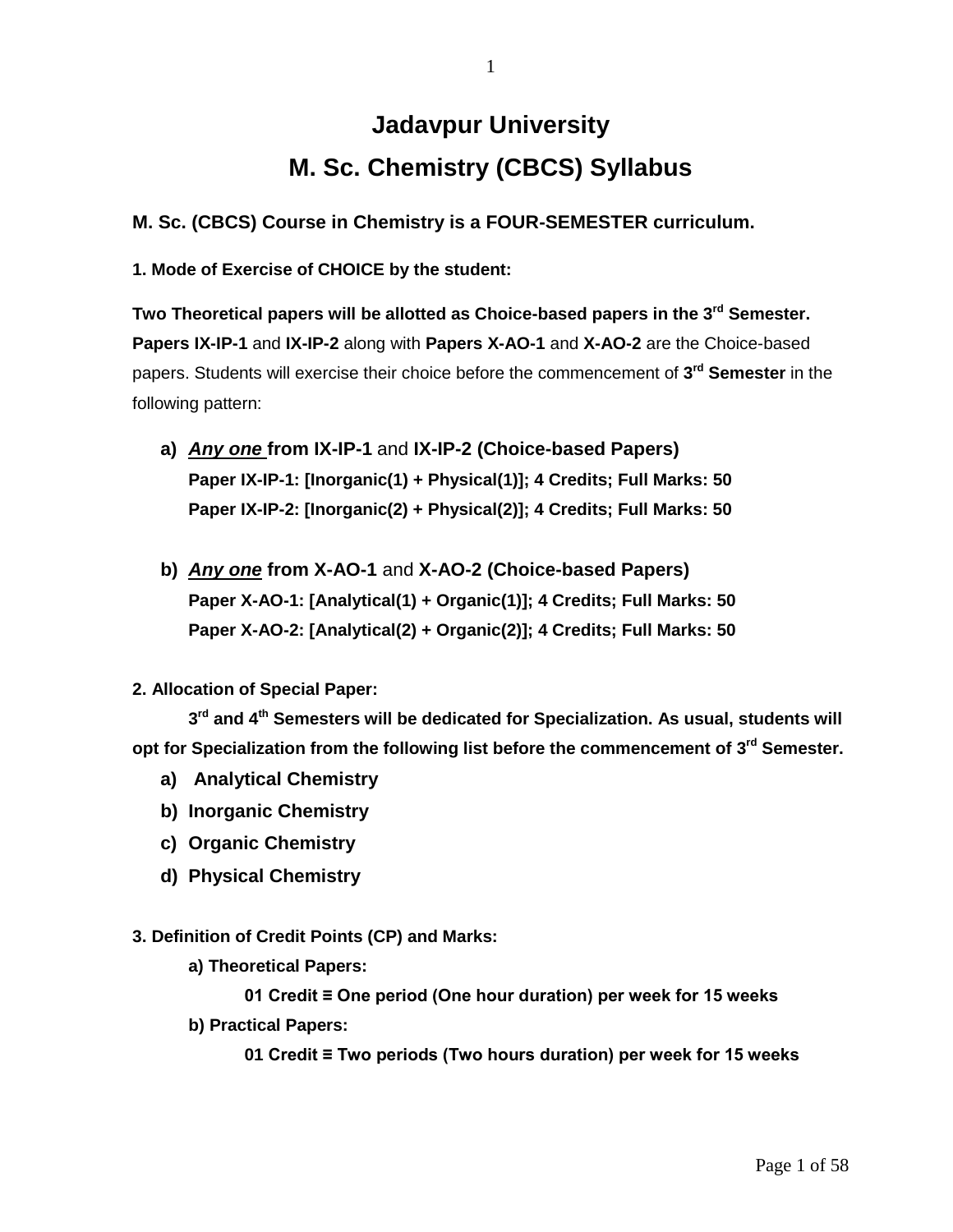| <b>Semester</b> | Paper                   | <b>Unit</b> | <b>Credit</b>                 | <b>Marks</b> | Total         | <b>Full</b>  |               | <b>Grand Total for</b> |
|-----------------|-------------------------|-------------|-------------------------------|--------------|---------------|--------------|---------------|------------------------|
|                 |                         |             | per                           | per          | <b>Credit</b> | <b>Marks</b> |               | the Semester           |
|                 |                         |             | <b>Unit</b>                   | <b>Unit</b>  | for the       | for the      | <b>Credit</b> | <b>Marks</b>           |
|                 |                         |             |                               |              | Paper         | Paper        |               |                        |
|                 |                         | 1011        | 02                            | 25           | 04            | 50           | 24            | 300                    |
|                 | (Theoretical Chemistry) | 1012        | 02                            | 25           |               |              |               |                        |
|                 |                         | 1021        | 02                            | 25           | 04            | 50           |               |                        |
|                 | (Organic Chemistry)     | 1022        | 02                            | 25           |               |              |               |                        |
|                 |                         | 1031        | 02                            | 25           | 04            | 50           |               |                        |
|                 | (Inorganic Chemistry)   | 1032        | 02                            | 25           |               |              |               |                        |
|                 | IV                      | 1041        | 02                            | 25           | 04            | 50           |               |                        |
|                 | (Physical Chemistry)    | 1042        | 02                            | 25           |               |              |               |                        |
|                 | l – I                   |             | <b>Parts</b>                  |              | 04            | 50           |               |                        |
|                 | (Computer in            |             | I (Phy), II (Inorg), III(Org) |              |               |              |               |                        |
|                 | Chemistry)              |             |                               |              |               |              |               |                        |
|                 | $L - H$                 |             |                               |              | 04            | 50           |               |                        |
|                 | (Organic Chemistry      |             |                               |              |               |              |               |                        |
|                 | <b>Practical)</b>       |             |                               |              |               |              |               |                        |
|                 |                         |             |                               |              |               |              |               |                        |
| $\mathbf{I}$    | $\mathbf v$             | 2051a       | 01                            | 12.5         | 04            | 50           | 24            | 300                    |
|                 | (Biochemistry and       | 2051b       | 01                            | 12.5         |               |              |               |                        |
|                 | <b>Environmental</b>    | 2052a       | 01                            | 12.5         |               |              |               |                        |
|                 | Chemistry)              | 2052b       | 01                            | 12.5         |               |              |               |                        |
|                 | VI                      | 2061        | 02                            | 25           | 04            | 50           |               |                        |
|                 | (Organic Chemistry)     | 2062        | 02                            | 25           |               |              |               |                        |
|                 | VII                     | 2071        | 02                            | 25           | 04            | 50           |               |                        |
|                 | (Inorganic Chemistry)   | 2072        | 02                            | 25           |               |              |               |                        |
|                 | VIII                    | 2081        | 02                            | 25           | 04            | 50           |               |                        |
|                 | (Physical Chemistry)    | 2082        | 02                            | 25           |               |              |               |                        |
|                 | $L - III$               |             |                               |              | 04            | 50           |               |                        |
|                 | (Inorganic Chemistry)   |             |                               |              |               |              |               |                        |
|                 | Practical)              |             |                               |              |               |              |               |                        |
|                 | $L - IV$                |             |                               |              | 04            | 50           |               |                        |
|                 | (Physical Chemistry     |             |                               |              |               |              |               |                        |
|                 | Practical)              |             |                               |              |               |              |               |                        |
|                 |                         |             |                               |              |               |              |               |                        |
|                 |                         |             |                               |              |               |              |               |                        |

## **Distribution of Credit Points and Marks:**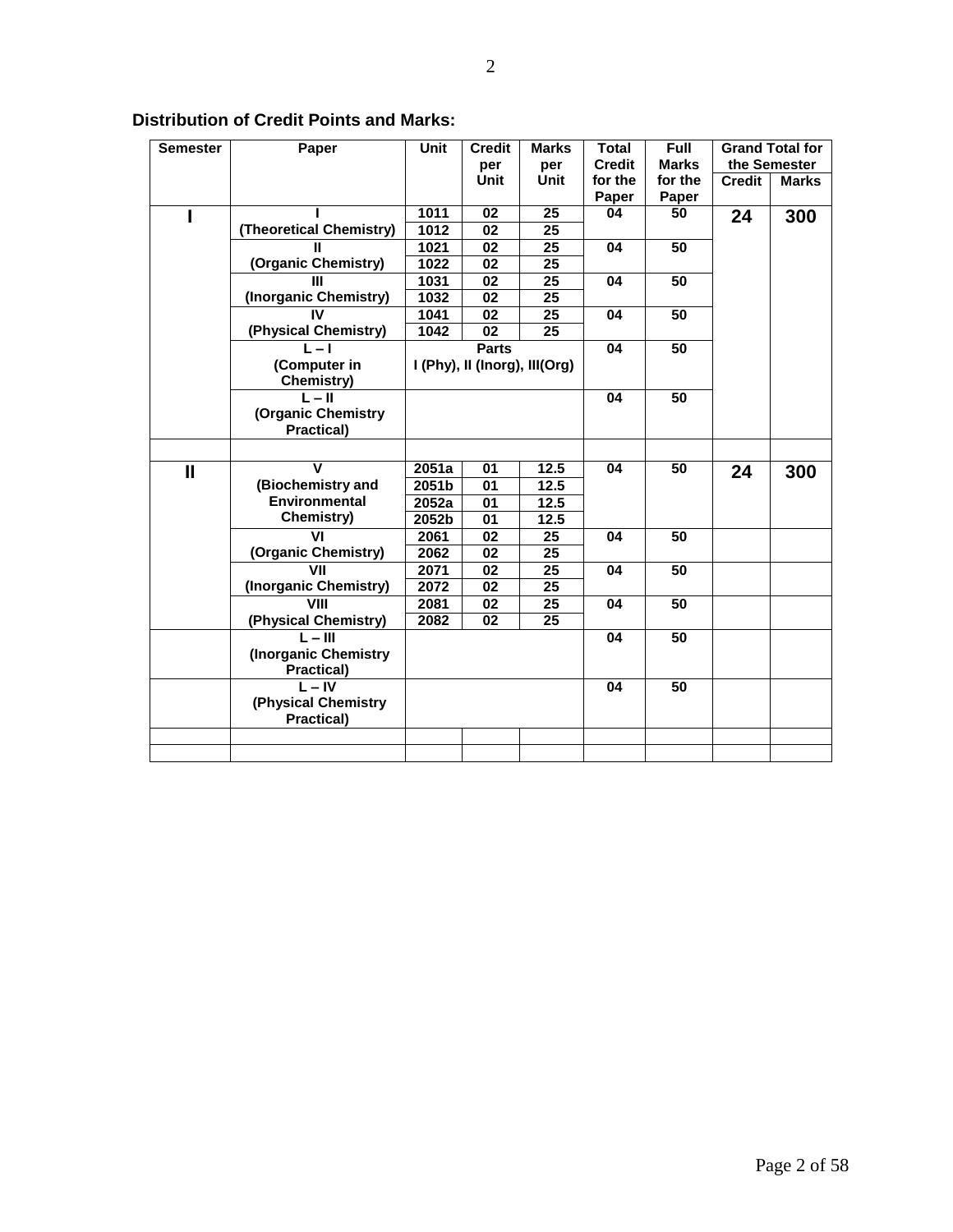| <b>Semester</b> | Paper                                  | <b>Unit</b>       | <b>Credit</b>   | <b>Marks</b>    | <b>Total</b>  | <b>Full</b>     |               | <b>Grand Total</b> |
|-----------------|----------------------------------------|-------------------|-----------------|-----------------|---------------|-----------------|---------------|--------------------|
|                 |                                        |                   | per             | per             | <b>Credit</b> | <b>Marks</b>    |               | for the            |
|                 |                                        |                   | <b>Unit</b>     | Unit            | for the       | for the         |               | <b>Semester</b>    |
|                 |                                        |                   |                 |                 | Paper         | Paper           | <b>Credit</b> | <b>Marks</b>       |
| III             | <b>IX-IP-1 / IX-IP-2</b>               | 309-1-1 / 309-1-2 | $\overline{02}$ | $\overline{25}$ | 04            | $\overline{50}$ | 24            | 300                |
|                 | (Choice-based                          | 309-P-1 / 309-P-2 | 02              | 25              |               |                 |               |                    |
|                 | paper)                                 |                   |                 |                 |               |                 |               |                    |
|                 | X-AO-1 / X-AO-2                        | 310-A-1 / 310-A-2 | 02              | 25              | 04            | 50              |               |                    |
|                 | (Choice-based                          | 310-0-1 / 310-0-2 | 02              | 25              |               |                 |               |                    |
|                 | paper)                                 |                   |                 |                 |               |                 |               |                    |
|                 | $XI-A/XI-I/$                           | A /I /O /P-3111   | 02              | 25              | 04            | $\overline{50}$ |               |                    |
|                 | XI-O / XI-P                            | A /I /O /P-3112   | $\overline{02}$ | 25              |               |                 |               |                    |
|                 | (Special Paper)                        |                   |                 |                 |               |                 |               |                    |
|                 | XII-A / XII-I /                        | A /l /O /P-3121   | 02              | 25              | 04            | 50              |               |                    |
|                 | XII-O / XII-P                          | A /I /O /P-3122   | 02              | 25              |               |                 |               |                    |
|                 | (Special Paper)                        |                   |                 |                 |               |                 |               |                    |
|                 | $L - V - A / I / O / P$                |                   |                 |                 | 04            | 50              |               |                    |
|                 | (Special                               |                   |                 |                 |               |                 |               |                    |
|                 | Practical)<br>$L - VI - A / I / O / P$ |                   |                 |                 | 04            | 50              |               |                    |
|                 | (Special                               |                   |                 |                 |               |                 |               |                    |
|                 | <b>Practical)</b>                      |                   |                 |                 |               |                 |               |                    |
|                 |                                        |                   |                 |                 |               |                 |               |                    |
|                 |                                        |                   |                 |                 |               |                 |               |                    |
| IV              | XIII-A / XIII-I /                      | A /l /O /P-4131   | 02              | 25              | 04            | 50              | 24            | 300                |
|                 | XIII-O / XIII-P                        | A /I /O /P-4132   | 02              | 25              |               |                 |               |                    |
|                 | (Special Paper)<br>XIV-A / XIV-I /     | A /I /O /P-4141   | $\overline{02}$ |                 | 04            | 50              |               |                    |
|                 | XIV-O / XIV-P                          |                   |                 | 25              |               |                 |               |                    |
|                 | (Special Paper)                        | A /I /O /P-4142   | $\overline{02}$ | $\overline{25}$ |               |                 |               |                    |
|                 | XV-A / XV-I /                          | A /I /O /P-4151   | 02              | 25              | 04            | 50              |               |                    |
|                 | XV-O / XV-P                            | A /I /O /P-4152   | 02              | 25              |               |                 |               |                    |
|                 | (Special Paper)                        |                   |                 |                 |               |                 |               |                    |
|                 | XVI-A / XVI-I /                        | A /l /O /P-4161   | 02              | 25              | 04            | 50              |               |                    |
|                 | XVI-O / XVI-P                          | A /I /O /P-4162   | $\overline{02}$ | 25              |               |                 |               |                    |
|                 | (Special Paper)                        |                   |                 |                 |               |                 |               |                    |
|                 | $L-VII-A/1/0/P$                        |                   |                 |                 | 04            | 50              |               |                    |
|                 | (Special                               |                   |                 |                 |               |                 |               |                    |
|                 | Practical)                             |                   |                 |                 |               |                 |               |                    |
|                 | $L-VIII-A/1/O/P$                       |                   |                 |                 | 04            | 50              |               |                    |
|                 | (Special                               |                   |                 |                 |               |                 |               |                    |
|                 | Practical)                             |                   |                 |                 |               |                 |               |                    |
|                 |                                        |                   |                 |                 |               |                 |               |                    |
|                 |                                        |                   |                 |                 |               |                 |               |                    |

#### **Distribution of Credit Points and Marks:**

**Total Credit Point for FOUR Semesters: 24+24+24+24=96 Full Marks for FOUR Semesters: 300+300+300+300=1200 Total Credit Point for Theoretical Papers in FOUR Semesters: 64 Total Credit Point for Practical Papers in FOUR Semesters: 32 Total Marks for Theoretical Papers in FOUR Semesters: 800 Total Marks for Practical Papers in FOUR Semesters: 400**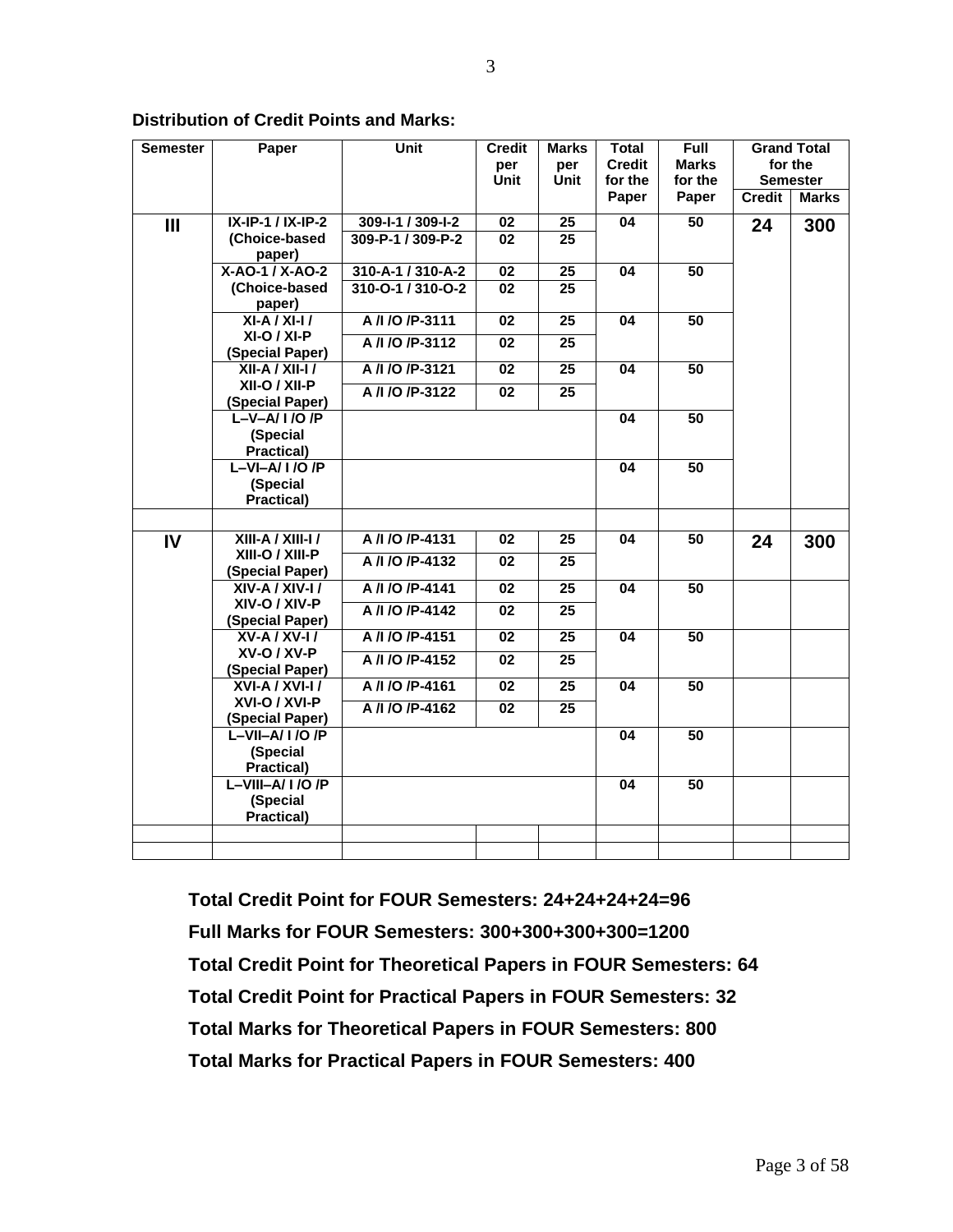# **Jadavpur University Two Year (4 Semester) PG-CBCS Syllabus in Chemistry**

## **1 st Semester**

| Unit-1011: Quantum Mechanics            | (2LM; CP: 2)                | <b>Marks: 25</b> |      |
|-----------------------------------------|-----------------------------|------------------|------|
| <b>PAPER: I [Theoretical Chemistry]</b> | <b>CP (Credit Point): 4</b> |                  | - 50 |
|                                         |                             | Marks: '         |      |

**Operators in Quantum Mechanics:** Linear and angular momentum operators and their commutation; step up–step down (ladder) operators. Creation and Annihilation operators.

**Basic formulations of Quantum Mechanics:** Postulates; Schrödinger equation; stationary and dynamic states; measurements in quantum mechanics; Heisenberg uncertainty relation (derivation of the general form); time-dependent Schrödinger equation; time variation of average values of Dynamical observables; Heisenberg equation of motion.

## **Quantum mechanical study of selected model systems (stationary states):**

**(i)** A particle in a circular path (Quantization of angular momentum).

**(ii)** One-dimensional harmonic oscillator (Vibration of diatomic molecules the anharmonic terms).

**(iii)** Three dimensional rigid rotator (Molecular motion, the centrifugal distortion).

**(iv)** An electron in a central field potential (H-atom and H-like ions); their eigenfunctions and eigenvalues (derivation); properties of wave functions and related polynomials; calculation of average values of various physical observables of interest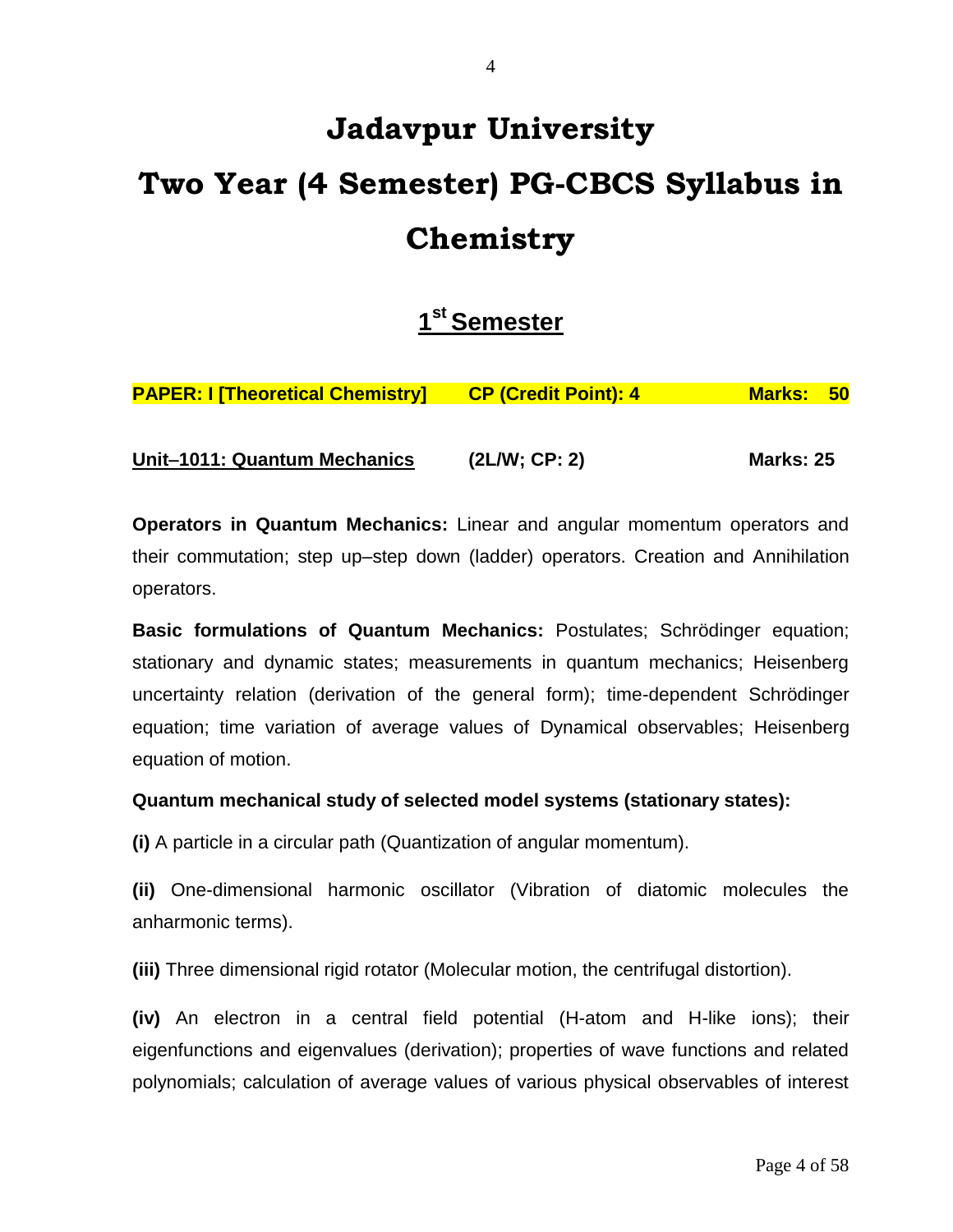and selection rules for transition (derivation for the above systems). In addition, alternative derivation of eigenvalues and eigenvectors of harmonic oscillator by ladder operator technique (creation and annihilation operators).

### **Electron Spin:**

Spin as an independent variable; experimental evidences, orbital and spin angular momentum; the magnetic moment (L+2S); spin ladder operators; spin orbit coupling (Vector Model approach). Pauli Spin-matrices.

**Many electron systems:** the independent particle model; antisymmetry principle; the determinant (Slater) form of many electron wave function; the spin orbital; illustrative examples with He and Li atoms.

**Diatomic Molecules:** Separation of electronic and nuclear motion, MO treatment of  $H_2^+$ ; MO and VB treatment of  $H_2$ ; dissociation energy, two-centre integrals.

## **Unit 1012 : Group Theory: (2L/W; CP:2) Marks: 25**

#### *Groups and their representations:*

**(i)** Groups and their properties – the concept of groups; subgroups, cosets, classes and the related theorems; commutative (Abelian) groups, cyclic groups; isomorphism and homomorphism and their examples; group multiplication tables and the rearrangement theorem.

**(ii)** The point groups – symmetry elements and symmetry operations (recapitulation) of molecular species; point groups by symmetry operations; molecular point groups; stereographic projection; the matrix representations of symmetry operations; platonic solids.

#### *Theory of group representations:*

**(i)** Mathematical recapitulation– unitary and hermitian matrices; similarity transformation and the invariance of characters; eigen values and matrix equations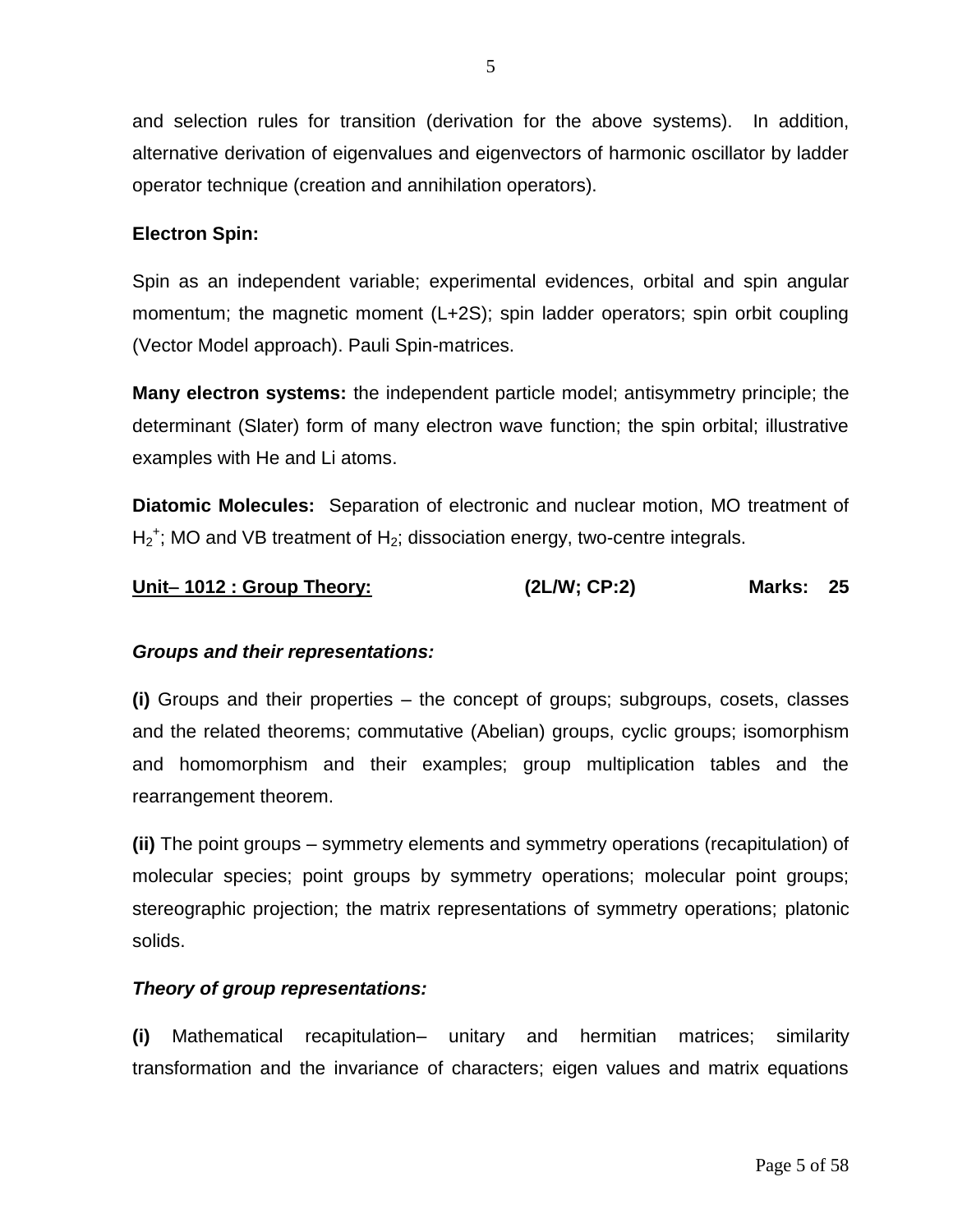under such transformations; block diagonalisation; direct product of matrices and their characters etc.

**(ii)** Representation theory – matrix representation of point groups; reducible, irreducible and equivalent representations; the Great Orthogonality Theorem (no derivation) and its corollaries; character tables, the row/column orthogonality of characters, construction of character tables in simple cases ( $C_{2v}$ ,  $C_{3v}$ ,  $T_{d}$  etc.); the basis functions, "projection" and "transfer", operators (Bloch); reduction of a representation, the standard reduction formula; the direct product representation and its decomposition. Use of the projection operator to form symmetry adapted linear combination (SALC) of a simple system.

## **PAPER: II [Organic Chemistry] CP: 4 Marks: 50**

## **Unit 1021 : Spectroscopy-I (2L/W; CP:2) Marks: 25**

NMR spectroscopy (theory, chemical shift, spin-spin splitting, strongly coupled systems, shift reagents, NOE [preliminary idea], Dynamic NMR [variable temperature], equilibrium study, difference between CW and FT-NMR, <sup>13</sup>C NMR); Mass spectrometry (EI, CI, fragmentation of simple organic molecules); Structure elucidation of Organic molecules by Spectroscopic methods; Investigation of reaction mechanism by spectroscopic methods.

#### **Unit1022 : Stereochemistry****(2L/W; CP:2) Marks: 25**

Cyclohexene, allylic strains  $(A^{1,2}, A^{1,3})$ , cyclohexanone, alkyl ketone effect,  $\alpha$ haloketone effect, effect of conformation on reactivity in acyclic compounds and cyclohexane, cyclohexene, cyclohexanone, polycyclic compounds (hydrindane, decalin, octalin, perhydroanthracene and perhydrophenanthrene), Conformations of piperidine and tetrahydropyran, decahydroquinoline and quinolizidine. Dynamic stereochemistry. Chiroptic properties (circular birefringence and circular dichroism), Cotton effect, Axial haloketone rule, Octant rule.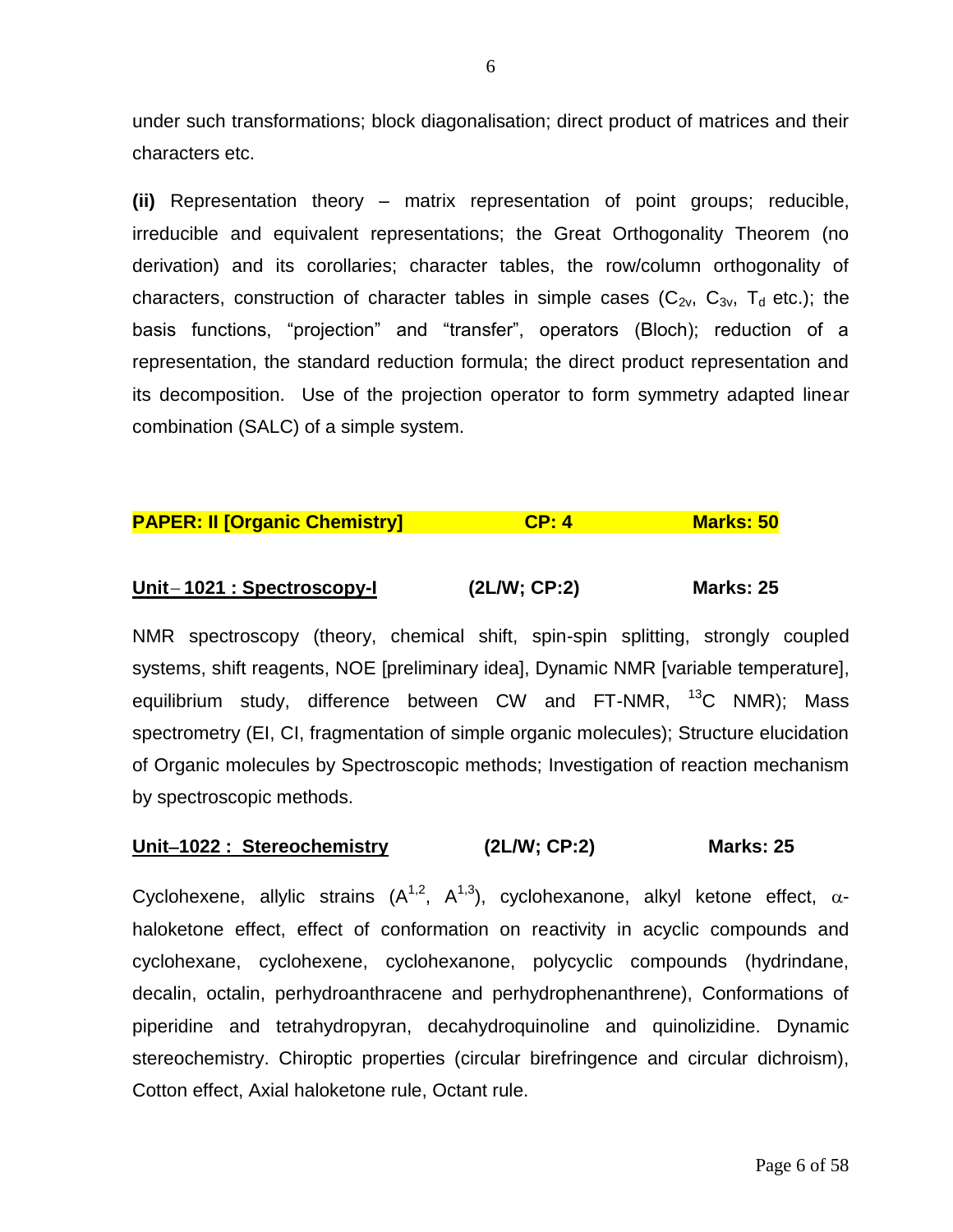| 1031a: Theories of the electronic structure of transition metal complexes |                  |  |  |  |  |
|---------------------------------------------------------------------------|------------------|--|--|--|--|
| CP: 2                                                                     | <b>Marks: 25</b> |  |  |  |  |
| CP: 4                                                                     | <b>Marks: 50</b> |  |  |  |  |
|                                                                           |                  |  |  |  |  |

## *Adjusted C.F. Theory (the Ligand Field Theory):*

**(i)** Recapitulation of basic concepts.

**(ii)** Spin-orbit coupling constant and interelectronic repulsion parameters in complex ion terms-vs-free ion terms, Nephelauxetic effect. Adjusted crystal field theory. **(iii)** Interpretation of the general features of the electronic absorption spectra, including the charge transfer spectra of the transition metal complexes in aqueous solutions.

## *Qualitative M.O. treatment:*

MO energy diagram for octahedral ML6, tetrahedral ML4 and square planar ML4 complexes with sigma-only donor ligands; MO energy diagram for octahedral ML6 and tetrahedral ML4 complexes with pi donor/ pi-acceptor ligands.

## **1031b : Organometallic Chemistry (1L/W; CP:1) Marks: 12.5**

**1.** Application of 18-electron rule.

**2**. Organometallic compounds of non-transition elements-Al, Si and Hg: preparation, properties and reactions: structure and bonding and applications. Special aspects of Li and Mg.

**3.** Metal-carbon-bonded compounds (compounds of the sigma electron ligands). Homoleptic and heteroleptic compounds: synthesis, reactivity, oxidative addition and reductive elimination reaction: insertion reactions; Metallacycles.

**4.** Five electron ligands n<sup>5</sup>-complexes of cyclopentadiene and substituted cyclpentadienes-both sandwich [bis(cyclopentadienyl)metal complexes] and half sandwich types of complexes; Multidecker sandwitch compounds. Metal arene complexes:  $\eta^6$  mode,  $\eta^4$  mode and  $\eta^2$  mode of binding; bis-arene complexes: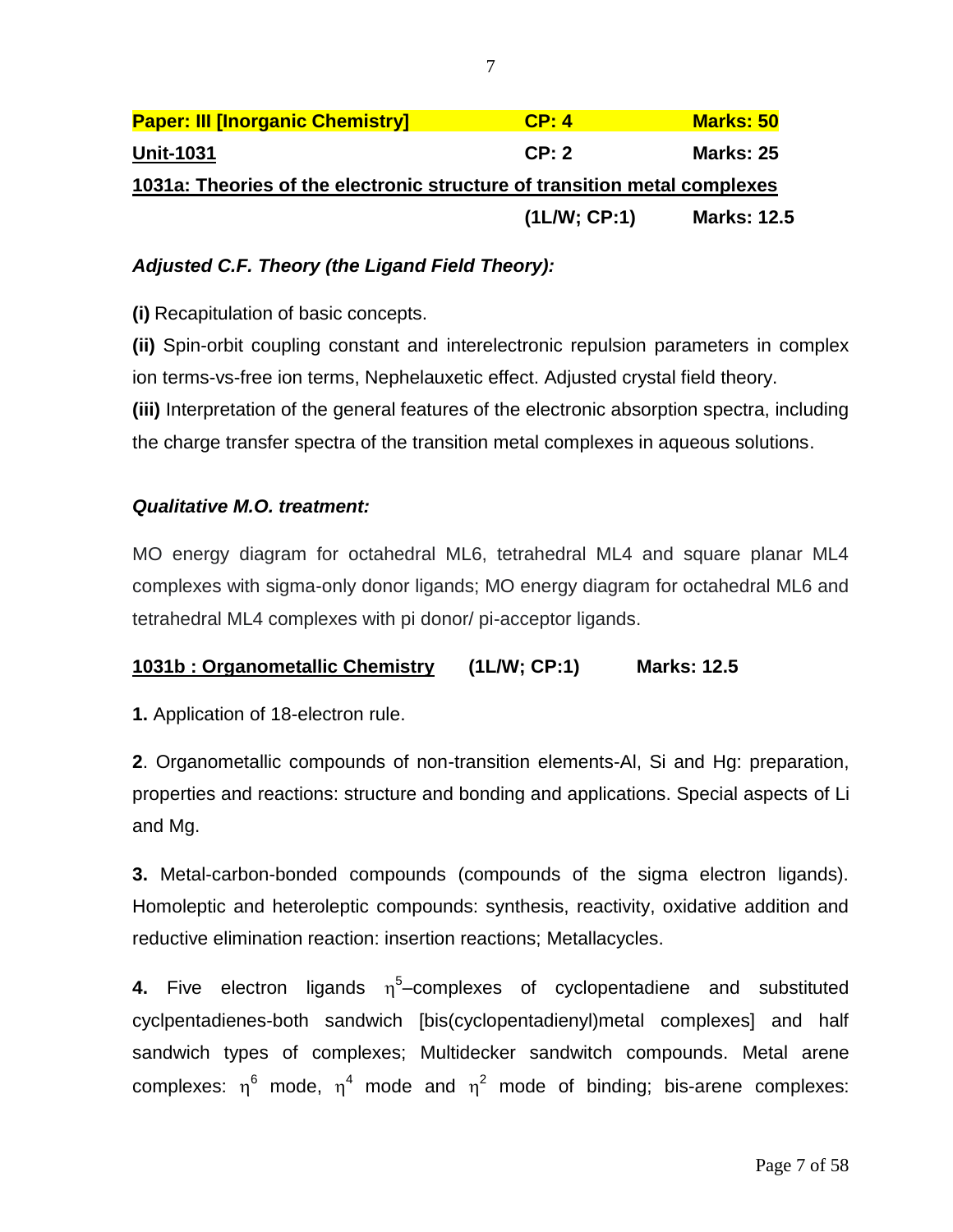synthesis, structure and reactivity; half-sandwich arene complexes including pianostool complexes: selected examples, their synthesis and structure.

## **Unit-1032 CP: 2 Marks: 25 1032a: Inorganic reaction mechanism-I (1L/W; CP:1) Marks: 12.5**

### *Substitution reaction:*

**(i)** Stability and reactivity, Interpretation of Mechanistic labels - A, D, I, Ia, Id; comparison with  $S_N1$ ,  $S_N2$ , Intimate Mechanism and Stoichiometric Mechanism.

**(ii)** Tools of the trade: Rate law, activation parameters, principle of microscopic reversibility, etc.

Derivation of rate laws for complex systems and analyses of such rate laws.

**(iii)** Studies on Octahedral complexes of Fe(II)/Fe(III), Co(III), Cr(III), Rh(III): aquation, anation, pseudosubstitution acid catalysed aquation, base hydrolysis, Isomerisation and racemisation reaction: the Ray-Dutta twist and Bailer twist mechanism: Square planar complexes of Pt(II); trans-effect in substitution reactions.

## **1032b: Nuclear Chemistry (1L/W; CP:1) Marks: 12.5**

- 1. Nuclear Shell model. Determination of spin parity.Stability of Super heavy elements.
- 2. Artificial Nuclear Reactions: Various important nuclear reactions, Bethe's notation of nuclear reactions, Nuclear reactions versus chemical reactions, Classification of nuclear reactions, Szilard-Chalmer's effect and its uses.
- 3. Nuclear Fission: Spontaneous fission, Mechanism of nuclear fission, Chain reactions of fissions, Atom bomb, Nuclear reactor, Breeder Reactor, neutron economy, four factor formula.
- 4. Radiochemical Methods of Analysis: Neutron activation analysis, isotopic dilution analysis, Analysis related with biological, medical and agriculture fields, Determination of structures and establishment of reaction mechanisms.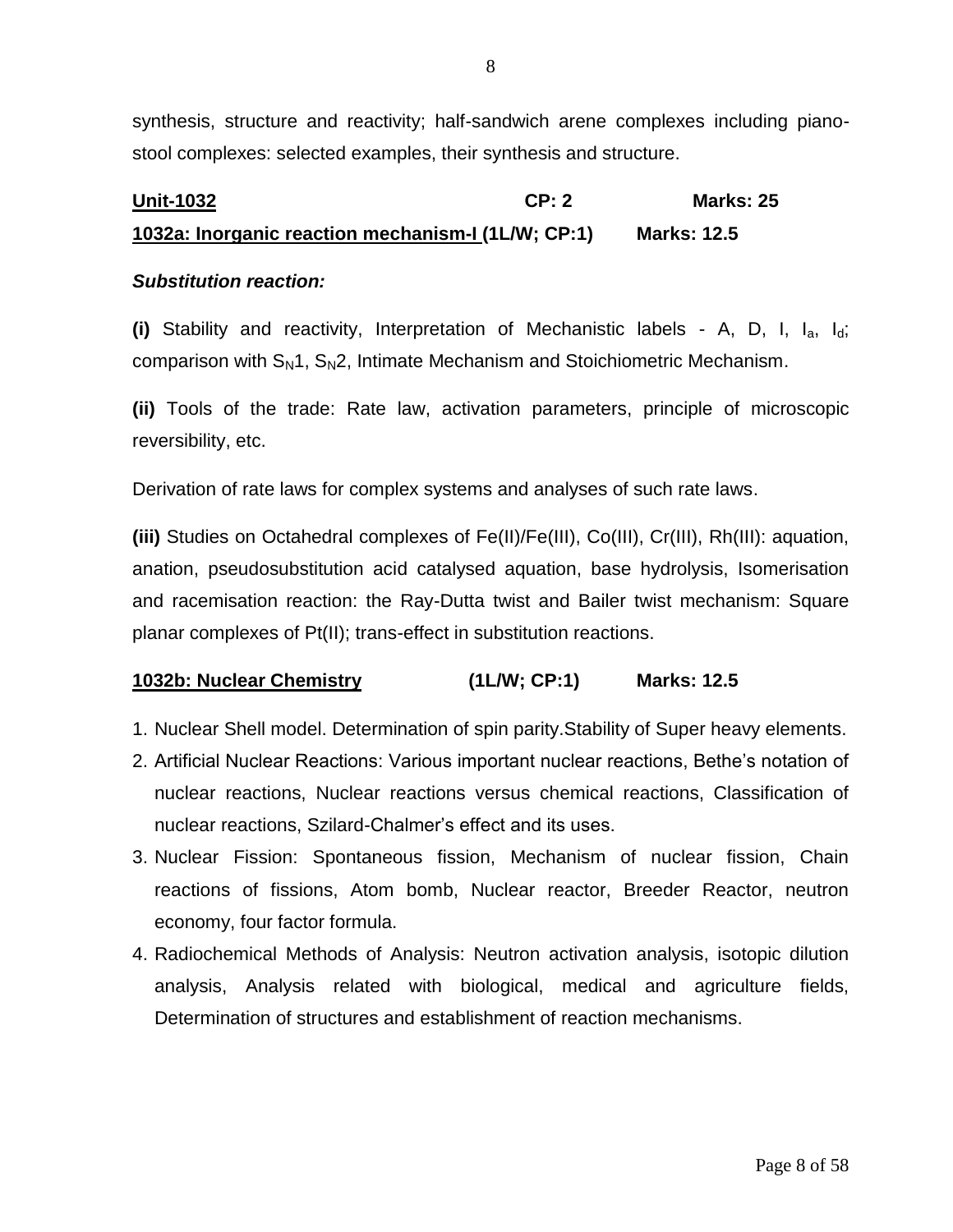| <b>PAPER: IV [Physical Chemistry]</b> | CP: 4 | <b>Marks: 50</b> |
|---------------------------------------|-------|------------------|
|                                       |       |                  |

## **Unit– 1041: Chemical Thermodynamics (2L/W; CP:2) Marks: 25**

**1.** Brief resume of the concept of entropy, free energy and laws of Thermodynamics and general conditions of Equilibria.

**2.** Thermodynamic properties (fugacity & fugacity coefficient) of gases with special reference to real gases in the pure state and in mixtures.

**3.** Mixture (reacting and non-reacting) system: Gibbs Duhem equations; partial molar quantities, their significances and methods of determination. Dependence of different partial molar quantities on composition.

**4.** Binary solution: Raoult and Henry laws; Chemical potential of the components of ideal and non-ideal solutions, excess functions (activity coefficient and osmotic coefficient) for non-ideal solutions and their determination. Different scales of activity and activity coefficients for solutes and solvents. Experimental determination of activity coefficients of electrolytes and non-electrolytes.

**5. Ion–Ion Interactions:** Debye-Huckel ionic atmosphere theory, Limiting & Extended Debye Huckel Equations for activity coefficient. Test of the Theory; Robinson and Stokes equations for activity coefficient.

#### **Unit– 1042: Electrochemistry (2L/W; CP:2) Marks: 25**

**Ion Solvent interactions:** Concept, experimental determination, application to equilibria, kinetics, universal scales of potential acidity and basicity in different solvents. Born Model & Eley-Evans model, Absolute heats of hydration (Halliwel&Nyburg Method).Solvation number and its determination. Ion-solvent-nonelectrolyte interactions: Salting-in and salting-out phenomena.

**Ion-Association:** Bjerrum and Fuoss equation for ion-pair formation. Conductance minima,Ion-triplet, Ion-quadruplets; Walden's empirical rule and Fuoss treatment of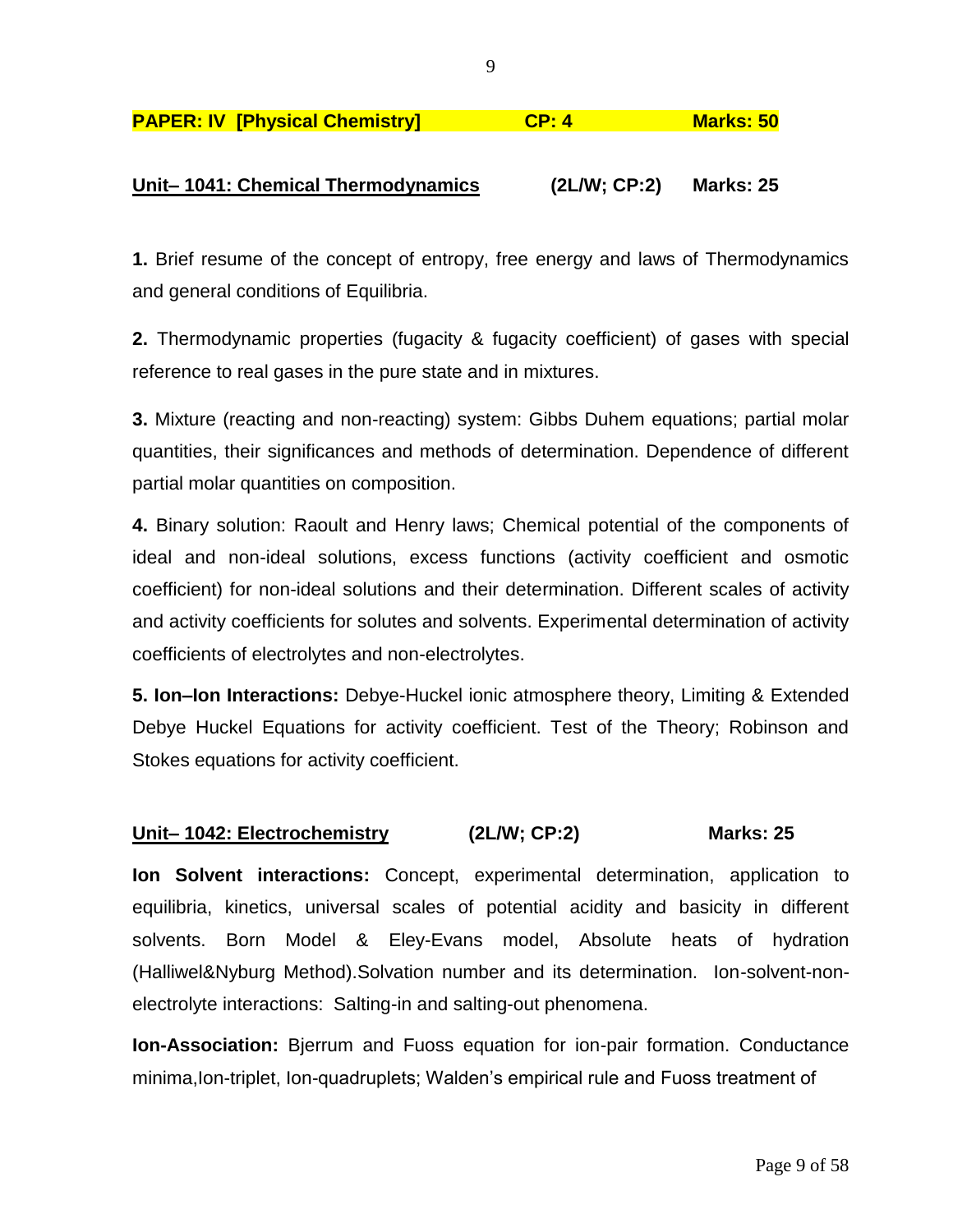conductance minima. Fuoss Shedlovsky's method of determination of association constant.

**Ion-transport in solution:** Fick laws and equations of Einstein on diffusion, Limiting Debye Huckel-Onsager Expression. (Electrophoretic effect,Relaxation effect and time of relaxation). Transport number as a function of concentration.Wien Effect, Debye-Falkenhagen effect, Nernst Hartley Expression, Viscosity B-Coefficients.

## **PAPER: L–I [Computer in Chemistry] (8L[2days]/W; CP : 4) Marks: 50**

## **Part-I (Physical Chemistry; 10 Days)**

**1.** Introduction to Computers & Linux Operating System

- **2.** Introduction to FORTRAN-77 Language
- **3.** Numerical analysis with Fortran Programming:

**(a)** Sorting and Ordering; **(b)** Matrix addition, multiplication; **(c)** Introduction to concepts of accuracy, precession, error, standard deviation and correlation coefficients; **(d)** Least square fitting of curves.

## **Part-II (Inorganic Chemistry; 10 Days)**

Scope of Computational Chemistry, Concept of Basis Set and Correlation Functional; Geometry optimization and semi-empirical calculations (NH<sub>3</sub>, H<sub>2</sub>O, CO, NO etc.); Calculation of bond energy, formation energy, ionization potential etc. (Model systems); Concept and construction of molecular orbitals.

## **Part-III (Organic Chemistry; 10 Days)**

## *a) Chemical design:*

**(i)** Drawing of chemical structures, captions and atom labels, orbitals, symbols, and other shapes, **(ii)** Manipulating drawings, **(iii)** Drawing query structures.

## *b) Reactions and synthesis:*

**(i)** Discovery of catalytic pathways, **(ii)** Improvement of isomer ratios and synthesis yields.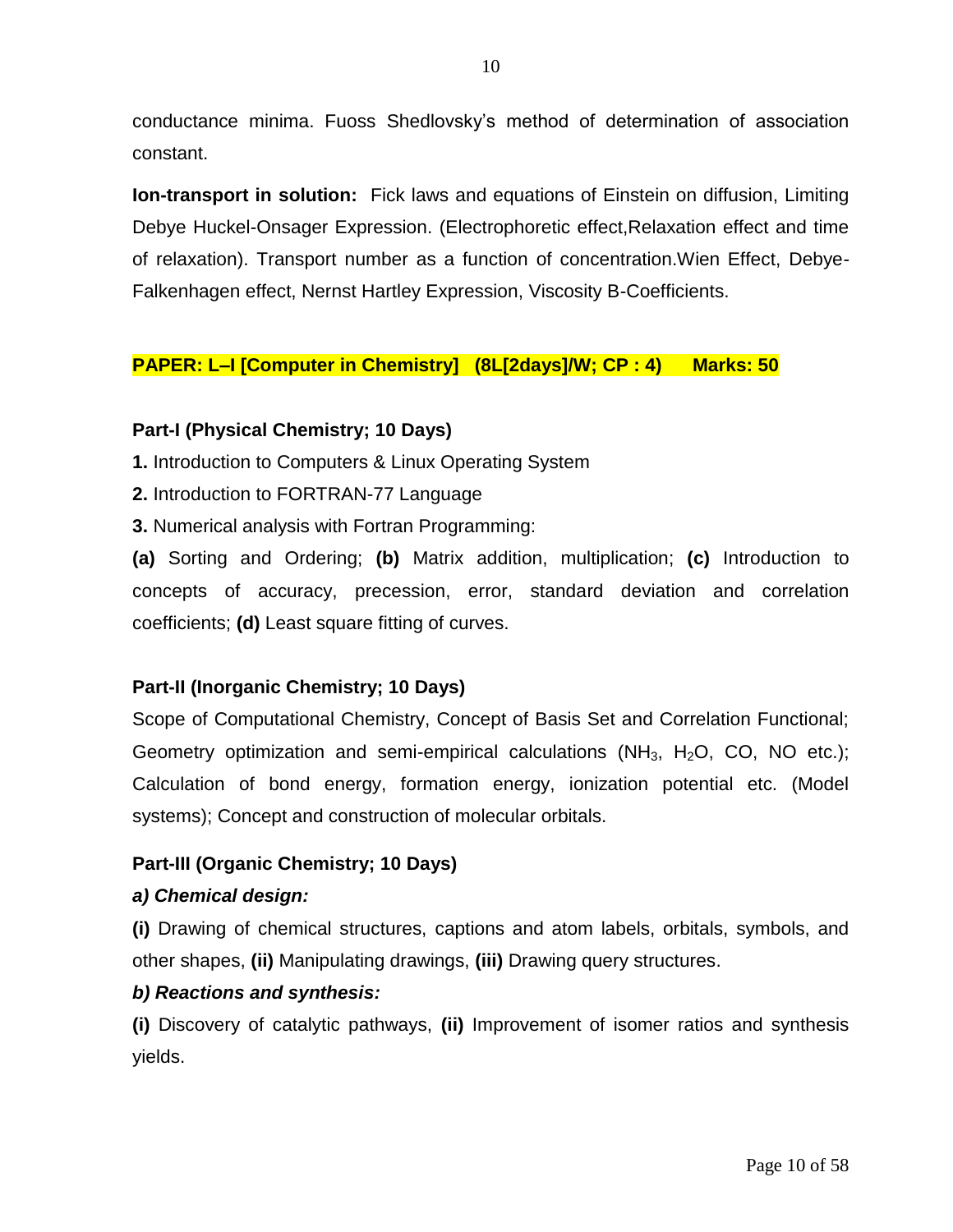### *c) Drug discovery:*

**(i)** Automatic conversion of 2D structures to 3D, **(ii)** Descriptors availability, (**iii)** QSAR/QSPR studies.

### *d) Stereochemical Analysis:*

Conformational analysis of simple organic molecules, di and tripeptides using molecular mechanics calculation.

### **Paper: L–II [Organic Chemistry Practical] (8L[2days]/W; CP: 4) Marks : 50**

**1.** Identification of organic compounds by systematic qualitatitve and spectroscopic analyses.

**2.** Estimation of nitrogen by Kjeldahl method / estimation of methoxy group by Ziesel method.

**3.** Preparation of some useful organic compounds.

## **2 nd Semester**

## **Paper: V [Biochemistry & Environmental Chemistry**] **CP: 4 Marks : 50**

**Unit– 2051a: Bioinorganic Chemistry (1L/W; CP: 1) Marks: 12.5** Introduction to Metallobiomolecules. Metal ions in some basic reactions in biological systems. (a) The bioinorganic aspect related to oxygen in  $O<sub>2</sub>$  transport by the combination of Hemoglobin and Myoglobin; hemerythrin, hemocyanin (b)  $N_2$  fixation (Nitrogenase); (c) Metals and diseases; (d) Chelation therapy - role of different chelating agents in the removal of in vivo metal overload.

**Unit– 2051b : Environmental Chemistry (1L/W; CP: 1) Marks: 12.5** Introduction to environmental chemistry and its classification; Gaseous pollution – inter-relation between organic, inorganic, physical and analytical chemistry. Toxic inorganic substances – realizing toxicity from the SHAB standpoint. Health hazards of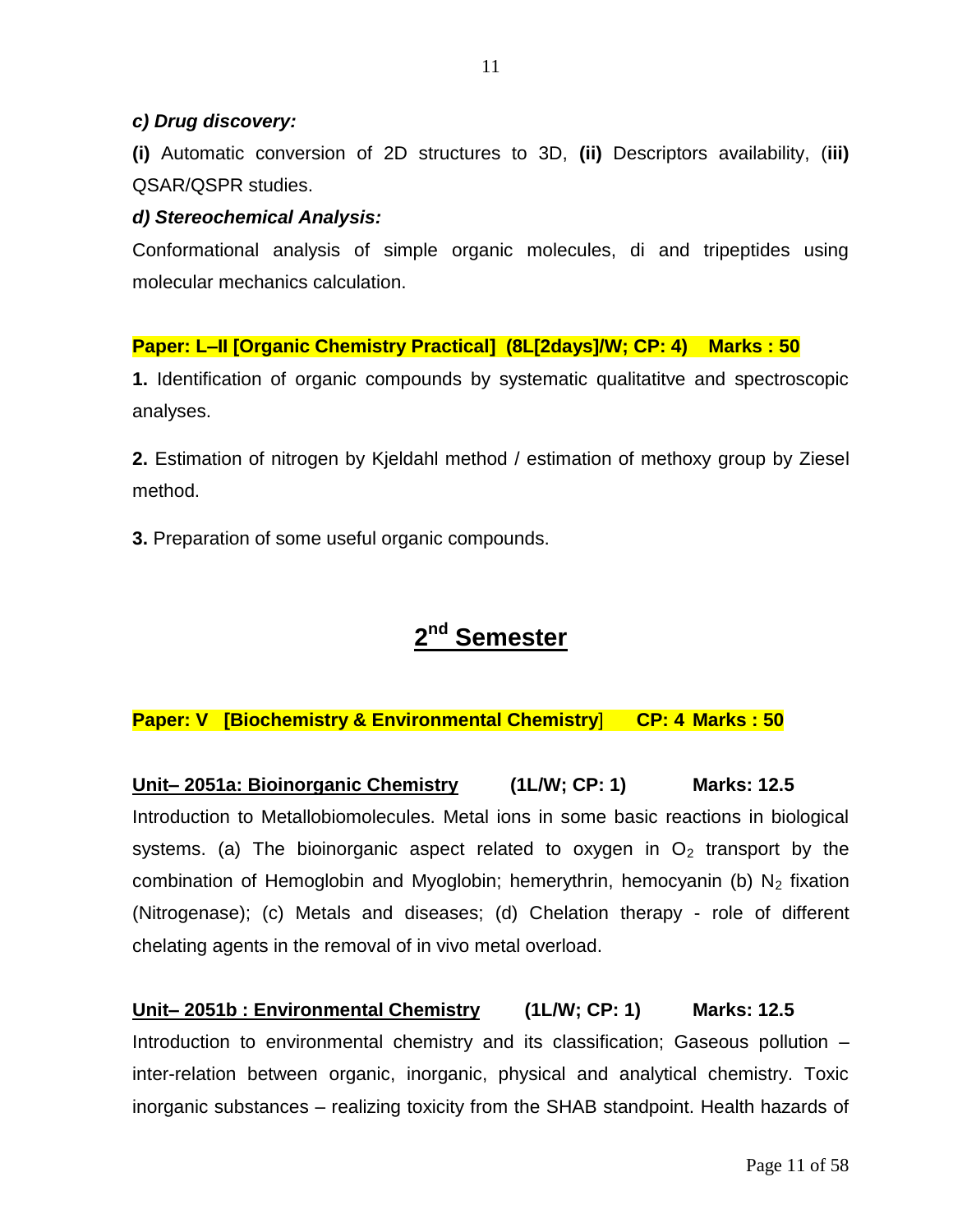SPM [Suspended (inorganic) Particulate Matter]; IPM [Inhaleable (inorganic) Particulate Matter]; Methods of determination of SPM (High Volume Sampler) and IPM (Cascade Impactor); Mechanisms of some heavy metal toxicities and their impact on society; Pesticides; metallo-organic compounds and their toxicity; Application of analytical methods to determine toxic species.

## **Unit– 2052a: Bioorganic Chemistry (1L /W; CP: 1) Marks: 12.5**

*1. Enzymes:* Classification, function, enzyme models, kinetics of enzymatic catalysis, serine and cysteine proteases, co-factors, co-enzymes and metalloproteins, Baker's yeast.

*2. Metabolism:* Primary and secondary metabolites, their importance and biosynthesis. *Carbohydrate metabolism*: Glycolysis, TCA-cycle, Glycogen biosynthesis, Glycogenolysis, Reactions of Gluconeogenesis, Cori Cycle, Comparison between Gluconeogenesis and glycolysis *Amino acid Metabolism*: Oxidative deamination, Transamination, Decarboxylation, Transmethylation, Urea cycle, *Fatty acid metabolism*: β-oxidation.

**Unit– 2052b: Surface & Biophysical Chemistry (1L/W; CP:1) Marks: 12.5 Mobile interface:** Orientation at interfaces, spreading of films, applications.

**Immobile interface:** Multilayer adsorption (BET and Harkins Jura Theory) Thermodynamics, Hysteresis.

**Association Colloids:** Micelles, Microemulsion formation, Thermodynamics, Application (detergency).

**Biophysical:** Introduction to structure and function of Proteins and Nucleic acids and their stability.

## **Paper: VI [Organic Chemistry] CP: 4 Marks: 50 Unit–2061: Pericyclic Reactions, Photochemistry, Reaction Mechanism & Synthetic Methodologies (2L/W; CP: 2) Marks: 25**

Electrocyclic, cycloaddition, sigmatropic reactions (FMO Theory, correlation diagrams), Linear Free Energy Relationship, HSAB principle, Basic Principles of organic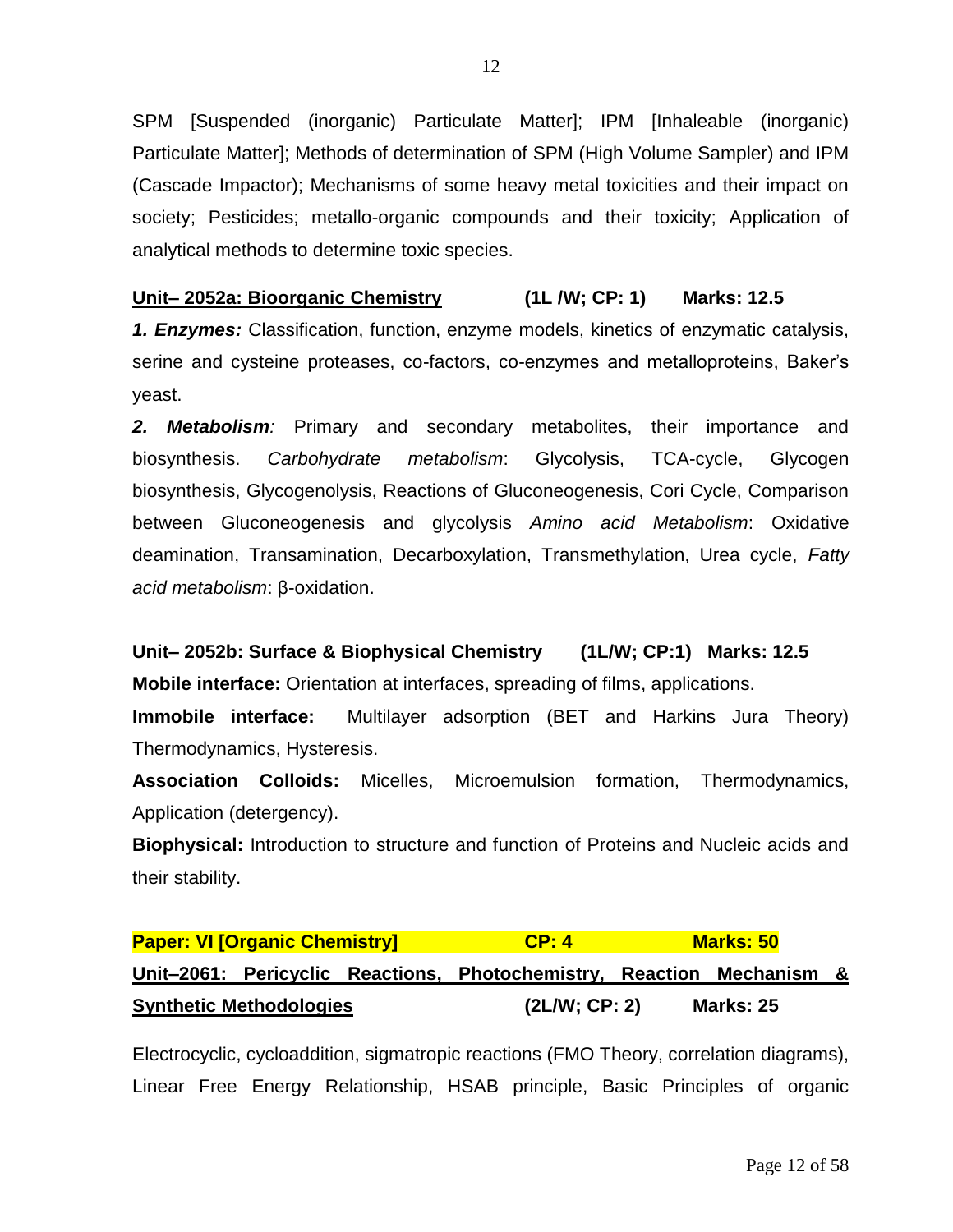photochemistry (Franck-Condon principle, Jablonski diagram, singlet and triplet states, Norrish Type I and II processes), Reducing agents (nucleophilic, electrophilic, single electron transfer), oxidizing agents.

### **Unit–2062 : Heterocyclic Chemistry & Natural Products**

## **(2L/W; CP: 2) Marks: 25**

Chemistry of heterocyclic compounds containing two heteroatoms in a ring – Reactions of diazines and purines with emphasis to nucleophilic substitution and Dimroth rearrangement; reactions of azoles with reference to N-heterocyclic carbenes along with their applications in organic synthesis and biology; synthesis of azole, azine and purine ring systems through the syntheses of some compounds of pharmaceutical importance (*e.g.* carbaBVDU, trimethoprim, metronidazole, adenosine, sildenafil, aciclovir, allopurinol etc.); a few examples of organic transformations with temporary construction of heterocyclic systems as intermediates.

Chemistry of monoterpenoids (geraniol, menthol, pinenes, camphor); alkaloids (nicotine, ephedrine, atropine); coumarins and flavonoids. Preliminary idea of biosynthesis of these classes of natural products.

| <b>Paper: VII [Inorganic Chemistry]</b> | CP: 4       | <b>Marks: 50</b>   |
|-----------------------------------------|-------------|--------------------|
| <b>Unit-2071</b>                        | CP: 2       | <b>Marks: 25</b>   |
| 2071a : Metal Cluster & Boranes         | (1LM; CP:1) | <b>Marks: 12.5</b> |

#### *Metal Cluster:*

Introduction, Cluster compounds of heavier transition elements in particular, their halides and carbonyls including the bridged carbonyl, their preparation, properties and structures (inorganic rings, cages, Keggin and clusters), Zintl ions.

Metal-metal bonds in the metal atom cluster compounds (including quadrupole bond in binuclear complexes). Experimental evidence of existence of such bonds.

Bonding in metal atom cluster – qualitative M.O. theory including Hoffmann's isolobal concept.

## *Boranes:*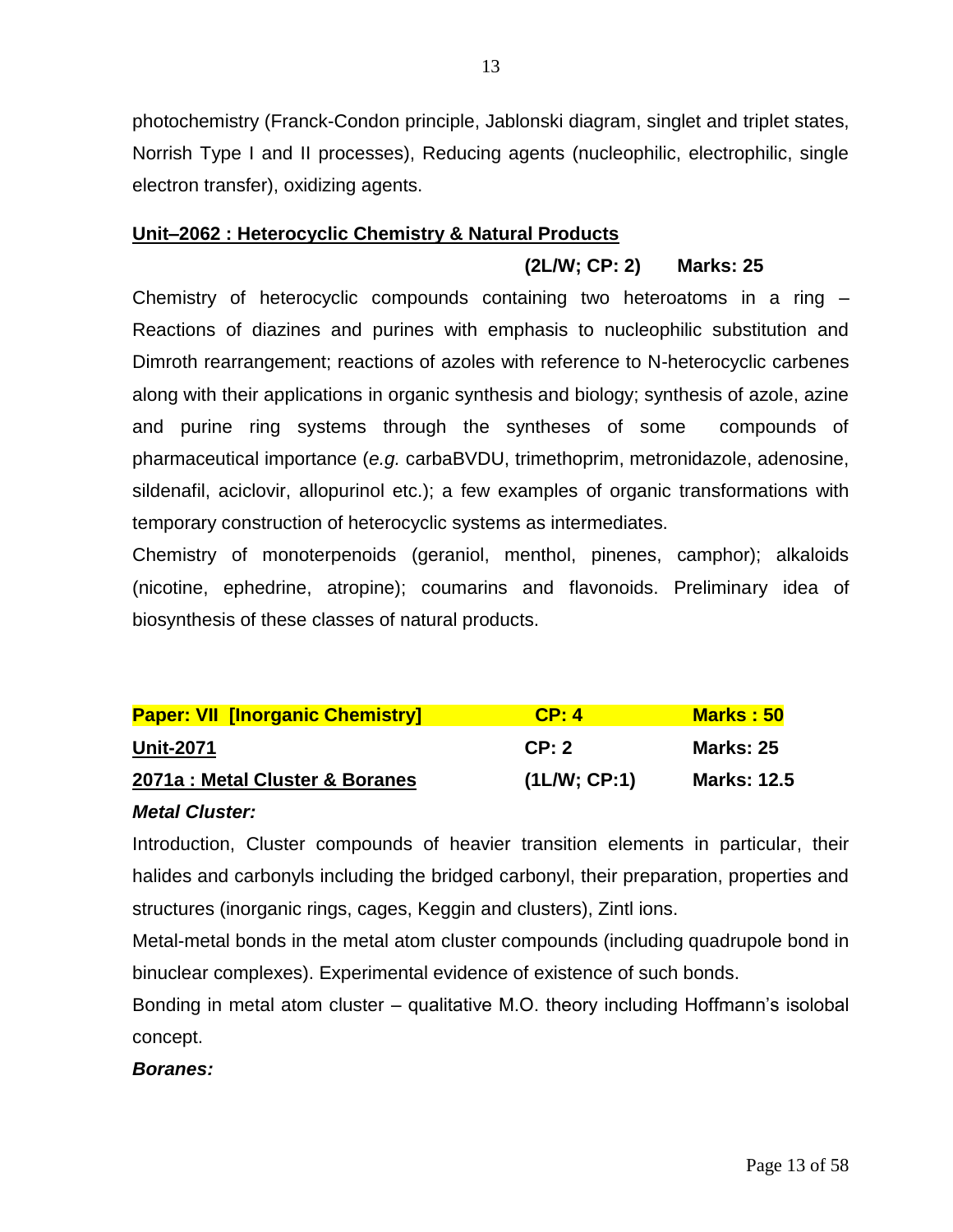Boron hydrides (Boranes) – Structure, bonding and Lipscomb's topology; ‗styx' system of numbering; Nomenclature.

Carboranes, Metalloboranes and Metallocarboranes– Synthesis and structure; Wade's rules, Jemmis concept.

Boron compound of potential medicinal interest; Boron neutron capture therapy (BNCT).

## **2071b : Chemistry of the Platinum Group Metals**

### **(1L/W; CP:1) Marks: 12.5**

**1.** Platinum Group Metals: oxidation state, valence preference toward  $\pi$ -donor and  $\pi$ acceptor ligands.

**2.**Cyclometalated complexes. Chemistry of Platinum Group Metals with redox noninnocent ligands: radical complexes. Dinitroigen complexes. Chemistry of dioxygen complexes. Dihydrogen complexes. Nitrosyl complexes of ruthenium in the perspective of structure and bonding.

**3.** Some historically important compounds: Creutz-Taube compound, Vaska's compound, Magnus' green salt, Vauqelin's pink salt, Krogmann salt etc.

# **Unit-2072 CP: 2 Marks: 25**

## **2072a : Diffraction methods and ESR spectroscopy**

#### **(1L/W; CP:1) Marks: 12.5**

**1.** General idea of electron, neutron and X-ray diffractions.

**2.** E.S.R spectroscopy: General background of E.S.R spectroscopy; representation of ESR spectrum, g value, E.S.R spectra of simple organic free radicals and related species; hyperfine coupling; prediction of expected number of lines and their relative intensities, hyperfine splitting in various systems, factors affecting the magnitude of gvalue; zero-field splitting and Kramers' degeneracy. Applications.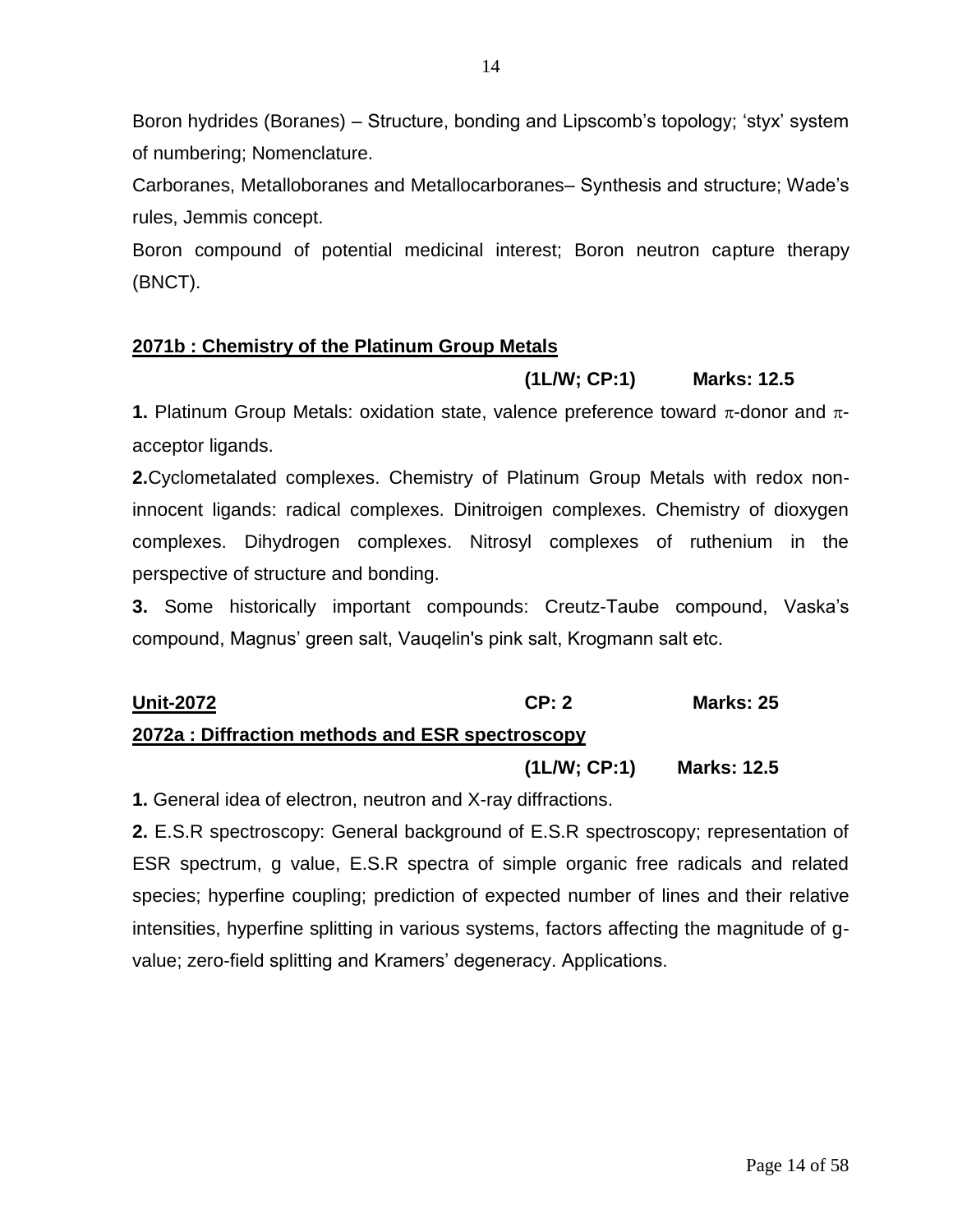## **2072b : Theory and Application of some Analytical Techniques in Chemistry (1L/W; CP:1) Marks: 12.5**

**Solvent extraction:** Brief recapitulation and use of different organic reagents.

*Chromatography:* General Principle, classification, mathematical relations of capacity, distribution constant and retention time; chromatogram; band broadening and column efficiency; column resolution, paper chromatography, TLC, size-exclusion chromatography, ion-exchange chromatography: ion exchange capacity and its determination.Capillary electrophoresis.

*Metal-chelates in solution:* Determination of stability constants. Kelvin- Bjerrum method for determination of stability of complexes. Stability of ternary complexes – importance in biology.

| <b>PAPER: VIII [Physical Chemistry]</b> | CP: 4       | <b>Marks: 50</b> |
|-----------------------------------------|-------------|------------------|
| Unit-2081: Chemical Kinetics            | (2LM; CP:2) | <b>Marks: 25</b> |

Theory of reaction rates: Hard sphere collision theory & its limitation, Unimolecular reaction & Lindeman theory, Potential energy curves and surfaces, Conventional transition state theory (CTST), Thermodynamic formulation of CTST, Applications of CTST (reactions between atoms and molecules, unimolecular reactions, ter/trimolecular reactions), Limitations of CTST, Comparison between collision and transition state theory; Thermodynamic treatment of reaction rates, Energy of activation, Volume of activation; Determination of rate constant of fast reactions, Basic principles of fast kinetics, Flow and stopped flow techniques, Relaxation methods, Flash photolysis; Chain reactions and chain length; Effects of isotope (equilibrium and kinetic), solvent, and dielectric constant on reaction rate, Effect of ionic strength on reaction rate & derivation of Brönsted-Bjerrum equation; Effect of substituents, Linear free energy relationship, Hammett's and Taft's constants, Hammett's acidity function; Mechanism of specific and general acid-base catalysis.

## **Unit– 2082: Statistical Mechanics (2L/W; CP:2) Marks: 25**

**1.** Mathematical and thermodynamic probability-concept of ensemble and postulates of statistical mechanics, Microcanonical, canonical and grand canonical ensembles –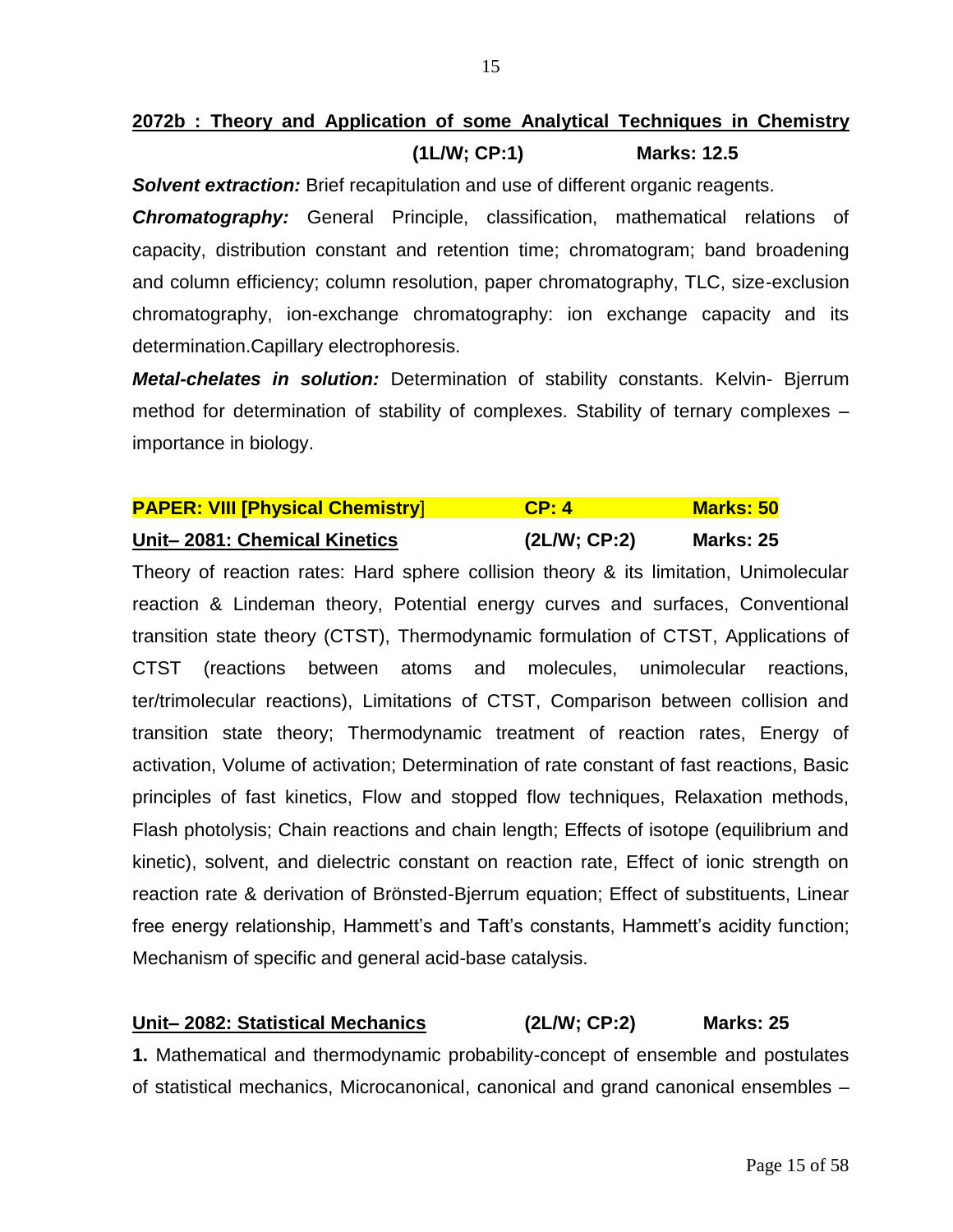most probable distribution, independent subsystems and distinguishability – classical partition function-phase space – Liouvulle's theorem-Ergodic hypothesis.

**2.** Thermodynamic parameters and function for different ensembles – fluctuation in thermodynamic quantities - statistical interpretation of classical thermodynamics – (including laws of thermodynamics, equipartition of energy principle, residual entropy).

**3.** A brief review of translational, rotational, vibrational and electronic modes of motion for ideal gases. Related thermodynamic quantities. Equilibrium constant in terms of partition functions.

**4.** Heat capacity of solids – Einstein and Debye treatment.

**5.** Adsorption – Langmuir and BET isotherm.

**6.** Preliminary idea of Quantum Statistics, Indistinguishable and distinguishable particles, Derivation of FD and BE Statistics.

## **Paper: L–III [Inorganic Chemistry Practical] (8L[2days]/W;CP: 4) Marks : 50**

## **1. Analysis & estimation**

**(a)** Gravimetric Analysis of Ni in Ni-Steel.

**(b)** Studies on the composition of complexes by Job's, Mole ratio and Slope ratio methods.

(c) Estimation of ascorbic acid in commercially available tablets.

**2.** Preparation and characterization of 3d metal compounds:

Schiff base complexes, Reinecke's Salt,  $[Ni(en)_3]Cl_2$ ,  $[VO(acac)_2]$ ,  $[Co(NH<sub>3</sub>)<sub>5</sub>(ONO)]Cl<sub>2</sub>, [Co(NH<sub>3</sub>)<sub>5</sub>(NO<sub>2</sub>)]Cl<sub>2</sub> etc.$ 

## **Paper: L–IV [Physical Chemistry Practical] (8L[2days]/W; CP: 4) Marks: 50**

- 1. Determination of thermodynamic solubility product of a sparingly soluble salt in aqueous medium.
- 2. Determination of the enthalpy of solution of a sparingly soluble monobasic acid by solubility measurements.
- 3. Determination of critical solution temperature of phenol-water system in presence of 5 & 10 % NaCl
- 4. Determination of average relative molecular mass of a polymer viscometrically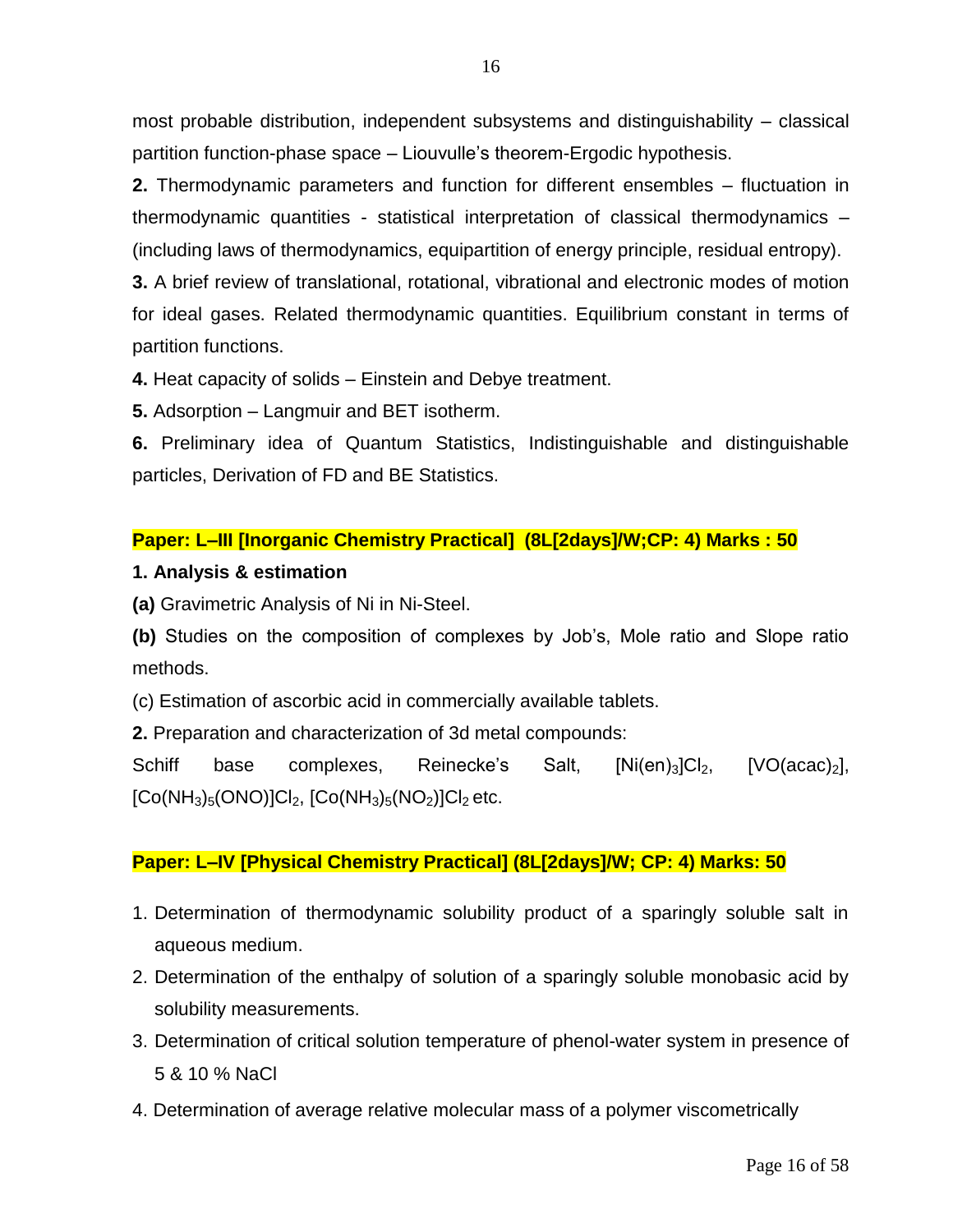- 5. Determination of rate constant and order of the reaction: KBrO<sub>3</sub> + 5KBr + 6HCl  $\rightarrow$  $6KCI + Br<sub>2</sub> + 3H<sub>2</sub>O$ ; titrimetrically
- 6. Determination of strength of NaOH solution by standard oxalic acid solution conductometrically
- 7. Determination of individual strength of  $Na<sub>2</sub>SO<sub>4</sub>$  and  $(NH4)<sub>2</sub>SO<sub>4</sub>$  in their mixture condutometrically
- 8. Determination of rate constant of acid catalyzed mutarotation of α-D-glucose at different acid concentrations polarimetrically
- 9. Study the effect of ionic strength on the reaction:  $K_2S_2O_8 + KI \rightarrow 2K_2SO_4 + I_2$ ; spectrophotometrically.
- 10. Determination of individual strengths of KCl, KBr & KI in a solution of their mixture potentiometrically.
- 11. Determination of the redox potential  $E^0$  of the quinhydrone electrode potentiometrically.
- 12. Determination of individual strength of HCl and AcOH in their mixture pH-metrically
- 13. Determination of CMC and spreading coefficient of surfactants from surface tension measurements.
- 14. Determination of the Zeta potential of a colloid by electrophoresis.

## **3 rd Semester**

## **CHOICE-BASED PAPERS**

**Two Theoretical papers (any one from the Papers IX-IP-1 and IX-IP-2** along with **any one from the Papers X-AO-1 and X-AO-2)** are the **Choice-Based Papers.**

**PAPER: IX-IP-1 CP: 4 Marks: 50**

| Unit-309- $-1$ : [Inorganic Chemistry $(I_1)$ ] | CP: 2       | <b>Marks: 25</b>   |
|-------------------------------------------------|-------------|--------------------|
| 309-I-1a: Inorganic Solid Materials             | (1LM; CP:1) | <b>Marks: 12.5</b> |

1. Preparative methods of Solids: Solid state reaction, Crystallization of solutions, Vapour phase transport methods, Ion exchange and Intercalation methods,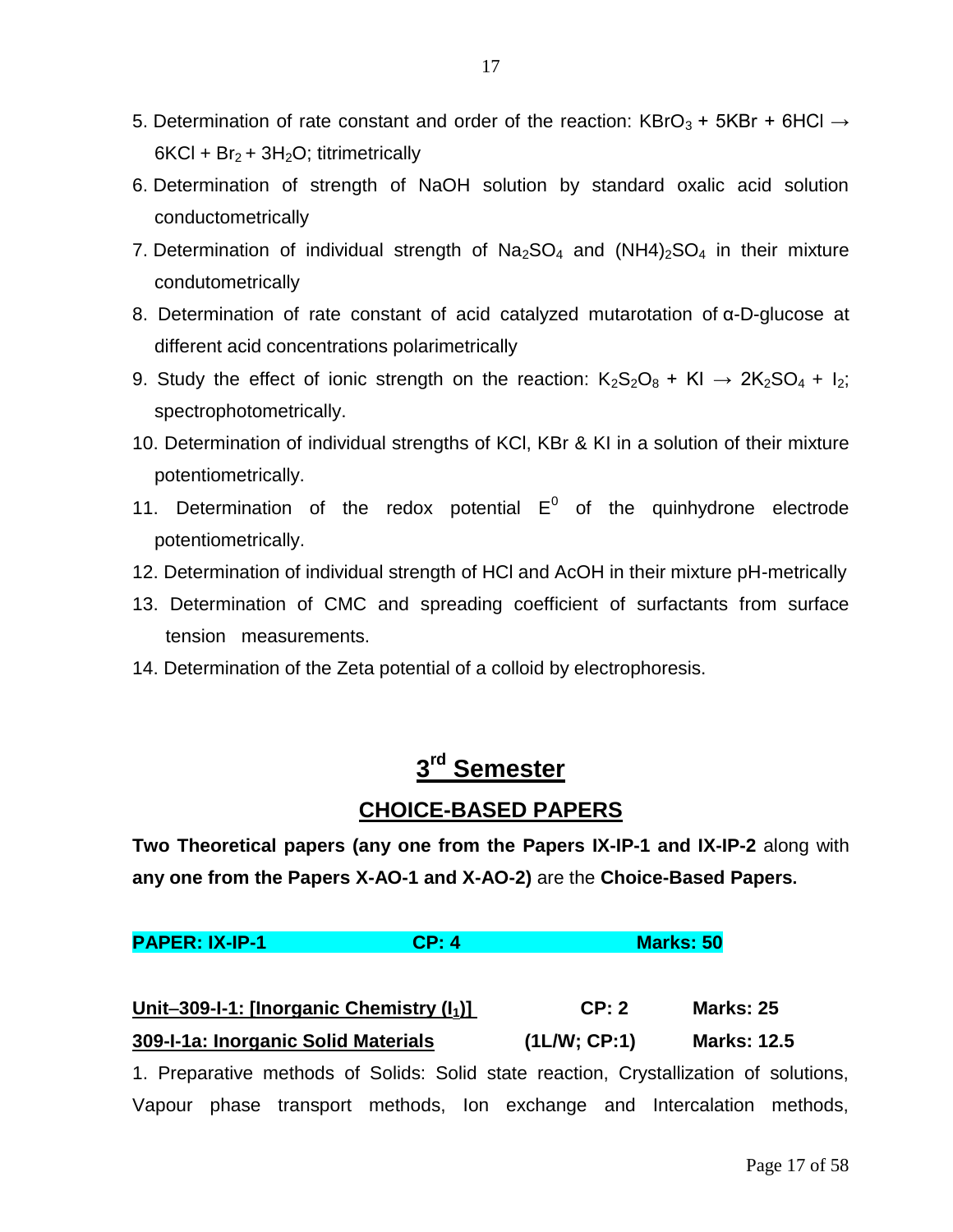Electrochemical reduction methods, Growth of single crystals, High pressure and hydrothermal methods.

2. Inorganic Descriptive Crystal Chemistry: Structures with respect to Metals, Alloys, Ionic and Covalent Network Structures, Molecular Structures. Pauling rules for understanding of structures, Mechanisms and impacts on properties due to crystal defects and non-stoichiometry of inorganic solids.

3. Structure of Network solids: Concept of node, Ring and Circuit, Nomenclature of networks, Wells Notation, Schläfli Symbol, Vertex Symbol.

4. Role of Structures on the Properties of Inorganic Solid Materials: Optical, Magnetic and other related properties.

## **309-I-1b: Inorganic Crystal Engineering (ICE) and Principle of Designing Porous Materials (1L/W; CP:1) Marks: 12.5**

1. Inorganic crystal engineering and design principle of metal-organic frameworks and organic-inorganic hybrids.

2. Principles of ICE in the design of porous materials, their understanding and characterizations using X-ray diffraction and thermal methods. Surface characterization and surface behavior of such porous materials with special reference to the gas/solvent vapors sorption.

3. Some special applications of such materials like gas storage, gas/solvent separation etc.

4. Understanding of the structure-property relationship for the design of functional molecular material or molecular devices- philosophy and the terminologies.

## **Unit309-P-1: [Physical Chemistry (P1)] (2L/W; CP: 2) Marks: 25 Macromolecules and Materials Chemistry**

**Macromolecules (including Polyelectrolytes):** Polymer conformation and chain dimension; Interaction with solvent, Thermodynamics of Polymer solution, Determination of interaction parameters, Donnan effect, pH difference across the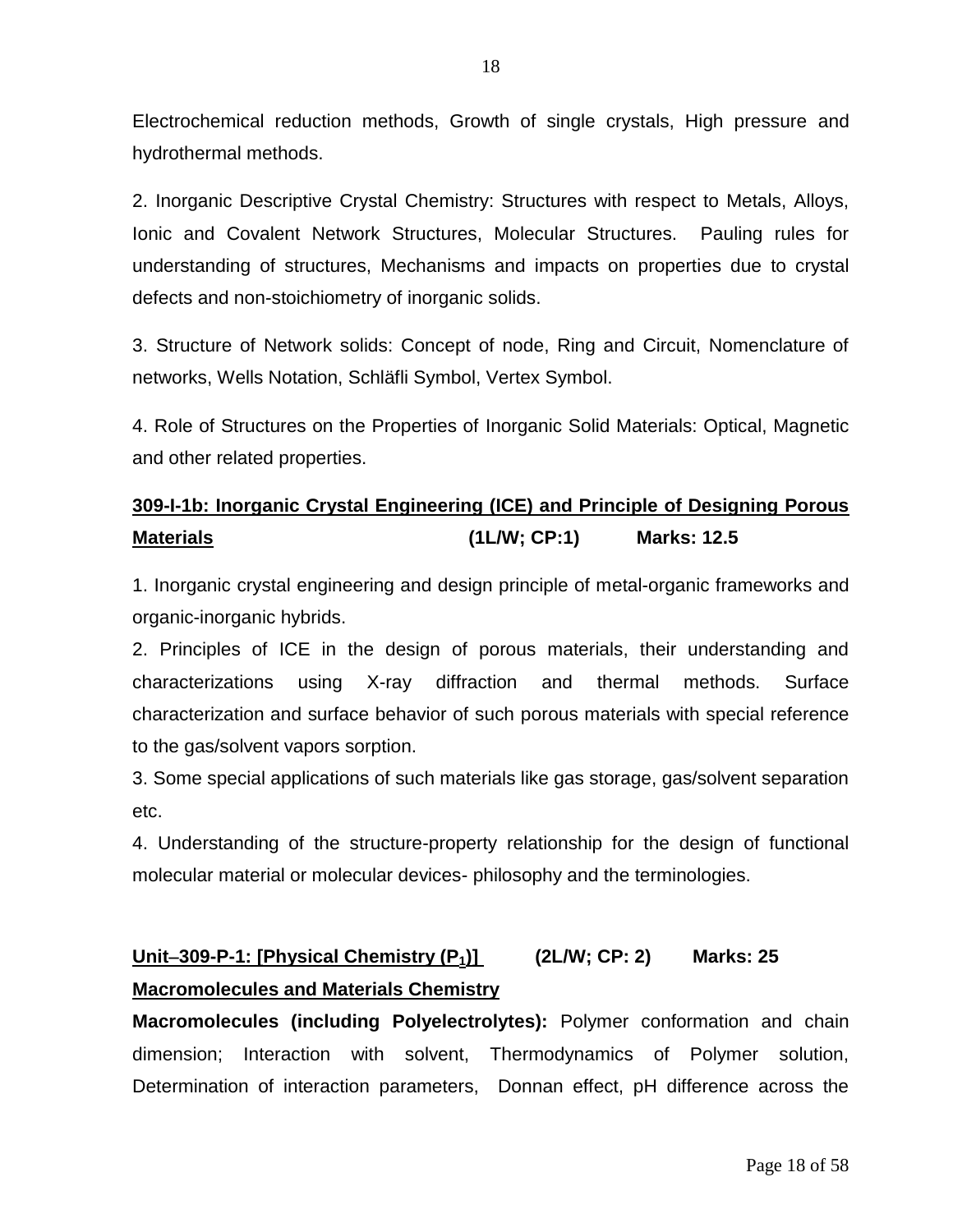membrane, Membrane polarization and membrane potential, Molecular weight distribution and molecular weight average; Determination of molecular weight, size and shape by Membrane osmometry, vapour pressure osmometry, light scattering (Zimm method and Dissymmetry method), diffusion and Gel-permeation chromatography; viscosity of polymer solution.

| <b>PAPER: IX-IP-2</b> | CP: 4 | <b>Marks: 50</b> |
|-----------------------|-------|------------------|
|                       |       |                  |

## **Unit309-I-2: [Inorganic Chemistry (I2)] CP: 2 Marks: 25**

## **309-I-2a: Comparative Chemistry of d & f Block Elements**

## **(1L/W; CP: 1) Marks: 12.5**

**1.** Electronic configuration, chemistry in different oxidation states and comparative study

**2.** Extraction of lanthanides from pitchblende, lanthanide separation, purification of plutonium-239

**3.** Properties and structures of the lower halides of Nb-Ta: Mo-W; Tc-Re with special emphasis on the metal atom clusters present.

- **4.** Polyoxometallates, blue oxides of Mo-W, the tungsten bronze, sulphides of Mo.
- **5.** Spectral and magnetic properties of d and f-block compounds and comparative study
- **6.** Lanthanide Shift reagents and uses of lanthanide compounds

## **309-I-2b: Supramolecular Chemistry (1L /W; CP:1) Marks: 12.5**

- 1. Origin of supramolecular chemistry
- 2. Nature and types of supramolecular interactions (Hydrogen bonding, van der Waal interactions,  $\pi$ -stacking, C-H… $\pi$  interactions, hydrophobic effects, solvation, etc.)

3. Concepts and terminology of supramolecular chemistry—Cooperativity, chelate effect, macrocyclic effect, Preorganisation and complementarity,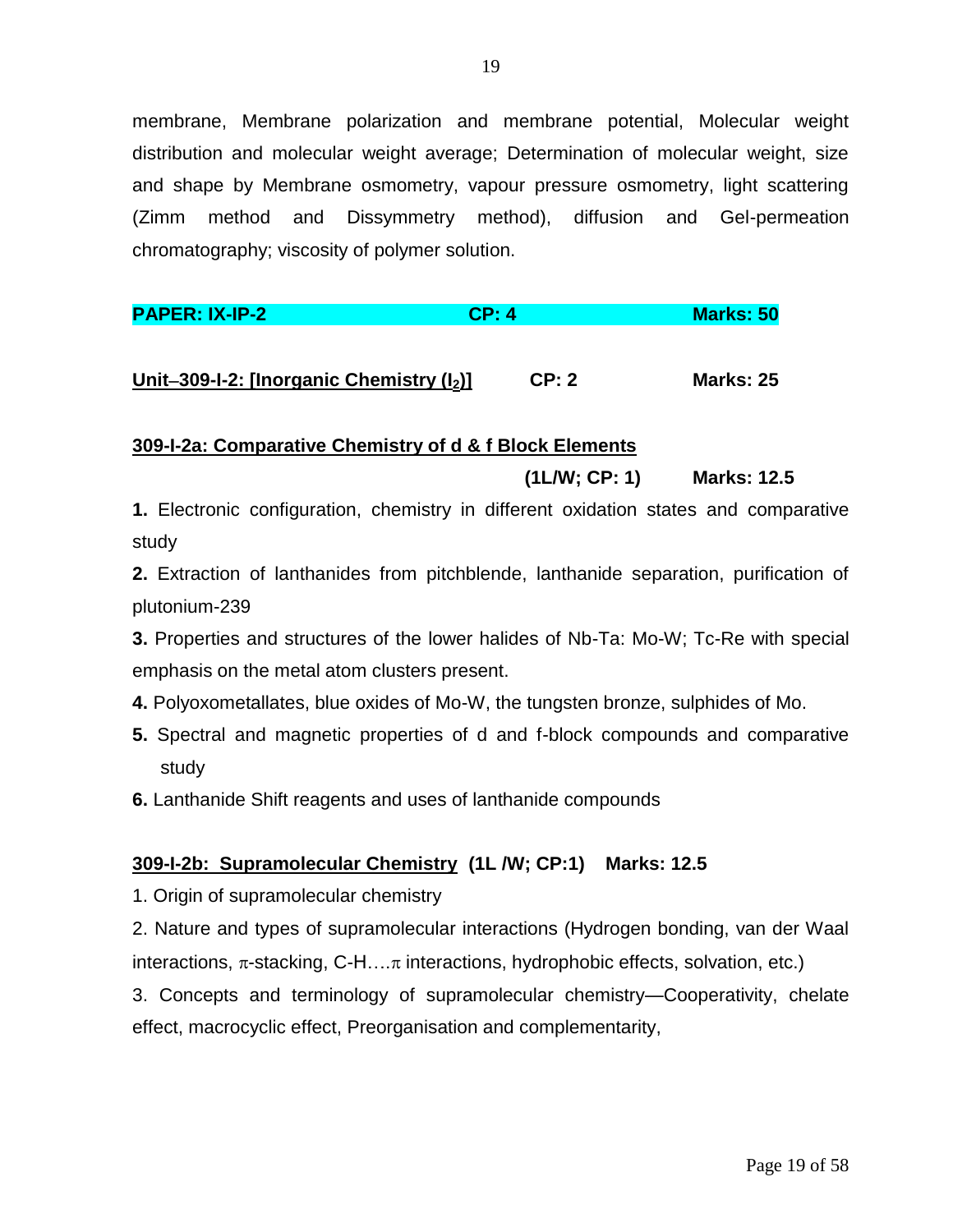4. Molecular recognition- Different types of receptors with special reference of Crown ethers, Podands, cryptands, spherands; Synthesis of cryptands- template effect, high dilution synthesis

5. Anion recognition: challenges in anion receptor chemistry, host design for anion; anion coordination chemistry.

6. Self-assembly- formation and examples.

7. Application of supramolecular chemistry.

## **Unit309-P-2: [Physical Chemistry (P2)] (2L/W; CP: 2) Marks: 25 Nanomaterials:**

Introduction, Basic concept of nanoparticles, quantum dot; Synthesis: Chemical, solvothermal, electrochemical, photochemical, biophysical etc; Use of bacteria, fungi, ion beam etc; Stabilization of nanoparticle in solution; Characterization by TEM, SEM, AFM, DLS etc.; Properties: Electrical, Magnetic, optical and catalytic, role of size; Application of nanomaterials in different fields. Nanocomposite; Carbon nanotubes: synthesis, properties, applications and uses; Uses of nanomaterials. Conducting polymers and organic metals; Liquid crystals.

**PAPER: X-AO-1 CP: 4 Marks: 50**

**Unit310-A-1: [Analytical Chemistry (A1)] CP: 2 Marks: 25**

## **310A-1a: Basic Characterization of Solid Materials:**

**(1L/W; CP:1) Marks: 12.5** 

1. Nature of solid; color and physical state of materials for predicting the mode of characterization. Destructive and non-destructive analysis of solids, their comparative advantages and disadvantages.

2. Importance of X-ray in the analysis of solids. Bragg's law and X-ray diffraction. Powder diffraction and Single crystal diffraction, their comparative ease and limitations.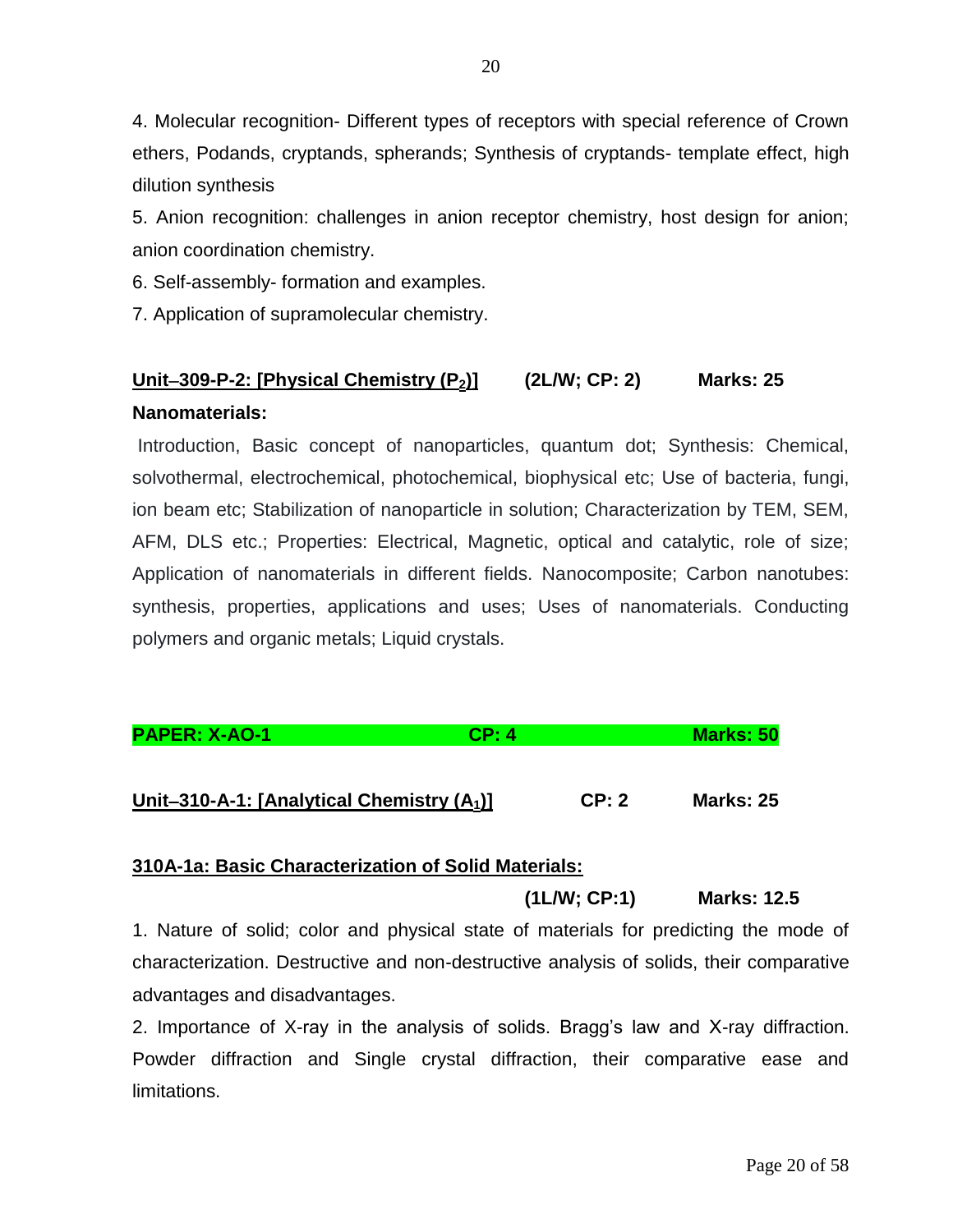Samples for powder X-ray diffraction (PXRD), experiment, and interpretation of data. Indexing of PXRD data and introductory idea about the database of known PXRD.

3. Introduction to thermal analysis: Thermogravimetric analysis (TGA), Differential thermogravimetric analysis (DTG), Differential thermal analysis (DTA) – Principles and methods, presentation of thermal data. Standard TG-DTA curve analysis (CuSO4.5H2O). Differential Scanning Calorimetry (DSC): comparative discussion of DSC with DTA. Applications of thermal methods of analysis with special reference to solid state reactions, decomposition of inorganic and organic solids. Stability of different compounds (with special emphasis to the inorganic porous compounds) and coupling of TG-PXRD technique. Desolvation / deaquation of inorganic / coordinated compounds, phase transition.

## **310A-1b: Microscopic Characterization of solid materials**

## **(1L/W; CP:1) Marks: 12.5**

1. Basic principles of image formation in electronic optics. Electron microscopy technique and its comparison with optical microscopy/light microscope. Applications of electron microscopy in the field of material science, forensic science and bioscience.

2. Sample preparation/mounting for the electron microscope: Different types of grid and choice of grids depending on the sample as well as techniques.

3. Different types of electron microscopy e.g. SEM/FESEM, TEM/HRTEM, EDX with their description, operational principle and application for analysis of different samples.

## **Unit310-O-1: [Organic Chemistry (O1)] (2L/W; CP: 2) Marks: 25**

## **Reagents and Name Reactions**

Mitsunobu reaction, Julia olefination, TEMPO-mediated reactions, Click chemistry, Staudinger reaction and ligation, Wittig/ Steven rearrangement, Neber rearrangement, multicomponent reactions (Biginelli reaction, Ugi reaction, Petasis reaction etc.) Prins reaction, Ohira-Bestmann reaction, Appel reaction, Corey-Fuchs reaction, Bergman cyclization, Eschenmoser reaction, Wacker oxidation, Grieco oxidation, Ito oxidation. Organoboranes in organic synthesis. Electrophilic and nucleophilic selenium reagents and their applications in organic synthesis.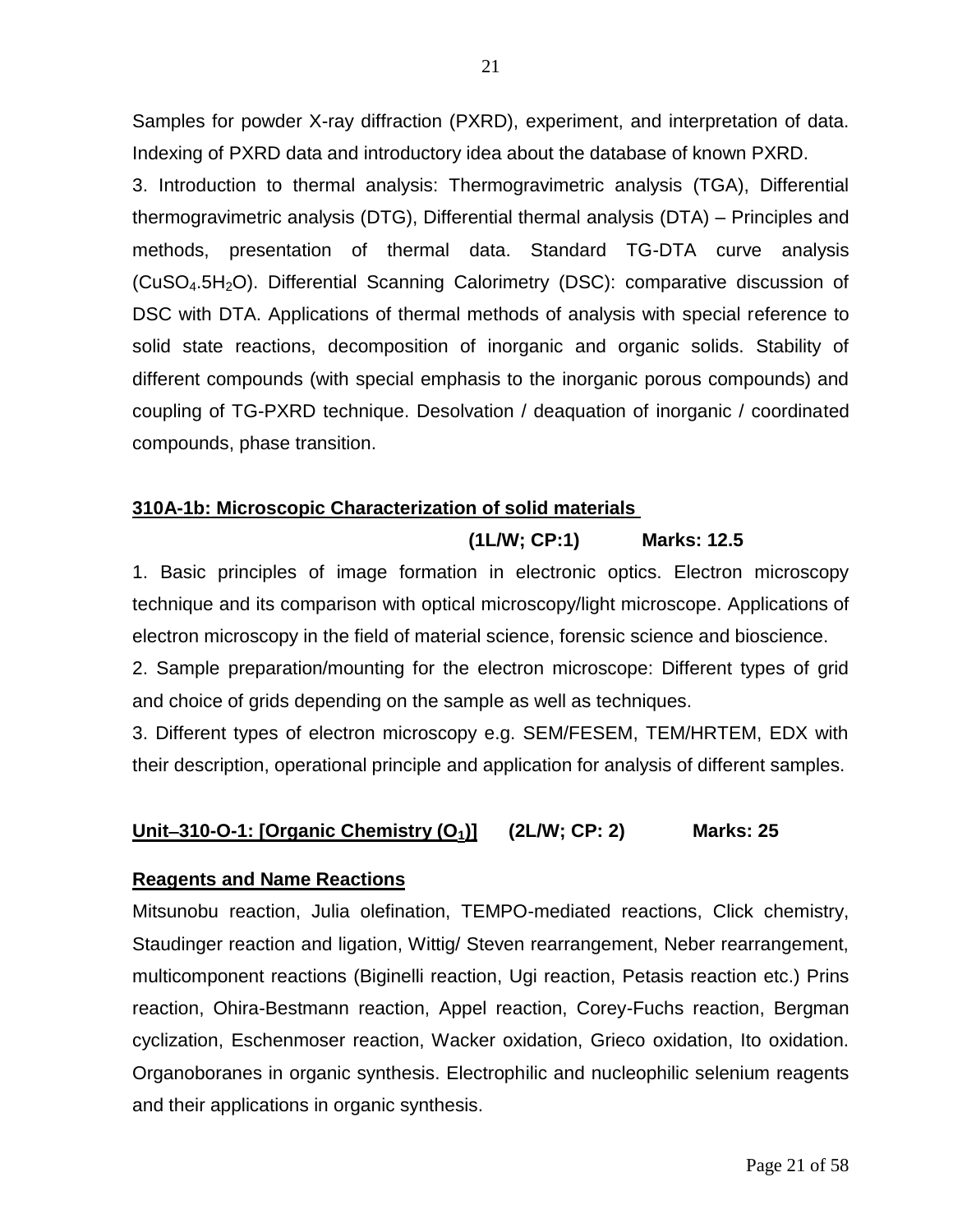### **PAPER: X-AO-2 CP: 4 Marks: 50**

## **Unit310-A-2 [Analytical Chemistry (A2)] CP: 2 Marks: 25**

**310-A-2a: Mass Spectroscopy (1L/W; CP:1) Marks: 12.5** Generation of ions and detection; EI and fragmentation pattern in EI; CI FD, FAB, plasma desorption etc. Analytical applications. GC-MS and its uses. Electron probe micro analysis (EPMA) and Laser Micro Probe Mass Analyzer (LAMMA): Theory and working principle, application with special reference to environmental analysis.

## **310-A-2b: Photoelectron Spectroscopy (1L/W; CP:1) Marks: 12.5**

Photoelectron spectroscopy: photoexcitation and photoionization, core level (XPS) and valence level (UPS) photoelectron spectroscopy, XPS and UPS experiment, chemical shift, detection of atoms in molecules and differentiation of same element in different environments from XPS, information about the nature of molecular orbital from UPS, UPS of simple diatomic molecules, e. g.,  $N_2$ ,  $O_2$ , CO, HCI, etc.

## **Unit310-O-2: [Organic Chemistry (O2)] (2L/W; CP: 2) Marks: 25**

## **Structure Activity Relationship, Hückel Calculations**

MO treatment of acyclic and cyclic conjugated systems, Hückel Molecular Orbital Theory (HMOT)– applications to ethylene, allyl, cyclopropenyl, butadiene, cyclobutadiene, pentadienyl, cyclo pentadienyl, hexatriene, Benzene, fulvene; Systems Involving Heteroatoms, Extended Hückel Theory (EHT), alternant and nonalternant hydrocarbons, Symmetry and Symmetry Operations in MOT, Group Orbitals, The Walsh Diagram: Planar and Pyramidal Methyl, The Walsh diagram for  $CH<sub>2</sub>$ , Orbital Mixing, Orbital mixing to construct Ethane and Ethylene, The Cyclic Three-Orbital Mixing, Walsh MO of Cyclopropane, Through-bond coupling in planar cyclohexadiene, MO of Carbenes; TASO, MO of methane, The Effects of Heteroatoms, Cieplak model.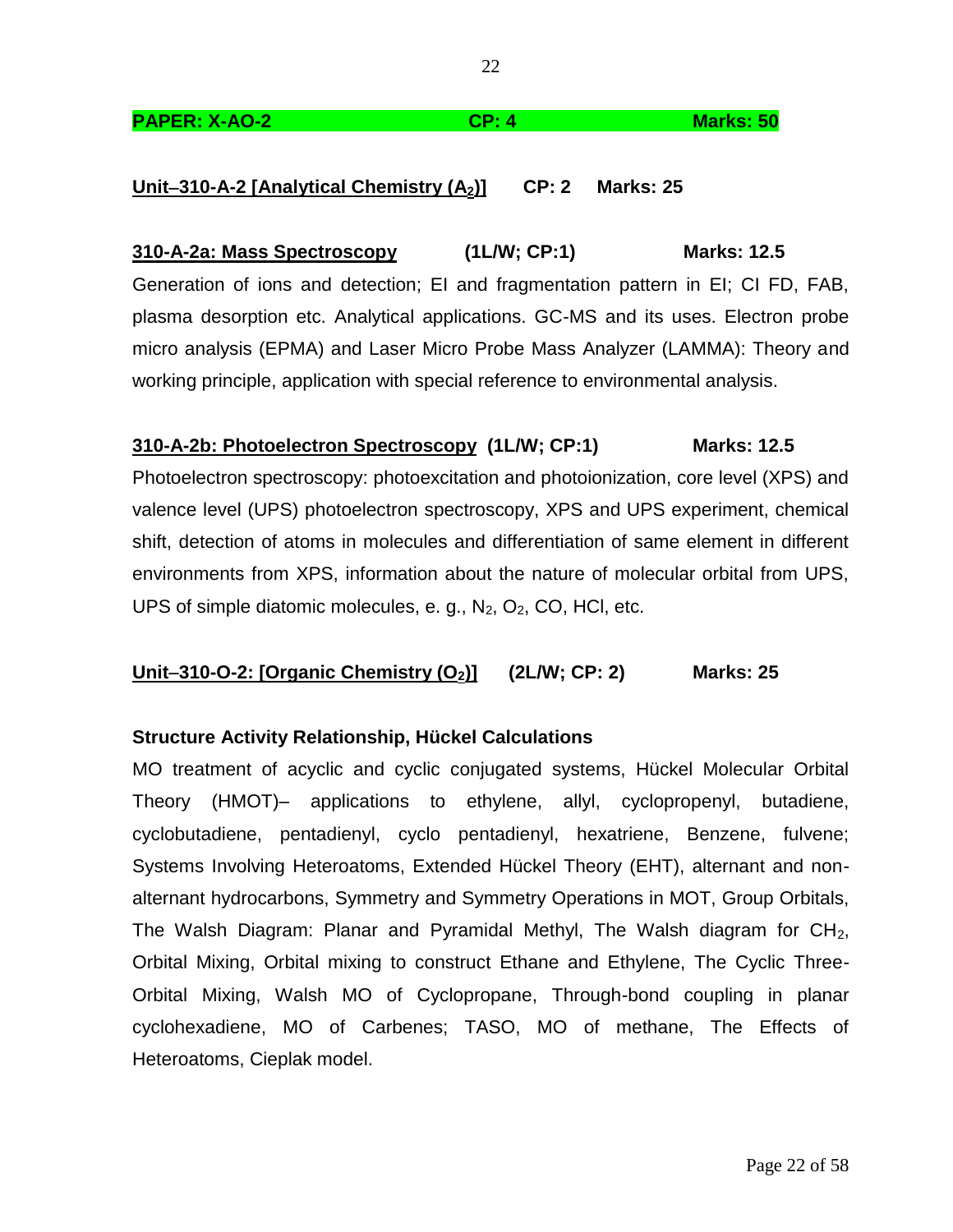## **SPECIAL PAPERS**

## **Theoretical Papers**

## **Paper: XI-A [Analytical Chemistry Special] CP: 4 Marks : 50**

## **Unit A-3111 : Electroanalytical Methods (2L/W; CP:2) Marks: 25**

Electrochemical cell, electrodes, membrane electrodes, ion selective, molecular selective, gas sensing probes.

*Polarography:* Basic principles – polarized depolarized electrodes; diffusion currents, DME, polarographic wave; Ilkovic equation (simplified derivation) and its significance; half wave potential, and its applications in identification of elements. Iikovic-Heyrovsky Equation, Cottrell Equation. Stripping voltammetry, Amperometric titration. Modern developments in polarographic techniques; Lingane's method.

*Cyclic voltammetry, DPV and coulometry:* Basic principles, three electrode system, reversible, quasireversible, irreversible cyclic voltammograms; Differential Pulse Voltammetry (DPV); R. S. Equation; electrosynthesis, electrocatalysis, electropolymerisation, Spectroelectrochemistry, Surface modrams. EC, ECE etc path ways, protic-electroprotic equilibria. Redox isomers, spatially isolated orbitals. Chronoamperometry, chronopotentiometry, photoelectrochemical solar cell (PEC).

## **Unit A-3112 : Fundamental and Instrumental aspects of Single crystal X-ray diffraction Technique (2L/W; CP:2) Marks: 25**

Concepts of crystal structure-Bravais lattice, crystal systems, indexing of lattice planes, translational and rotational symmetry, symmetry elements and their symbols (both numerical and graphical), point group, screw axis, glide plane, HM notation, space groups, centrosymmetric and non-centrosymmetric space groups, space group number and tables (few examples), equivalent position, Braggs law of diffraction, Reciprocal lattice and its relation with direct lattice, Ewald sphere, Different methods of diffraction (Laue, rotating crystal and powder), crystal growth (in brief), crystal mounting techniques using goniometer, centering of crystal, intensity of scattered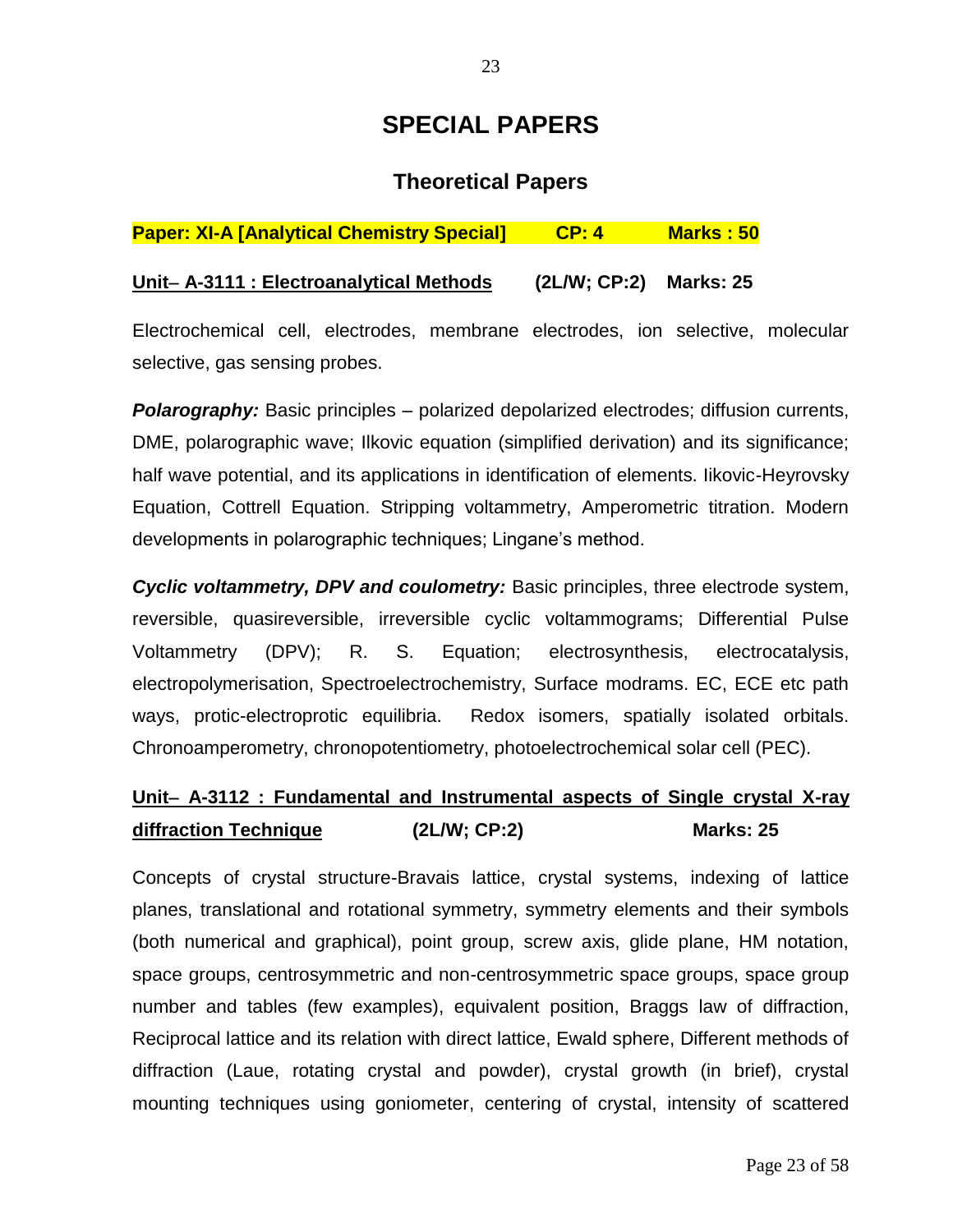radiation, structure factor, data collection methods and strategy, data processing, different methods structure solution (direct, Patterson, intrinsic) and refinement, absorption correction, disorder problem, structure validation and publication, intro about CSD database and how to use it. Brief introduction of advanced techniques like Synchrotron X-ray radiation source.

# **Paper: XI-I [Inorganic Chemistry Special] CP: 4 Marks : 50**

### **Unit I-3111 : X-ray Crystallography (2L/W; CP:2) Marks: 25**

Crystalline solid –single crystal and polycrystal (twining problem); lattice; unit cell – primitive and non-primitive unit cells, Unit cell parameters and crystal systems

X-ray, Generation of X-ray, Cu K $\alpha$  and Mo K $\alpha$  radiation; X-ray diffraction; Bragg equation;

Crystal symmetry – (i) point group elements and (ii) space group elements; 32 crystal classes, HM notations, distribution in different systems and stereographic projections; Isogonal symmetry groups

Space group – HM notation, space groups in triclinic and monoclinic systems Indexing of lattice planes; Miller indices

Reciprocal lattice and its relation to direct lattice; Bragg reflection in terms of reciprocal lattice – sphere of reflection and limiting sphere; relation between  $d_{hkl}$  and lattice parameters.

Methods of growing single crystals; crystal mounting; data collection; structure solution; structure refinement; significance of R value; non-covalent interactions and its importance

Absorption correction; disorder problems.

## **Unit-I-3112 : IR, Raman, CD and ORD Spectroscopy**

## **(2L/W; CP:2) Marks: 25**

Origin, absorption of radiation by molecular vibrations in polyatomic molecules, effects giving rise to absorption bands, group vibration, limitation of the concept, FTIR, NDIR techniques.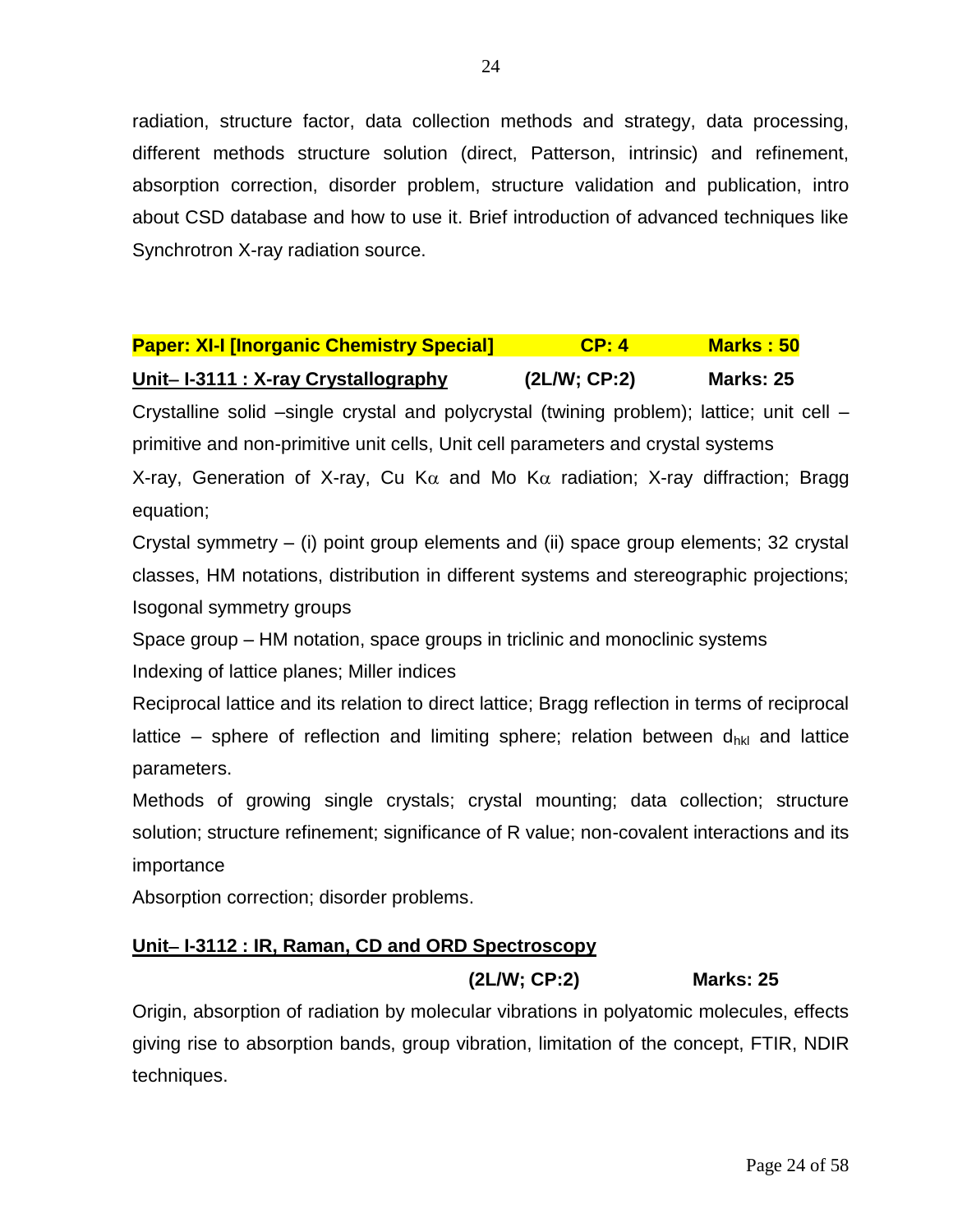*Raman Spectroscopy:* Theory, instrumentation, mechanism of Raman Effect, effect in solids, liquids and gases, Use of symmetry considerations to determine the number of active infrared and Raman lines, differences of IR and Raman spectra, Laser Raman spectra application.

The symmetry origin of the optical activity of molecules, the phenomena of Optical Rotatory Dispersion (ORD) and Circular Dichroism (CD), the Cotton effect, application

*CD and ORD spectrometry:* principle, methodology and applications.

**Paper: XI-O [Organic Chemistry Special] CP: 4 Marks: 50** 

## Unit- O-3111 : Pericyclic Reactions and Biosynthesis of Natural Products **(2L/W; CP:2) Marks: 25**

**1.** Electrocyclic reactions for 4r & (4q+2)–electron systems along with state correlation diagrams with varied examples, based on symmetry considerations, Cycloaddition reactions for 4r & (4q+2)-electron systems with state correlation diagrams based on symmetry analysis. Principles, Klopman-Salem equation & its application in chemical Reactions. Ionic cycloaddition reactions, Asymmetric Diels-Alder reactions, Regioselectivity, Periselectivity, Site selectivity, Stereoselectivity for 4r & (4q+2) electron systems.

Sigmatropic Reactions with FMO & modified FMO theory applications, [i, j]-shift highlighting [3,3], [2,3], [3,4] etc. shifts along with chiral substrates. Aromatic transition state theory.

**2.** Cheletropic Reactions involving neutral molecules & reactive species.

**3.** Ene Reaction, Prismane, Basketene, Barrelene, Bullvalene systems & their reactivities.

**4.** Pericyclic reactions in biological system.

**5.** Biosynthesis of primary and secondary metabolites: terpenoids (Lupeol, Taraxasterol,  $\alpha$ -Amyrin,  $\beta$ -Amyrin, Friedlane, Gibberellic acid), steroids (Cholesterol, Lanosterol etc.) and alkaloids (vincoside, Ajmalicine, Catharanthine, Cinchona alkaloids like quinine etc.).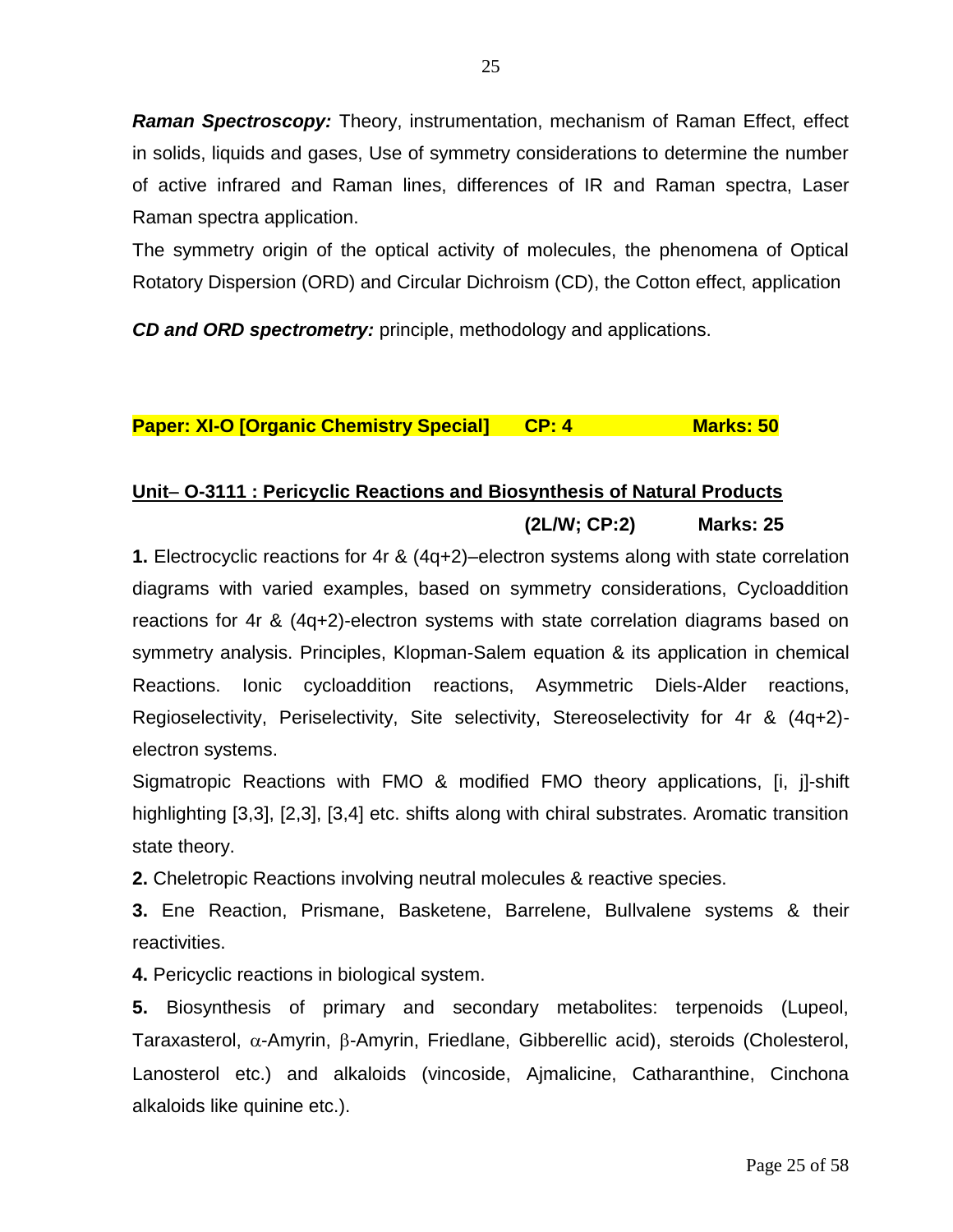#### Unit- O-3112 : Photochemistry and Synthesis of Steroids

#### **(2L/W; CP:2) Marks: 25**

- **1.** Photo-induced reactivity of olefins, *cis-trans* –isomerisation, Photochemistry of vision, Paterno-Buchi reaction, Photochemistry of ketones, unsaturated ketones and various conjugated systems, Lumiketone rearrangement, di-π-methane rearrangement (DPM), Oxa-di-π-methane (ODPM) aza-di-π-methane (ADPM), Barton reaction, Hofmann-Loeffler-Freytag reaction, Photochemistry of arenes,  $S_{\rm RN}$ 1,  $S_{\rm RN}$ 2 and related reaction mechanisms, Photo-oxidation, photoreduction, photochemistry of imines and enamides and application in natural product syntheses, Visible light photocatalysis in organic syntheses.
- **2.** Total synthesis of steroids and steroidal hormones (cholesterol, testosterone, progesterone, aldosterone, oestrone).

#### **PAPER: XI-P [Physical Chemistry Special**] **CP: 4 Marks: 50**

#### **UnitP-3111: Advanced Quantum Mechanics-I (2L/W; CP-2) Marks: 25**

**General Theory:** States of a physical state as vectors; orthonormality and closure property of eigen vectors; normalization by Dirac  $-\delta$  function; coordinate and momentum representation of eigenstates;

**Variation Method:** Variation theorem; application to ground states of different systems; extension to excited states; linear variation; WKB Approximation; Matrix mechanics –Eigenvalues – Eigenvectors –Diagonalization.

#### **Perturbation Theory:**

**(i) Time independent formalism:** Rayleigh-Schrödiger theory for nondegenerate systems with simple applications; Brillouin Wigner Theory; Perturbation treatment in He atom; degenerate perturbation theory, Stark and Zeeman effects.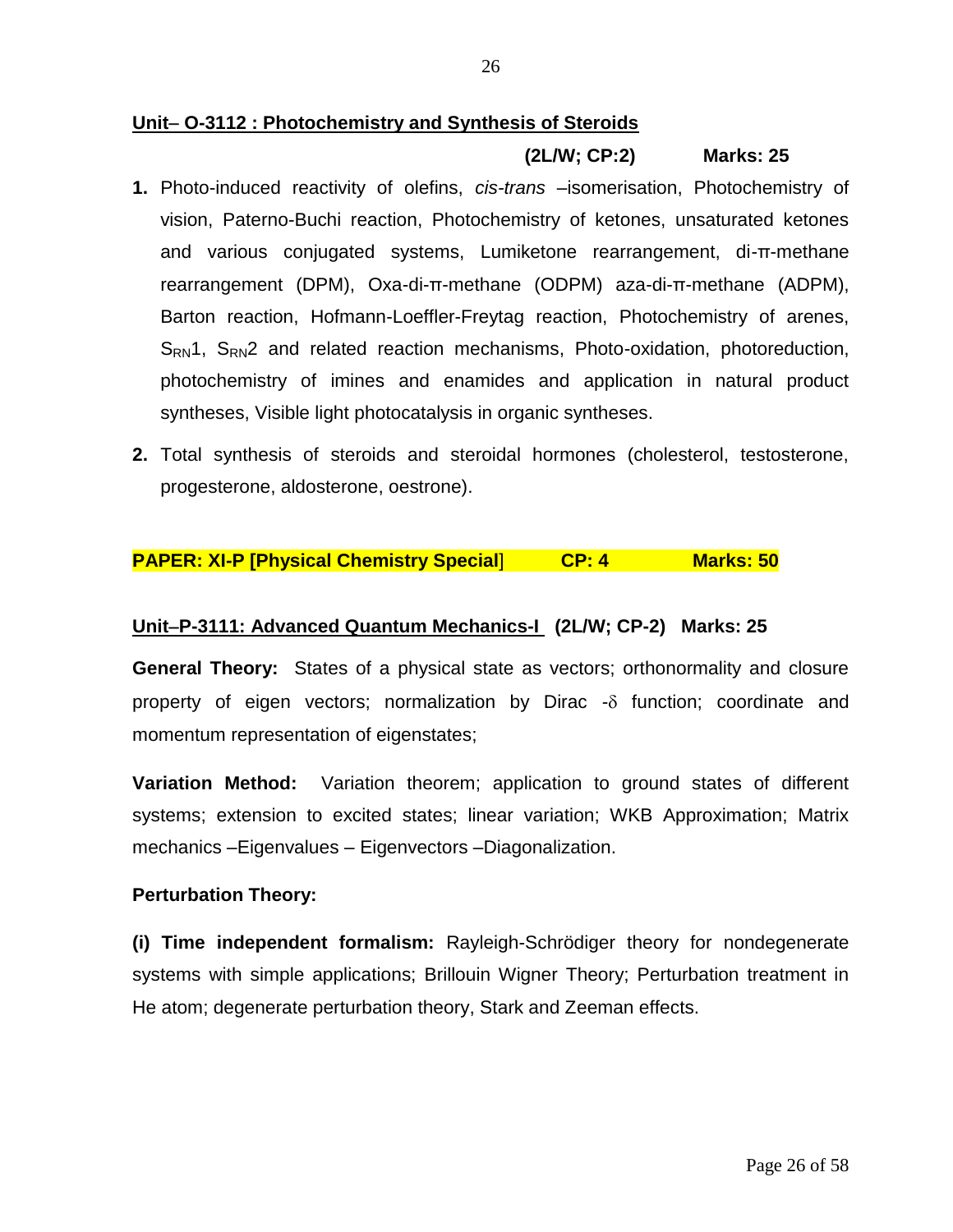**(ii) Time dependent formalism:** Transition probability; Fermi Golden Rule; Einstein transition probabilities; spontaneous and induced emission. Rabi oscillation; Sudden Approximation, Gell-Mann and Low Theorm.

**UnitP-3112: Electrode Dynamics (2L/W; CP-2) Marks: 25 Electrode Kinetics:** Simple Butler-Volmer (BV) eqn., symmetry factor, Tafel eqn. Exchange currents from low and high field approximation. D.L. effect on electrode kinetics.Generalised BV expression, Evaluation of kinetic parameters, transfer coeff.Stoichiomtric no. and stoichiometric factor. Elucidation of some electrochemical reactions Fe $\overline{=}$ Fe<sup>2+</sup> + 2e, hydrogen evolution (HE) reaction, Oxygen reduction reaction  $(ORR)$ ,  $I_2-I_3$ <sup>-</sup> transient studies adsorption intermediates, Pseudocapacitance, roughness factor etc,Cyclic voltammetry and impedance studies Mechanism of charge transfer process across electrode-soln. interface, evaluation of  $i_0$ from theoretical consideration. Fundamentals of electroplating, corrosion, passivation, Batteries, fuel cells electrocatalysis and supercapacitors.

## **Paper: XII-A [Analytical Chemistry Special**] **CP: 4 Marks: 50 Unit A-3121: NMR, EPR, NQR and Mössbauer Spectroscopy**

**(2L/W; CP: 2) Marks: 25**

*NMR:* Identification of compounds like  $H_3PO_3$ ,  $H_3PO_2$ ,  $HPF_2$ ,  $P_4S_3$  etc. Factors affecting line width, evaluation of thermodynamic parameter with NMR, determination of reaction order, rate constant etc. from NMR. NMR spectra of paramagnetic ions. Effect of nature of bonds onspin-spin coupling.Contact shifts. Applications involving the magnitude of coupling constant  $J_{13C-H}$ ,  $J_{Pt-P}$ ,  $J_{P-F}$  etc. NMR spectra of  $B_3H_8$ ,  $HP_2O_5^3$ , TiF<sub>4</sub>.2B (B as donor molecule); Integration and quantitative analysis.Double resonance technique.Pulse and FT NMR:Bloch equations, time domain vs. frequency domain, FID, CW vs. FT NMR, laboratory frame of reference, rotating frame of reference, relaxation time measurements, instrumentation.

*EPR:*Anisotropy of g-value, factors affecting the magnitude of g-value, Anisotropy in the hyperfine coupling constants, zero-field splitting and Kramers' degeneracy, Application.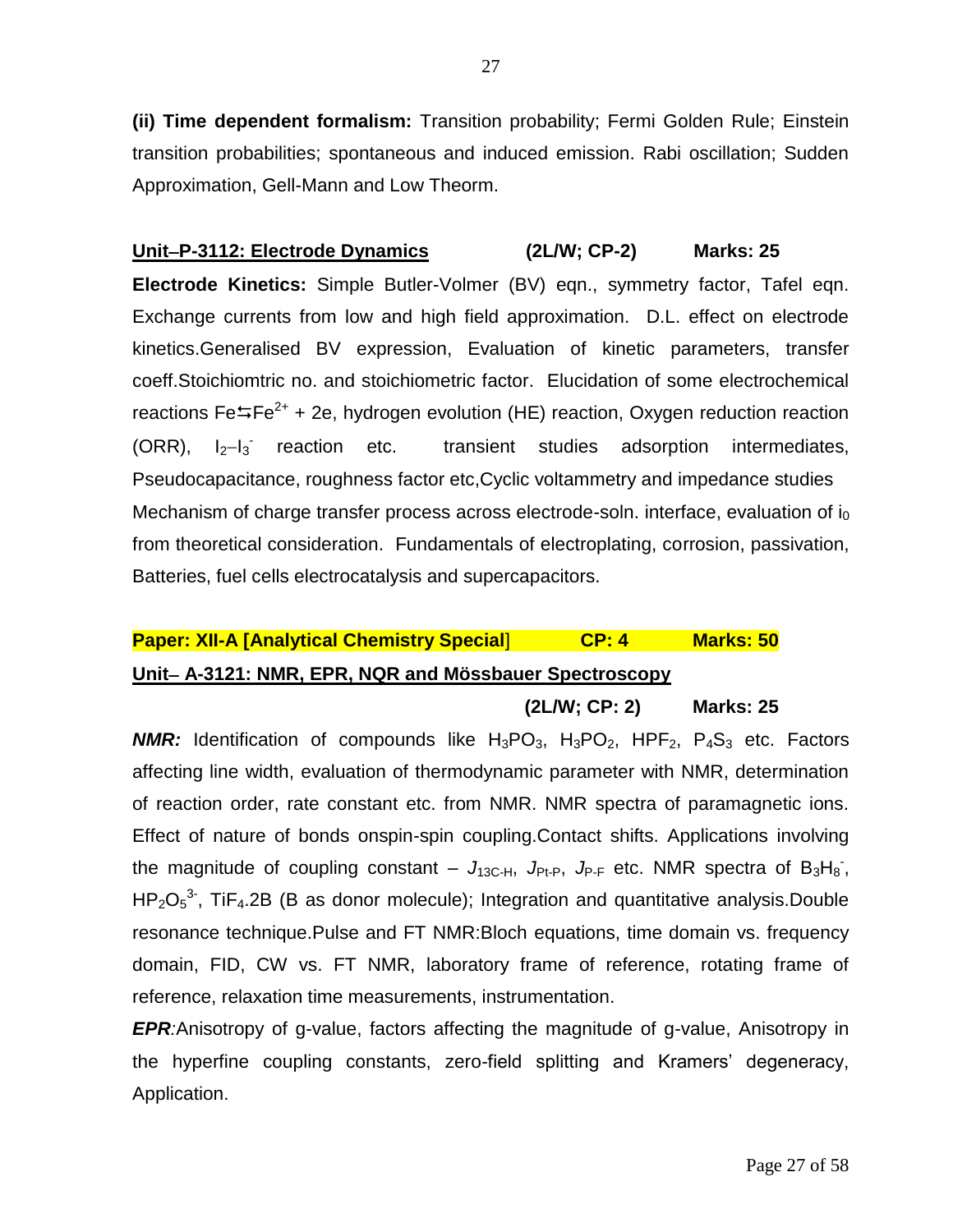*NQR:* Basic theory, quadrupole coupling constant, asymmetric parameters, effect of magnetic field in the spectra, relationship between 'q' and molecular structure, structural information from NQR spectra, Effect of quadrupole nuclei on EPR and NMR spectra. Application. Instrumentation.

*Mössbauer:*Gamma ray emission and absorption by nuclei, Mössbauer effect, Isomer shift, quadrupole splitting, magnetic interaction, use of Mössbauer spectra in chemical analysis. Instrumentation.

## **Unit A-3122: CP: 2 Marks: 25**

## **A-3122a : IR, Raman, CD and ORD Spectroscopy**

## **(1L/W; CP: 1) Marks: 12.5**

**Infrared Spectroscopy:** Origin, molecular vibrations in polyatomic molecules, potential energy of an oscillator, Harmonic Oscillator approximation, energy levels and selection rules, anharmonicity and its effect on energy levels and spectral features: overtones and hot bands, vibration-rotation spectra of diatomics: selection rules; P, Q and R branches; group vibration, limitation of the concept, FTIR, NDIR techniques.

*Raman Spectroscopy:* Theory, instrumentation and mechanism of Raman Effect in solids, liquids and gases. Classical and quantum mechanical treatment of rotational and vibrational Raman spectra of diatomics. Resonance Raman spectroscopy; Laser Raman spectra and application.

*CD and ORD spectrometry:* Experimental aspects, molecular dissymmetry and chiroptical properties, Cotton effect, Faraday effect in magnetic circular dichroism (MCD) and application.

## **A-3122b: Atomic absorption and emission spectroscopy**

## **(1L/W; CP: 1) Marks: 12.5**

Basic theory, Flame atomization process, flames, nubulization, ionization, droplet prodipitation, mixing, desolvation, interference, lamps, burners, fuels. Nonflame atomization process, general discussion, high temperature furnaces, operating principles, process, interferences, advantages and disadvantages, hydride generation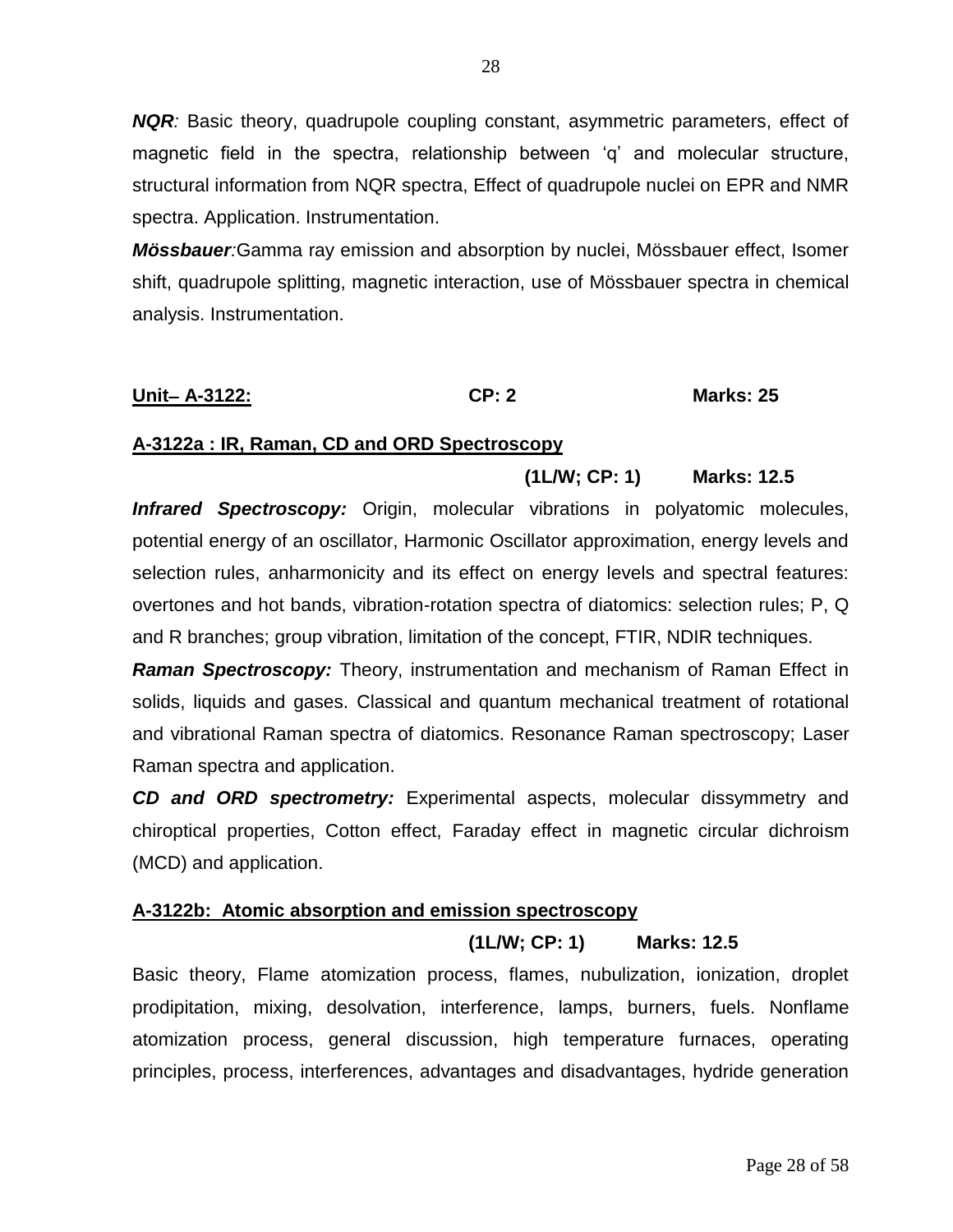analysis. Flow injection hydride generation. Quartz tube AAS (FI-Hg-QT-AAS). Applications.

Origin of spectra, technique, expectation sources, control and multisources, plasma discharge, instrumentation, qualitative analysis, advantages and disadvantages. Cp-AES, Application (general). Basic principle of inductively coupled plasma atomic emission spectrometry (ICPAES). Applications of AES and ICPAES

## **Paper: XII-I [Inorganic Chemistry Special] CP: 4 Marks: 50** Unit-I-3121: Bioinorganic Chemistry (Advanced Level)

**(2L/W; CP:2) Marks: 25**

**1.** Transport of ions across membranes– Sodium-Potasium ion pump. Metal storage and transport proteins - transferrin , ferritin, ceruloplasmin and calmodulin . Electron transport proteins – cytochromes, ferredoxins and rubredoxins, blue copper protein. Redox metalloenzymes- Ascorbate oxidase, catalase, peroxidase, superoxide dismutase, cytochrome *c* oxidaes.

**2.** Hydrolytic enzymes – carboxy peptidase, carbonic anhydrase.

**3.** Vitamin B<sub>12</sub>, Modelling of macromolecular metal complexes with special reference to coenzyme, hemoglobin. Photosynthesis: Chlorophyll, Photosystem I and II, Mn4O4 cubane-complex. Interaction of metal ions with nucleic acids and their monomeric constituents- metal complexes of nucleosides and nucleotides, polynucleotides and native nucleic acids. DNA metal complex interaction.

## **Unit-I-3122: CP: 2 Marks: 25**

## **I-3122a : Chemistry of smart materials (1L/W; CP: 1) Marks: 12.5**

General definition of smart materials and smart systems, thermochromic, photochromic, piezochromic, electrochromic, piezoelectric, pyroelectric, thermo- /photo-actuating materials, shape memory material, polymorphic solids, self-healing materials, pH responsive materials, superhydrophobic materials.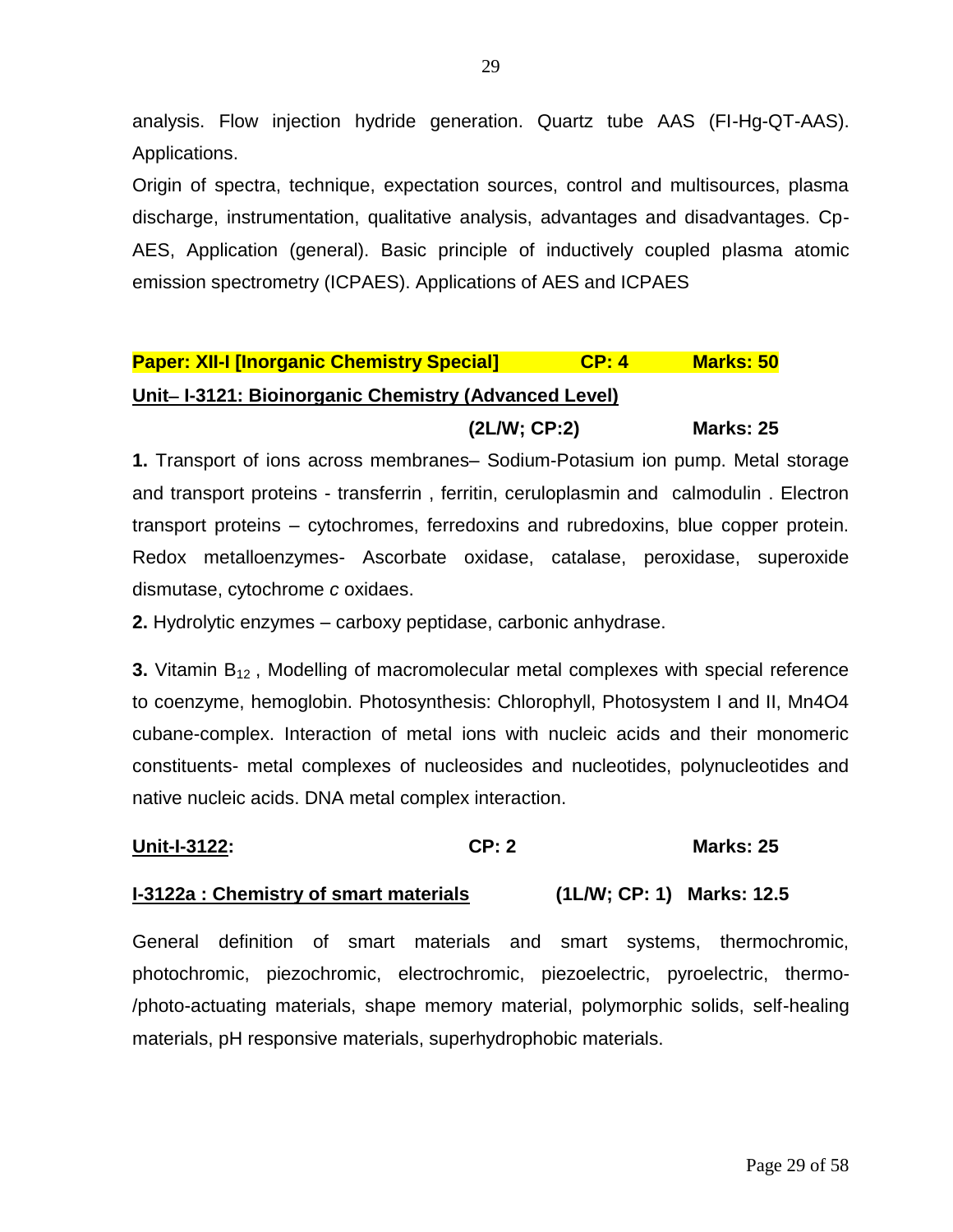#### **I-3122b : Advances in heterogeneous catalysis**

#### **(1L/W; CP: 1) Marks: 12.5**

Introduction, energy profile diagram, kinetics, Volcano plots, types of catalytic reactors, steps in a heterogeneous catalytic reaction, Factors affecting rate of reaction such as temperature, flow rates, molar composition, diffusion, particle size, shape etc. Concept of activity, selectivity, poisoning, promotion and deactivation. Thermodynamic consideration in surface reactions, mechanism of catalytic reactions, ammonia synthesis, methanol synthesis. Preparations and separations of the catalysts including zeolites, MCM-41, composite oxides and MOFs and use them in CO oxidation, selective oxidation, selective hydrogenation, organic reactions, biomass to liquid biofuels,  $CO<sub>2</sub>$  to fuels, etc. Photocatalytic and electrocatalytic water splitting and  $CO<sub>2</sub>$ reduction, green catalysis, environmental catalysis.

| <b>Paper: XII-O [Organic Chemistry Special]</b> | CP: 4       | <b>Marks: 50</b> |
|-------------------------------------------------|-------------|------------------|
| Unit- O-3121 : Organometallic Chemistry         | (2LM; CP:2) | <b>Marks: 25</b> |

Applications of Transition metals in Organic synthesis. Introduction, formalism and bonding. Organometallic reaction mechanism. Synthetic applications of complexes containing metal-carbon  $\sigma$ -bond: Heck, Kumada, Suzuki, Stille, Sonogashira and Negishi coupling reactions and their applications. Carbon monoxide insertion, Carbonhetero-atom bond formation reactions. Palladium catalysed sequential reactions. Synthetic applications of metal alkenes and alkyne complexes: Applications of Pd(II) salts. Cobalt-catalyzed reactions (Pauson-Khand and alkyne cyclotrimerization reactions). Applications of  $\eta^3$ -allyl palladium and nickel complexes. Applications of metal carbene complexes: Olefin Metathesis reaction and their applications (emphasized on RCM, CM, ROM and ene-yne metathesis). Chemistry of arenechromium tricarbonyl complexes, reaction of Fischer and Schrock type carbene complexes, C-H activation,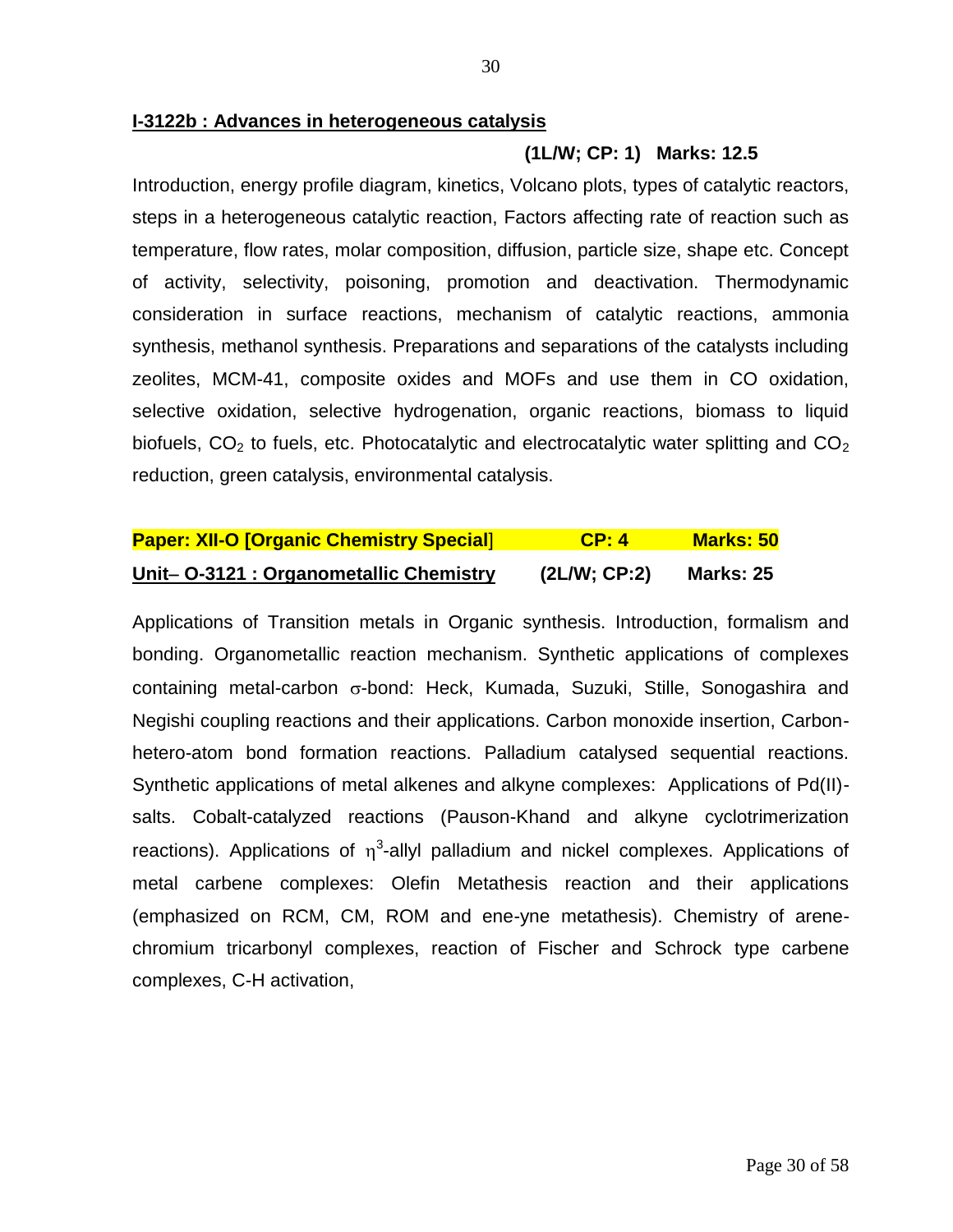## Unit- O-3122: Spectroscopy-II and Silicon Chemistry in Organic Synthesis **(2L/W; CP: 2) Marks: 25**

NMR Spectroscopy of  ${}^{13}C$ ,  ${}^{15}N$ ,  ${}^{19}F$ ,  ${}^{31}P$  and  ${}^{17}O$  nuclei, DEPT, Difficulties and their remedies in scanning the spectra, relative utilities of different techniques available in scanning the spectra on routine basis. Frequency spreading for each of the nuclei, chemical shift scale, correlation of chemical shift. Scalar spin-spin as well as dipolar couplings and their applications. 2D and Multidimensional NMR spectroscopy: Utilisation of pulse for carrying out such processes. Relative advantages of such techniques with those of 1D spectroscopy. Homonuclear and heteronuclear correlation through bond, correlation through space and through exchange processes.

Advanced mass spectrometric techniques: Realization and application of different ionization techniques: Field ionization, SIMS, FAB, MALDI, ESI, Tandem mass spectrometry.

Comparison of typical properties of silicon and carbon. Application of silicon reagents in organic synthesis, e.g. protection of OH and NH groups by silylation, chemistry of acyl-, allyl-, aryl- and vinyl silanes; Peterson olefination reaction, sila-Pumerer rearrangement. Reactions of silylated diazomethane with aldehydes, ketones and aryl alkyl ketones. Dealkylation of esters, ethers and acetals by TMSCl/NaI, 1,2-carbonyl transposition etc.

## **PAPER: XII-P [Physical Chemistry Special] CP: 4 Marks: 50**

## **UnitP-3121: Advanced Statistical Mechanics-I (2L/W; CP-2) Marks: 25**

**Quantum Statistics:** Classical limits of Fermi-Dirac and Bose-Einstein distribution; Application of the quantum statistics for deriving thermodynamic properties of ideal BE and FD systems (conduction electron, black-body radiation, Bose Einstein condensation); density matrix.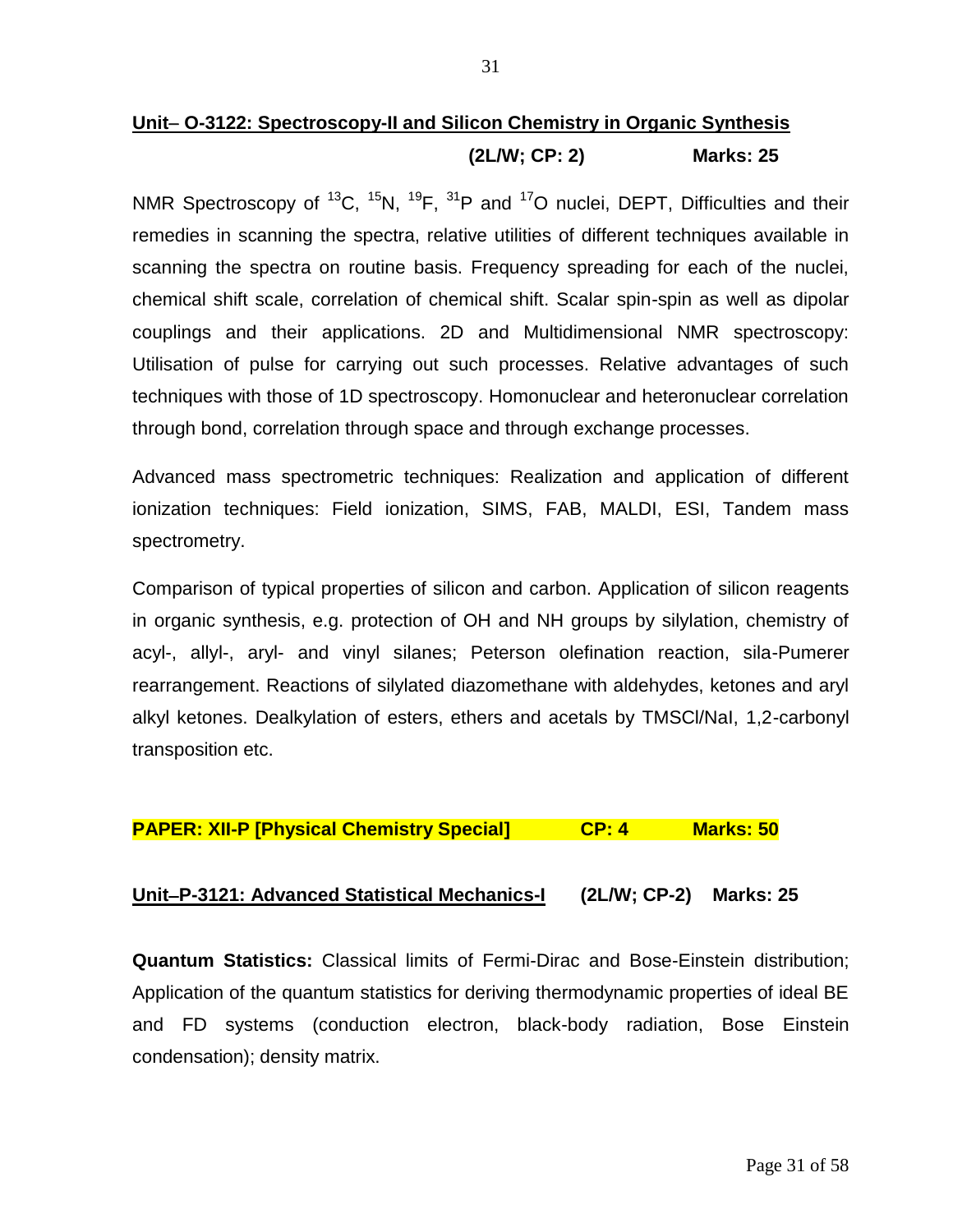**Imperfect gases:** Virial equation of state from grand partition function; second and third virial coefficients.

**Classical monatomic liquids:** Radial distribution function (RDF); Relating RDF with the thermodynamic properties; Integral equations; Potential of mean force; The direct correlation function

**Statistical mechanical perturbation theory of liquids:** Theory and its application to derive van der Waals equation of state.

## **Unit P-3122: Reaction Dynamics (2L/W; CP-2) Marks: 25**

**Kinetics of fast reactions:** Flow techniques, Kinetic equations of flow systems, Mechanism of Atom and Radical combination reactions, Flash photolysis and its application, Shock tubes and molecular beams. Dynamics of molecular motions, probing the transition state. Diffusion controlled and encountered reactions. Kinetics of enzyme catalyzed reactions, different types of mechanisms. Influence of pH, inhibitors and temperature on enzyme catalyzed reactions, Kinetics of surface reactions, Micellar Catalysis.

**Polymerization reactions:** condensation polymerization, free radical polymerization and ionic polymerization mechanisms, copolymerization reactions.

## **Practical Papers**

**(8L [2days]/W; CP: 4)**

| <b>Paper: L-V-A [Analytical Chemistry Special Practical]</b> | $\mathsf{CP: 4}$ | <b>Marks: 50</b> |
|--------------------------------------------------------------|------------------|------------------|
| Project oriented advanced synthesis/related studies          |                  |                  |
| <b>Paper: L-V-I [Inorganic Chemistry Special Practical]</b>  | CP: 4            | <b>Marks: 50</b> |
| Project oriented advanced synthesis/related studies          |                  |                  |

**Paper: L-V-O [Organic Chemistry Special Practical] CP: 4 Marks: 50 1**. Preparation of organic compounds and purification by chemical process, chromatographic process, resolution as applicable.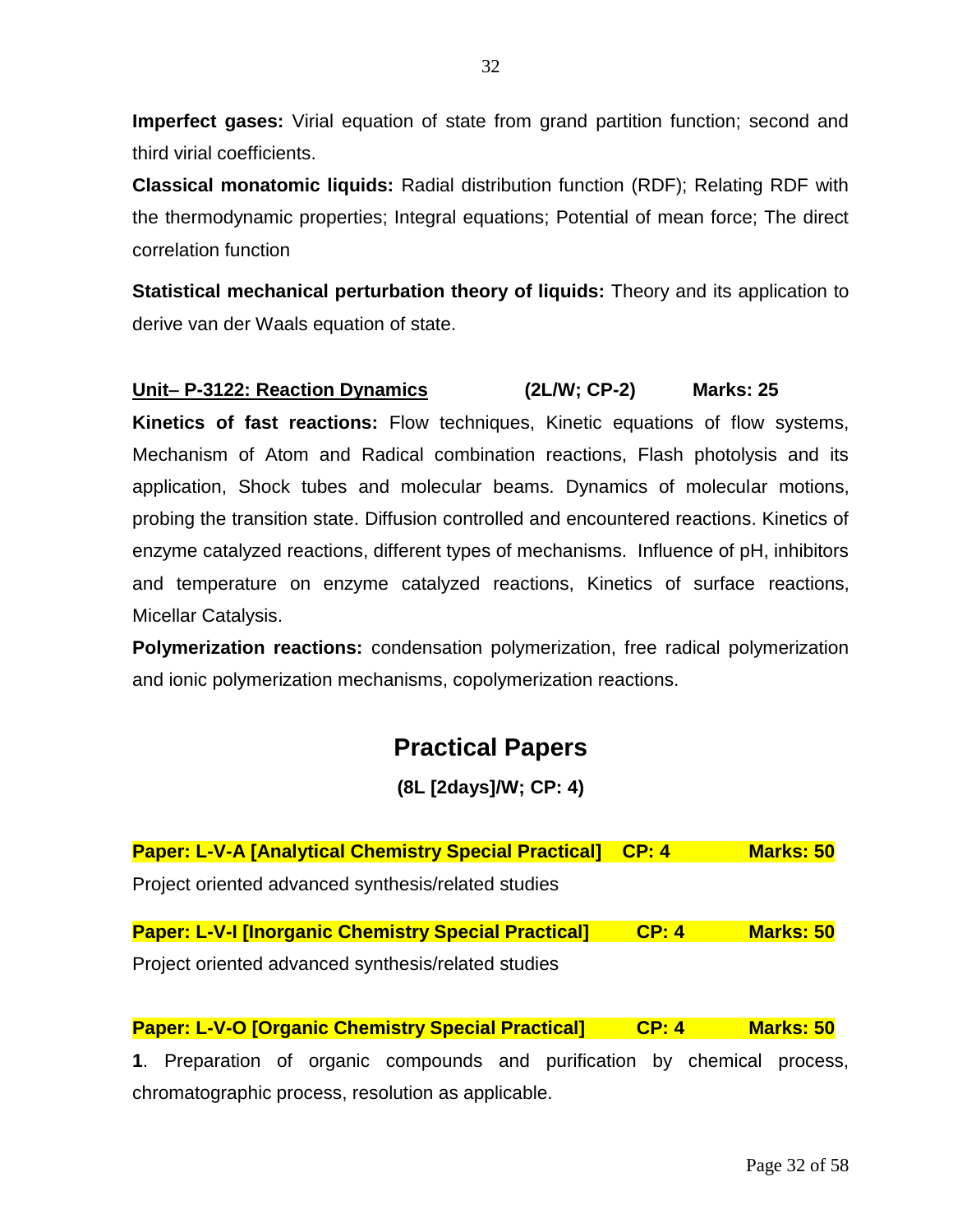- **2**. Estimation of drugs.
- **3**. Estimation of tartaric acid and glucose by periodic acid method.

### **Paper: L-V-P [Physical Chemistry Special Practical] CP: 4 Marks: 50**

- 1. (a) Determination of Standard Potential of Ag/Ag<sup>+</sup> electrode and the solubility product of AgX from EMF measurements.
	- (b) Determination of Standard potential of Ag-AgX electrode and calculation of activity coefficients of HX.
	- (c) Determination of Ionisation constant of water, HA or BH<sup>+</sup> type of acids using  $H<sub>2</sub>$  and Ag-AgX electrodes.
- 2. Association constant in water by Fuoss and Kraus method (Computer analysis).

3. Determination of Counter ion binding of ionic micelles (CTAB) by Ag-AgBr electrode/ Conductometry.

- 4.(a) Determination of ‗g' factor by ESR technique.
	- (b) Determination of Band gap by the four probe method.
- 5. Determination of solvation number of BaCl<sub>2</sub>/ urea from the compressibility measurements by interferometer.
- 6. Phase studies of air water micro emulsion.

7. Chemical Actinometry: Intensity of Hg vapour lamp by uranyloxalate/ ferrioxalateactinometer.

- 8. Formation Constant of charge transfer complexes by spectrophotometric method.
- 9. Oscillatory Reactions: Study by spectrophotometry/potentiometry.
- 10. Determination of Isoelectric pH of gelatin by viscometric measurements in the presence and absence of salt.

Project related advanced analytical works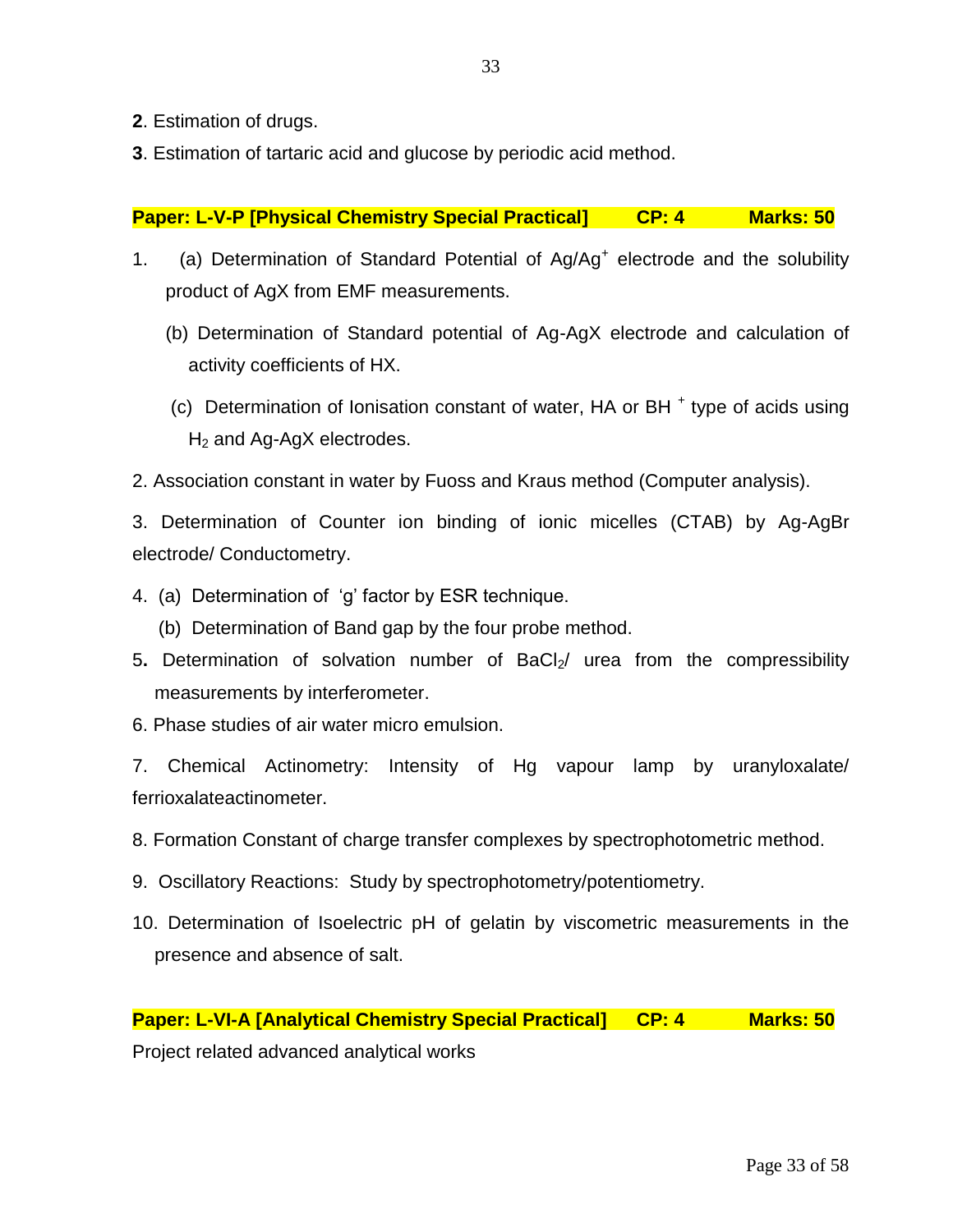**Paper: L-VI-I [Inorganic Chemistry Special Practical] CP: 4 Marks: 50**

Project related advanced analytical works

**Paper: L-VI-O [Organic Chemistry Special Practical] CP: 4 Marks: 50** 

- **1.** Multi-step Organic Synthesis.
- **2.** Extraction & purification of natural products (*any two*): Caffeine, Nicotine, Lycopene, Carotene etc.
- **3.** Purity and molecular weight determination of a protein/ nucleic acid sample.

**Paper: L-VI-P [Physical Chemistry Special Practical] CP: 4 Marks: 50** 

- **1.** Determination of Activation parameters by studying the kinetics of alkaline hydrolysis of EtOAc.
- **2.** Kinetic study of mutarotation of glucose and the determination of the catalytic coefficients by polarimeteric method.
- **3.** Study of the Salt, solvent and micellar effects on the rate of alkaline fading of crystal violet by spectrophotometric method.
- **4. (a)** Reversible cyclic voltammetry of  $\mathsf{Fe(CN)}_6$ <sup>3-/4-</sup>
	- (**b)** Determination of I of H.E.R. of Pt surface from Tafel plot.
	- **(c)** Electrocapillary curves using dropping mercury electrode and evaluation of charge (gm) and surface excess quantities.
- **5.** Verification of Ilkovic Equation, Heyrovsky Equation
- **6.** Determination of unknown concentration of  $Pb^{2+}$  by  $CrO<sub>4</sub><sup>2</sup>$  and  $SO<sub>4</sub><sup>2</sup>$  by
- $Pb^{2+}$ amperometrically.
- **7.** Measurement and application of molar refraction.
- **8.** Verification of Stern-Volmer equation by fluorescence quenching methods.
- **9.** Synthesis and characterization of nanoparticles.
- **10.** Determination of CMC mixed surfactants using tensiometer.
- **11.** Potentiometric titration of halide mixtures.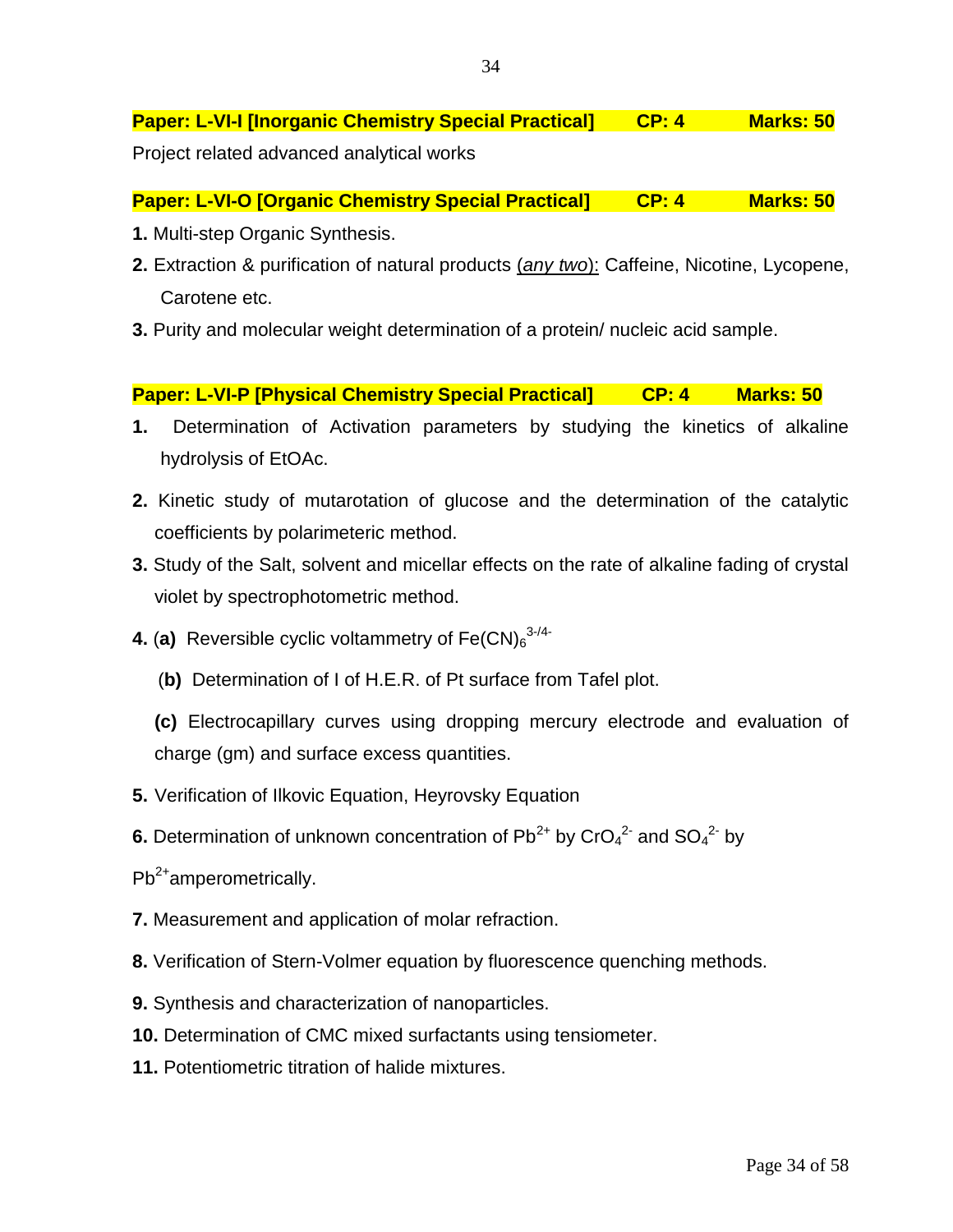## **4 th Semester**

## **Theoretical Papers**

| <b>PAPER: XIII-A [Analytical Chemistry Special]</b>                     | CP: 4       | <b>Marks: 50</b>   |
|-------------------------------------------------------------------------|-------------|--------------------|
| <b>Unit-A-4131:</b>                                                     | CP: 2       | <b>Marks: 25</b>   |
| A-4131a : Statistical and computational methods in Analytical Chemistry |             |                    |
|                                                                         | (1LM; CP:1) | <b>Marks: 12.5</b> |
|                                                                         |             |                    |

Introduction to error analysis: systematic error, random error, standard deviation, standard error of mean, Coefficient of variation, standard deviation of calculated results, Significant figures, Confidence interval and confidence limit. Hypothesis testing, null hypothesis, comparison between experimental mean and known value- z test, t test, Detection of gross error- Q test, methods of least squares.

### **A-4131b : Advanced Electroanalytical Techniques**

### **(1L/W; CP:1) Marks: 12.5**

High Frequency Titrations- Basic concept, application. Ion selective Electrodes-Principles and applications.

Electrogravimetry: Constant current electrolysis and controlled potential electrolysis – principles and applications. Primary and Secondary Coulometry Linear Sweep Voltammetry (LSV) and Cyclic Voltammetry (CV). Ellipsometry, Internal Reflection Spectroelectrochemistry (IRS), Infrared Spectroelectrochemistry (IR-SEC). A.C. Polarography with tensametry, Applications.

## **Unit-A-4132: CP: 2 Marks: 25 A-4132a : Advanced Level Treatment of Solvent Extraction**

## **(1L/W) Marks: 12.5**

Liquid-liquid extraction: Batch extraction, continuous extraction and continuous counter-current extractions- principles, apparatus, methods and their applications and uses in chemical separations.

Synergic extraction, ion-pair or ion association extraction, extraction by equilibrium shifts.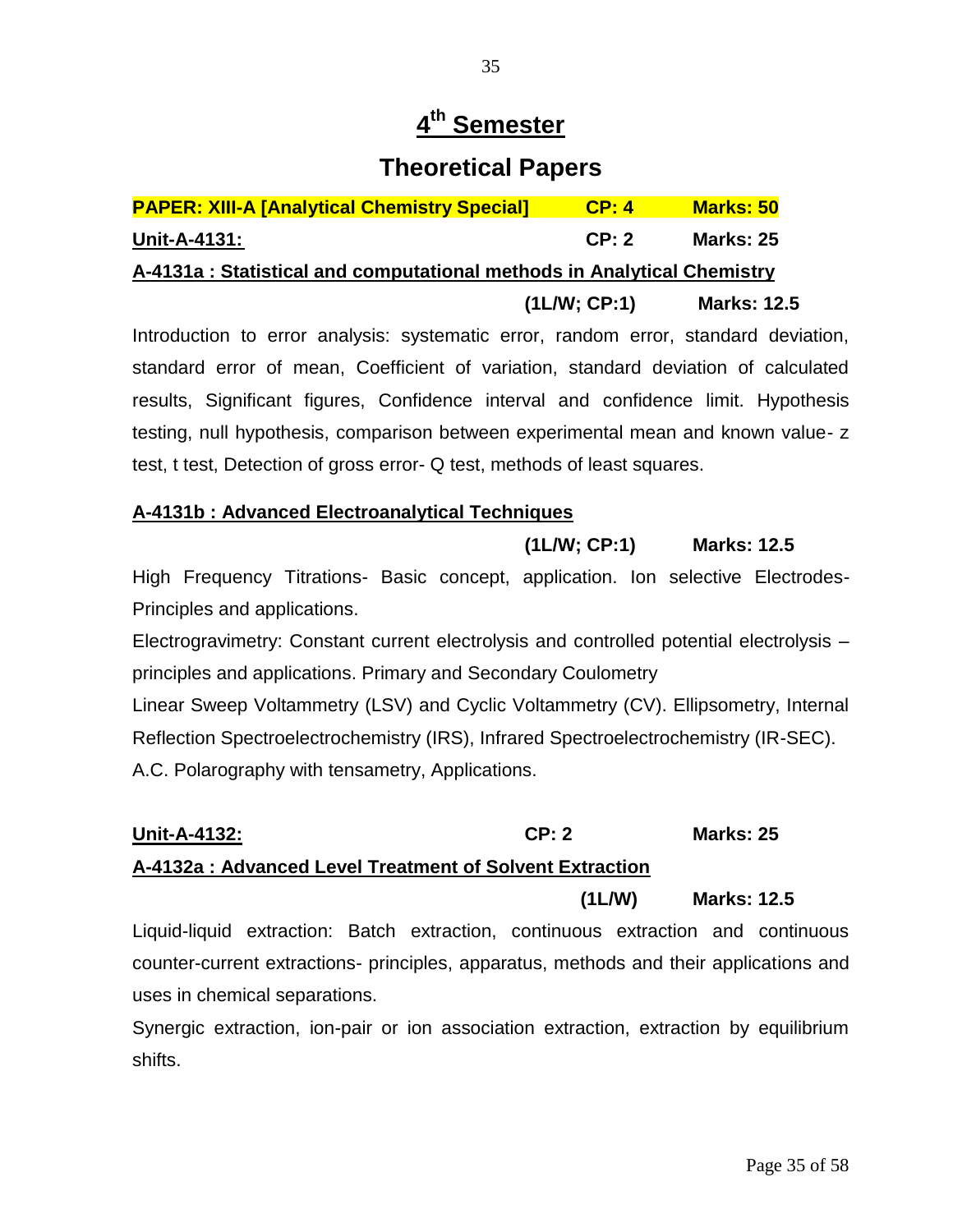Solid-liquid extraction: principles, apparatus, methods; discontinuous infusion type extraction, application to the separation of alkali and alkaline earth metals. Application of solid-liquid extraction in: extraction of herbal product, pharmaceutical and paint industry.

## **A-4132b : Advanced Level Treatment of Chromatography**

Chromatography: classification, principle and efficiency of the technique. Mechanism of separation: adsorption, partition & ion exchange. Development of chromatograms: frontal, elution and displacement methods. Qualitative and quantitative aspects of chromatographic methods of analysis: IC, GLC, GPC, TLC and HPLC.

Stereoisomeric separation and analysis: Measurement of optical rotation, calculation of enantiomeric excess (ee)/ diastereomeric excess (de) ratios and determination of enantiomeric composition using NMR, Chiral solvents and chiral shift reagents. Chiral chromatographic techniques using chiral columns (GC and HPLC).

Gas chromatography, liquid chromatography, supercritical fluids, Importance of column technology (packing, capillaries), Separation based on increasing number of factors (volatility, solubility, interactions with stationary phase, size, electrical field), Detection: simple vs. specific (gas and liquid), Detection as a means of further analysis (use of tags and coupling to IR and MS), Electrophoresis (plates and capillary) and use with DNA analysis.

## **PAPER: XIII-I [Inorganic Chemistry Special] CP: 4 Marks: 50 UnitI-4131: Applications of Group Theory in Chemistry:**

**(2L/W; CP: 2) Marks: 25**

**(1L/W; CP:1) Marks: 12.5** 

1. Systematic Reduction of reducible representations including the representation with imaginary character. Direct Product of Irreducible representations.

2. C-F splitting of orbital degeneracy of free ions under D4h, Td and Oh symmetries.

3. Bethe's method of descending symmetry. Strong field – weak field correlation diagram for d2 & d3 systems (Oh and Td symmetry)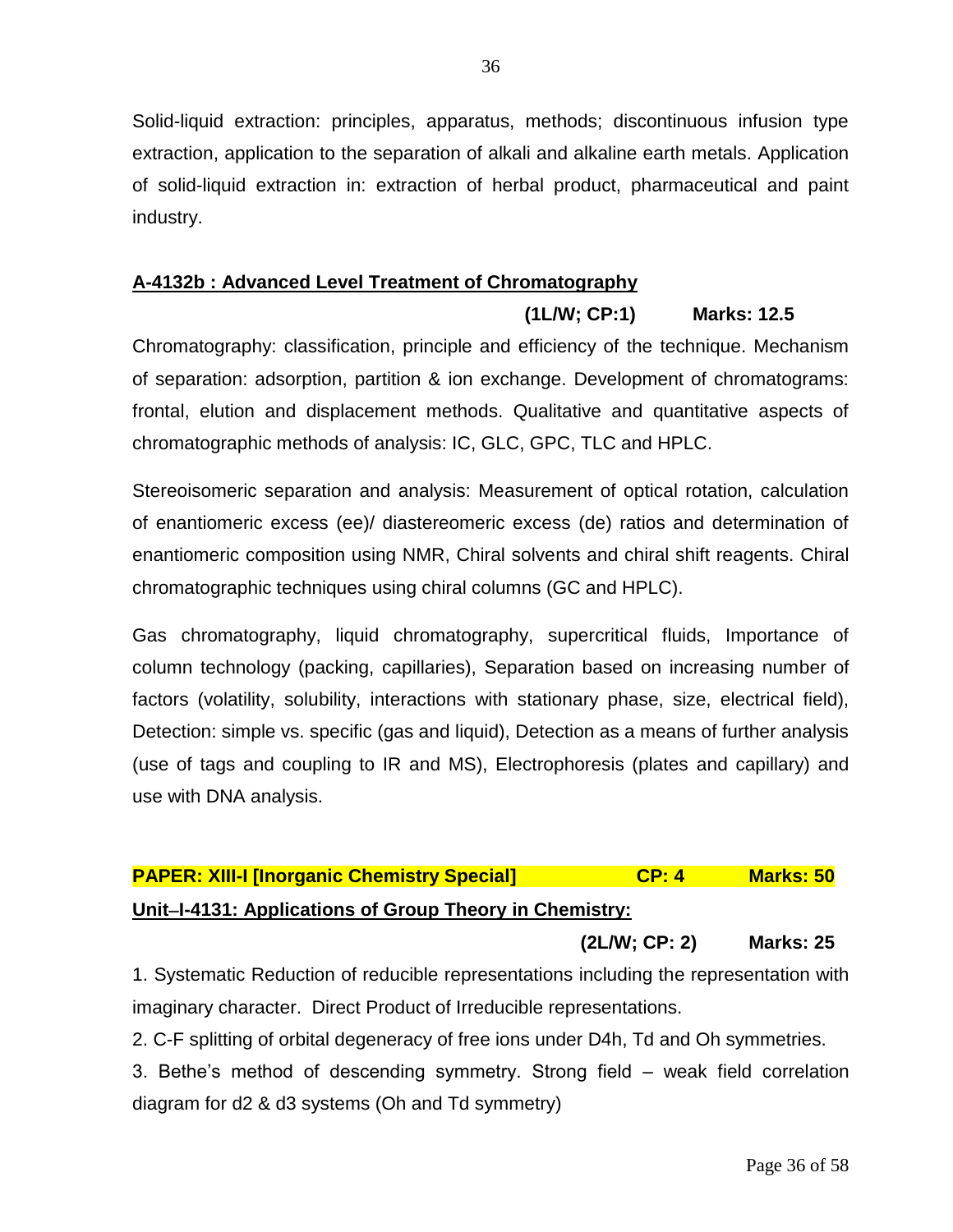4. Double Groups and constructions of Character table for D4' and O' . Effect of spinorbit coupling on C-F states in D4h and Oh

5. Theoretical considerations – normal modes and normal coordinates of vibration; Symmetry of normal vibration, normal mode analysis, selection rules for IR and Raman transitions for linear and non linear molecules (C2v, C3v, C4v, D2h, D3h, D4h, Td and Oh symmetries).

6. Group theoretical considerations of vibronic coupling. Consequences of vibronic coupling on the spectroscopic properties of transition metal complexes.

7. Tanabe-Sugano diagrams – principles of construction; estimation of interelectronic repulsion/CF parameter; interpretation of electronic (absorption) spectra of transition metal complexes.

8. Physical origin of Jahn-Teller effect; Derivation of Jahn-Teller theorem from group theoretical principles; Structural consequences of Jahn-Teller effect in transition metal complexes; examples for tetrahedral, octahedral etc geometries

### **Unit I-4132: Insight into Chemical Bonding (2L/W; CP: 2) Marks: 25**

**1.** Empirical MO – Hückel theory; examples.

**2.** Symmetry adapted MO – Symmetry and group theoretical methods for qualitative MO energy level diagrams of AHn and ABn  $(n = 1$  to 6) types of molecule. Analogous MO treatment for the transition metal complexes.

**3.** MO energetics model (Walsh's diagram). Study of the variation of energy of MOs with the change of bond angle. Construction of Walsh correlation diagram for  $AB_n$  (n = 2 to 4) types of molecule.

## *Shapes of smaller molecules – theoretical modes:*

**(i)** Concept of Valence Bond – VSEPR model – Hybrid AO sets of geometry of the molecules, theoretical idea about the bond angles; qualitative assessment of the effects of mutual repulsion of the bonded and non-bonded electron pairs on angular distortions; examples.

**(ii)** Symmetry and group theoretical methods for construction of Hybrid orbitals.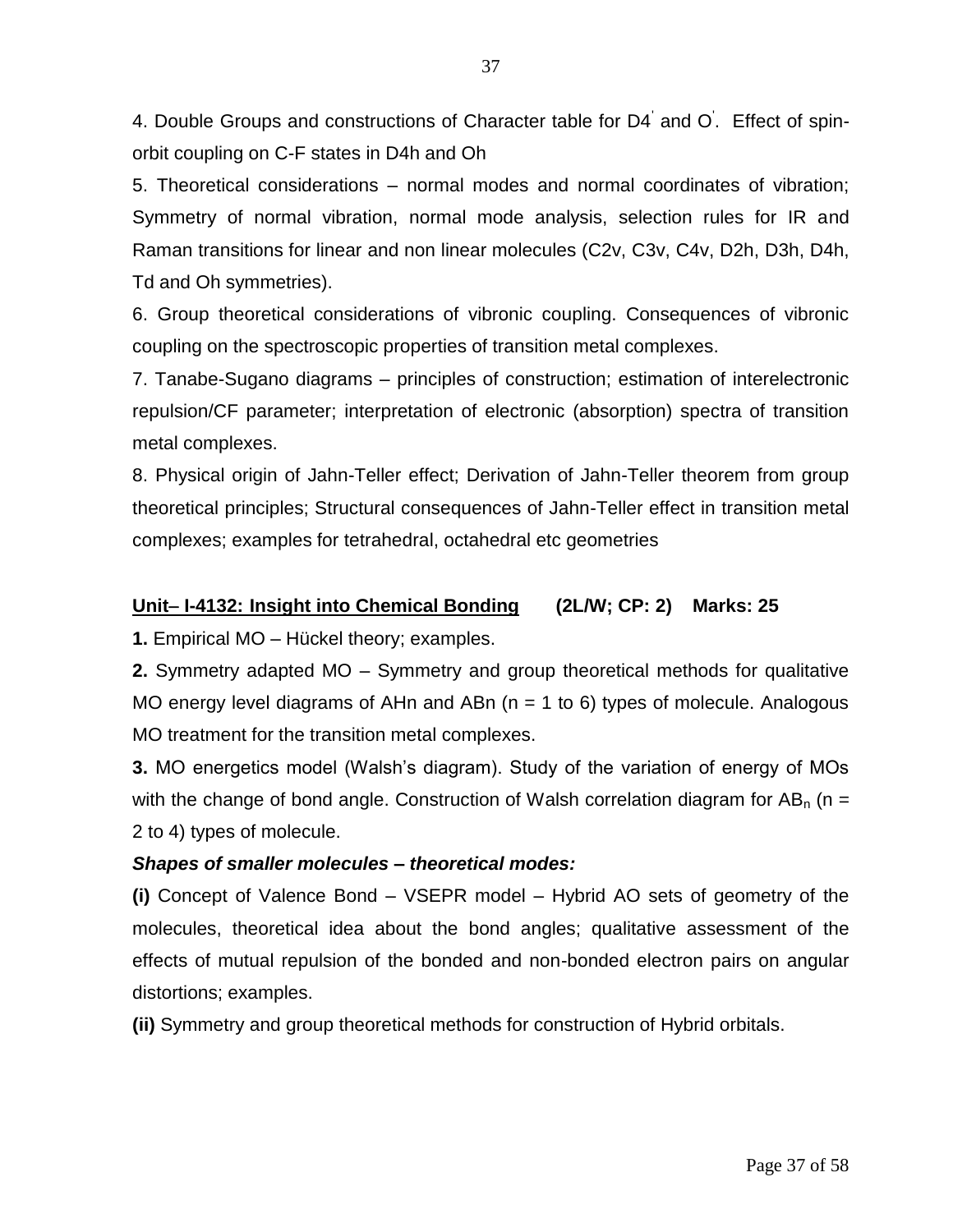*Relativistic Effects and its consequences in inorganic and organometallic chemistry:*

Theoretical considerations of relativistic effects, direct and indirect relativistic effects, comparison of direct and indirect relativistic effects for elucidating the properties of heavier elements; Consequences of relativistic effects toward transition and post transition sixth row elements with special reference to (a) variation of IE and EA along the group (b) stabilization of high oxidation state in third transition elements (c) coloration of coinage metals, (d) aurophilicity, (e) formation of auride ion, (f) liquid nature of mercury, (g) inert-pair effect, (h) hyper coordination of second period elements etc.

|                  |  | <b>PAPER: XIII-O [Organic Chemistry Special]</b> | CP: 4       | <b>Marks: 50</b>                                                      |
|------------------|--|--------------------------------------------------|-------------|-----------------------------------------------------------------------|
|                  |  |                                                  |             | Unit- O-4131 : Radical Chemistry, Polyene Cyclization and Diazoketone |
| <b>Chemistry</b> |  |                                                  | (2LM; CP:2) | <b>Marks: 25</b>                                                      |

Basic principles, Functional group transformations via Barton Esters, C-C bond formations by various radical-radical and radical-non-radical coupling reactions. Chain reaction based on stannane chemistry. Syntheses of natural products by using radical reaction as the key steps. Organo samarium and organo titanium reagents. Reduction with iron, copper, ruthenium salts. Dissolving metal reductions. Various ring expansion, ring contraction, remote functionalization and radical fragmentation reaction.

Polyene cyclisation: Synthesis of polycyclic systems using acetals as initiator and double bond as terminator. Chemistry of  $\alpha$ -methylene- $\gamma$ -butyrolactone system.

Diazoketone chemistry: Synthesis of various bridged polycyclic systems by acid catalysed decomposition of various  $\alpha$ -diazoketone derivatives. Chemistry of  $\beta,\gamma$ unsaturated  $\alpha$ -diazoketone.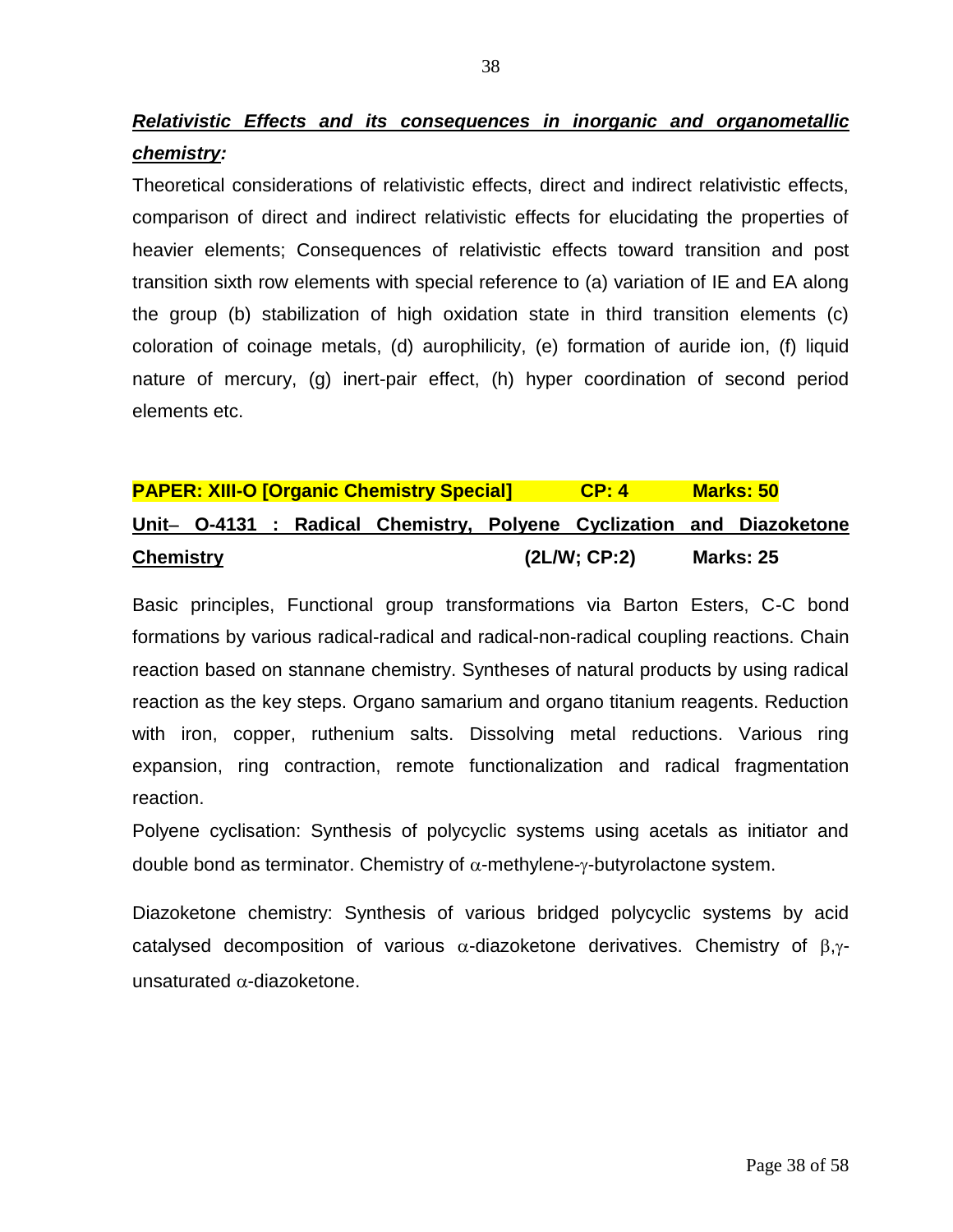## **Unit O-4132 : Linear Free Energy Relationship and Supramolecular Chemistry (2L/W; CP: 2) Marks: 25**

Hammet equation and its modifications, Separation of Inductive and resonance effects- $\sigma_{\parallel}$  and  $\sigma_{\text{R}}$  scales, Taft equation, Yukawa-Tsuno equation, Elucidation of reaction mechanisms, Application of Hammett correlation to heterocyclic systems, Thermodynamic aspects of Hammett equation, Dual substituent parameter (DSP) and Dual substituent parameter-non-linear resonance (DSP-NLR) correlations-Taft-Bromilow-Brownlee approach.

From molecular to supramolecular chemistry: non-covalent interaction. Synthetic molecular receptors for anion, cation and neutral molecules; Preorganization and their functions, Hamilton receptor, Aromatic electron donor-acceptor conformer, Supramolecular reactivity and catalysis, Supramolecular sensors, catenanes, rotaxanes, molecular Knots, Borromean ring, Supramolecular machines, switching devices, molecular shuttle, molecular motor, molecular valve, rotary motor, supramolecular aggregates and Nanotechnology, Artificial Receptors for Biomolecules, Molecular recognition at the membrane-water interface and inside the membrane, Membrane fusion through molecular recognition.

## **PAPER: XIII-P [Physical Chemistry Special] <b>CP: 4** Marks: 50 **Unit P-4131: Advanced Quantum Mechanics II (2L/W; CP:2) Marks: 25**

**Many-electron-atoms:** Many electron wave function including spin eigen functions of  $S^2$ ,  $S_z$ ,  $L^2$ ,  $L_z$ operators, Ouantum mechanical treatment of spin-orbit interaction; elementary treatment of Hartree-Fock SCF, Past HF treatment (CI, DFT, MCSCF etc.).

**Molecular Systems:**Homonuclear and heteronuclear diatomic molecules; vibrational and rotational wavefunctions; Morse oscillator wavefunction.

Hückel theory for linear and cyclic conjugated systems; electron density and bond order; extended Hückel theory; semiemperical methods.

**Forces in molecules:** Virial theorem, Hellman-Feynman theorem applications.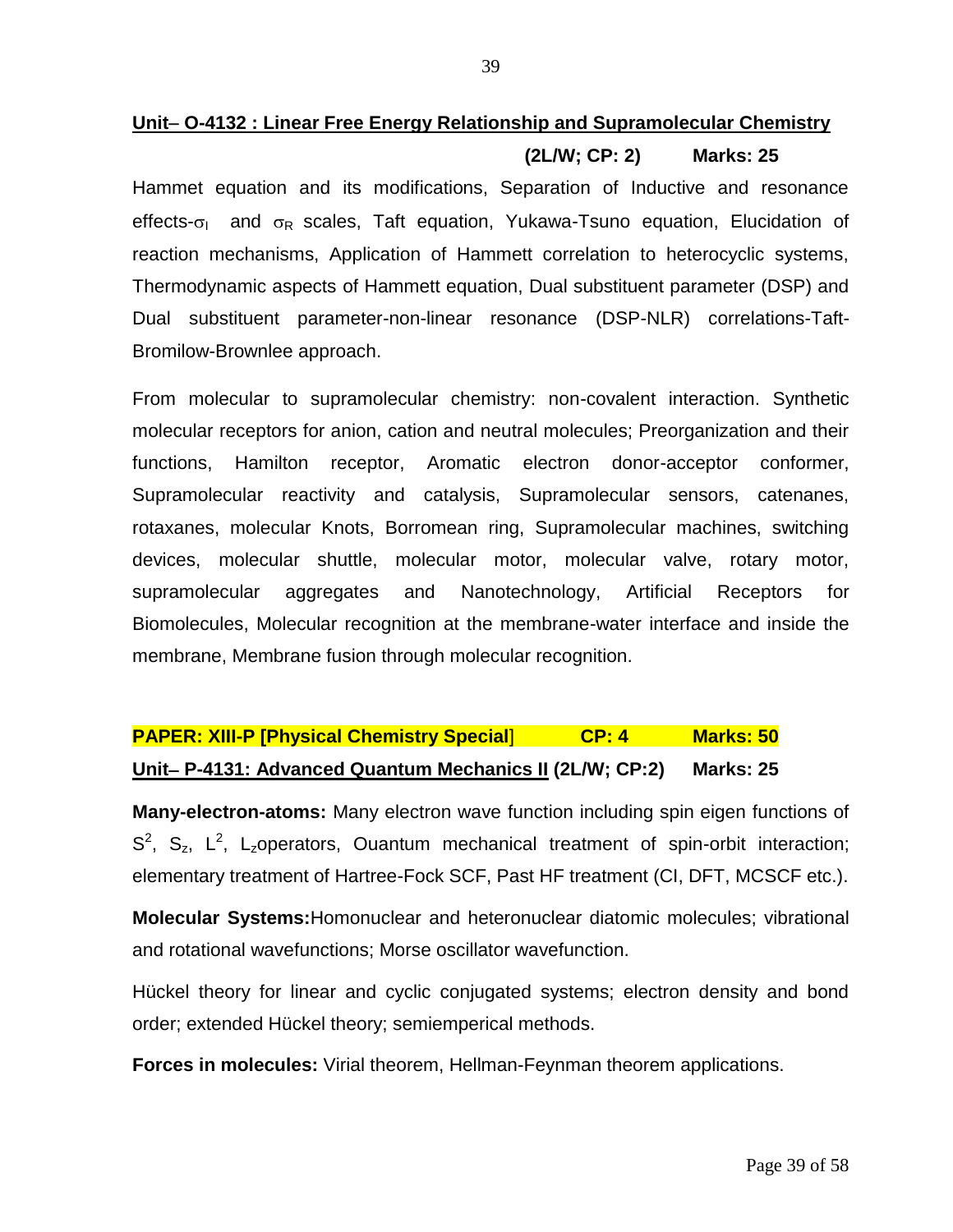### **Unit P-4132: Interfacial Electrochemistry (2L/W, CP:2) Marks: 25**

**Double layer (DL) across electrified interface:** Genesis of DL, potential difference across interface; polarizable and non polarizable interface, electrocapillary thermodynamics, surface excess quantities from electrocapillary and capacitance measurements structure of the DL,: HB, GC. Stern and BDM models, capacitance hump and contact adsorption; specific adsorption and Esin Markov coefficient. Electrosorption of solvent dipoles, neutral organic solutes from flip-flop model.Langmuir, Frumkin and Temkin electro-adsorption.

**Structure of semiconductor solution interface:** distribution of GB space changes, potential and capacitance, flat band potential, Mott-schottky equation. Basic concept and equations relating eletromechemical kinetics across SC-soln. Interface. Behaviour of extrinsic SC-soln interface, PEC Photoelectrochemical solar cells, photoelectrochemistry.

| <b>PAPER: XIV-A [Analytical Chemistry Special]</b>                              |             | CP:4               | <b>Marks: 50</b> |  |  |
|---------------------------------------------------------------------------------|-------------|--------------------|------------------|--|--|
| Unit-4141:                                                                      | CP:2        |                    | <b>Marks: 25</b> |  |  |
| A-4141a: Application of spectrophotometry & spectrofluorimetry in bioanalytical |             |                    |                  |  |  |
| chemistry                                                                       | (1LM; CP:1) | <b>Marks: 12.5</b> |                  |  |  |

Application of spectrophotomentry in the quantitative estimation of biological macromolecules like DNA and Proteins. Application of spectrofluorimetry in detection and estimation of representative biomolecules (both fluorescent and non-fluorescent). Assay of very low quantity of vitamin  $B_1$  in food stuffs; NADH, hormones (triiodothyronine, thyroxine & insulin), drugs (amoxicillin and alprazolam), pesticides (DDT & malathion), cholesterol, porphyrin in biological samples and preparation of the sample for performing the above experiments.

## **A-4141b: Ultracentrifugation & gel electrophoresis (Basic principle and applications) (1L/W; CP:1) Marks: 12.5**

Ultracentrifugation: principles of sedimentation, preparative utracentrifugation and analytical utracentrifugation. Application of Utracentrifugation in separating biomolecules and determining their mass.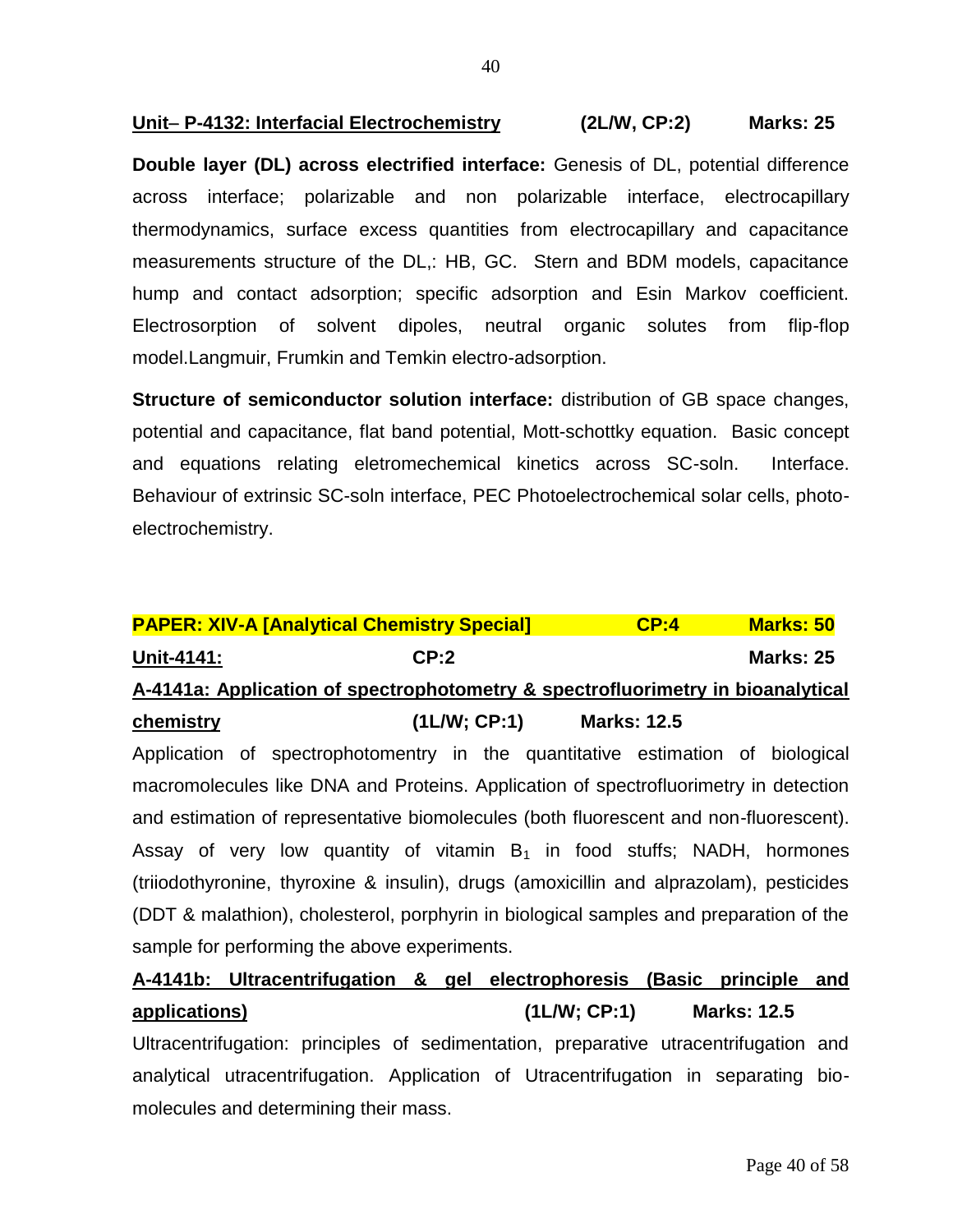Gel electrophoresis: principles, nature of various types of gels, their applications in separating bio-molecules and determining their mass. 2D gel electrophoresis and its applications.

## **Unit-A-4142: CP:2 Marks: 25**

## **A-4142a : Environmental Chemistry** (**1L/W; CP:1) Marks: 12.5**

1. Environmental segments: atmosphere, hydrosphere, lithosphere, and biosphere. Environmental cycles: water, oxygen, nitrogen, carbon, phosphorus, and sulfur cycles, composition and structure of the atmosphere, chemical and photochemical reactions in the atmosphere, ozone layer and its importance, Major air pollutants and their sources, greenhouse effect, acid rain, photochemical smog, air pollution control measures.

2. Pollution caused by  $SO_2$ ,  $CO_2$ ,  $CO$ ,  $NO_x$ ,  $H_2S$  and other foul smelling gases, Carbon monoxide emissions, effects, uses, poisoning symptoms, Methods of estimation of CO,  $NO<sub>x</sub>$ ,  $SO<sub>x</sub>$  and control procedures, Control of particulate matter: PM 10 and PM 2.5 and their harmful effects, Real-time Air Quality Index (AQI).

3. Environmental role of water, major water pollutants: Physical, Chemical, Biological and Physiological, water quality parameters, water treatment: domestic, industrial, waste water treatment, chemical treatment and microbial treatment, water quality standards: DO, BOD, COD, TDS and hardness parameters, Electrodialysis desalination for water and waste water.

## **A-4142b : Analytical Techniques for Food and Drug Analysis**:

## **(1L/W; CP:1) Marks: 12.5**

- 1. Different methods of analysis of carbohydrate, protein and fat/lipids.
- 2. Methods of analysis of Food preservatives: Selected examples
- 3. Milk: Composition of milk, analysis of pH, acidity, fates, casein content, lactose content, mineral content in the commercial milk. Adulteration of milk.
- 4. Active Pharmaceutical Ingredients (API), Different types of drugs (antiviral, analgesic, anti-inflammatory, antipyretic, antimalarial, sedative etc), Role of Food and Drug Administration (FDA) and FSSI (in India). Stability studies and self life determination.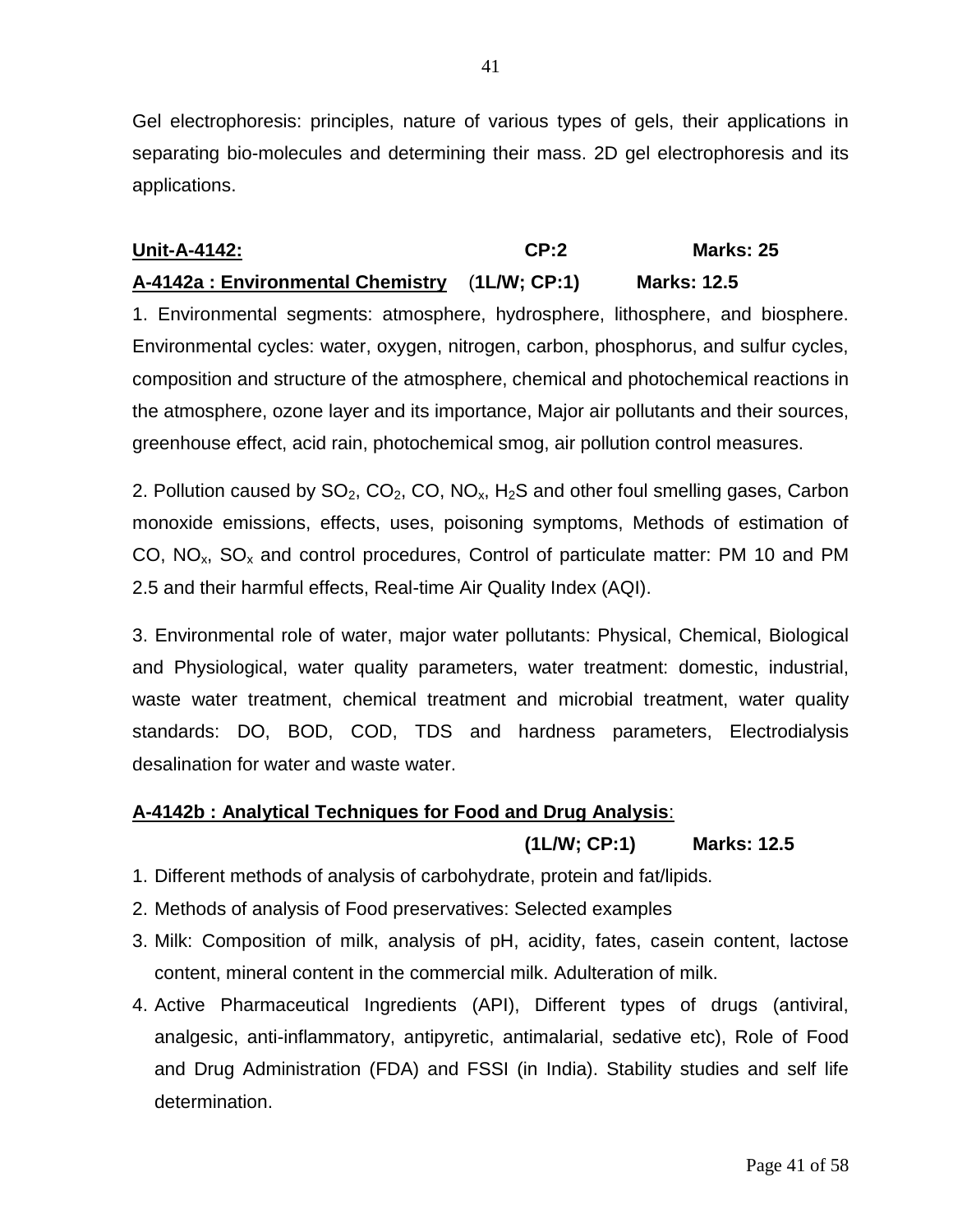5. Tabletibility test for drugs like Tablets and Capsules, dissolution test of tablets and capsules, analysis of moisture / water content (Karl-Fischer titration).

| <b>PAPER: XIV-I [Inorganic Chemistry Special]</b> | CP: 4        | Marks: 50        |
|---------------------------------------------------|--------------|------------------|
| Unit-I-4141 : Magnetochemistry                    | (2LM; CP: 2) | <b>Marks: 25</b> |

- 1. Magnetic Substances: Terminology related with magnetic properties, Classification, Cooperative Magnetism, Ferromagnetic substances and related aspects, Application of hard and soft ferromagnetic substances.
- 2. Para-, ferro- and antiferro-magnetism: Temperature dependence of magnetic susceptibility, Curie's Law and Curie-Weiss Law, Pathways of ferro- and antiferromagnetism, magnetic properties of an electron, paramagnetism and thermal energy, Spin-orbit Coupling, Lande Interval Rule, Mixing of the ground state with the excited states, Spin Crossover, Temperature Independent Paramagnetism (TIP).
- 3. Diamagnetism: Origin, Lorenz's law, Pascal's constants and diamagnetic susceptibility.
- 4. Magnetic properties of compounds of d and f block elements: concentrated and dilute systems.
- 5. Other important magnetic systems and phenomenon: Ferrimagnetism, metamagnetism, Spin Canting, Magnetically frustrated systems, single molecule magnet (SMM), single ion magnet (SIM), single chain magnet (SCM).

## **Unit-I-4142: CP: 2 Marks: 25**

## **I-4142a : Inorganic Reaction Mechanism II** (**1L/W; CP: 1) Marks: 12.5**

General characteristics and classification of redox reactions. Mechanism of electron transfer reaction. Self-exchange reaction. Frank-Condon Principle (non-mathematical treatment). Outer sphere and inner sphere reactions. Applications of Marcus expression (simple form). Redox catalyzed substitution reactions. Catalyzed redox reactions, substitution controlled redox reactions.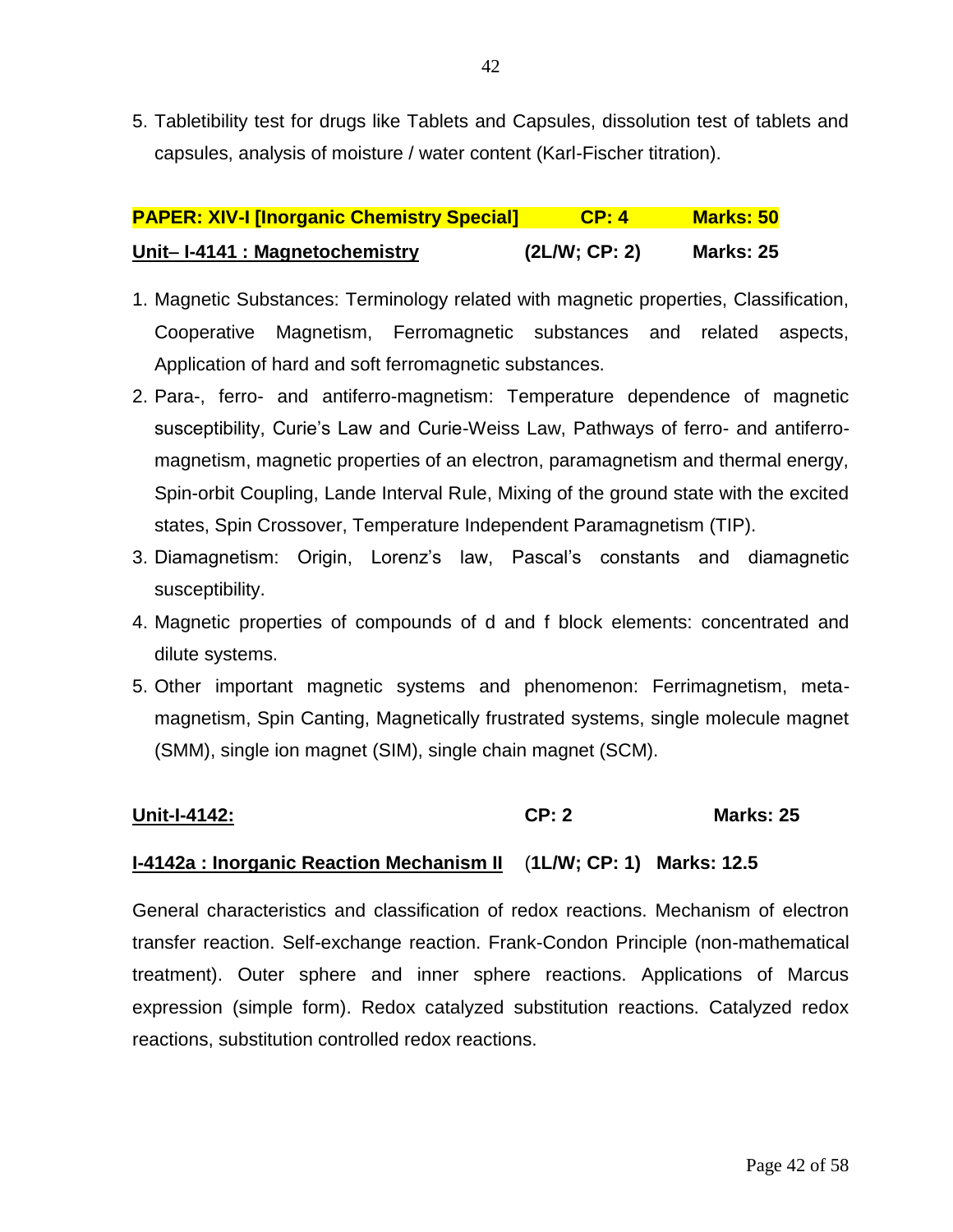### **I-4142b: Metals in medicines (1L/W; CP:1) Marks: 12.5**

- 1. Metallo-Drugs and Their Action, Platinum Drugs for Treating Cancer: Cisplatin, Carboplatin, Oxaliplatin
- 2. Anticancer Agents Beyond Cisplatin: Ruthenium and Gold Anticancer Agents, Titanium and Gallium for Treating Cancer and Other Anticancer Active Metal **Complexes**
- 3. Metal Complexes for Treating Arthritis and Diabetes: Chemistry of Gold in Biological Media, Gold Compounds for Treating Arthritis, Vanadium Compounds for Treating Diabetes
- 4. Metal Complexes for Killing Parasites, Bacteria and Viruses: Malaria, Tuberculosis, Peptic Ulcer Disease, Syphilis, Bacterial Infections, Acquired Immunodeficiency Syndrome (AIDS)
- 5. Metal Ion Imbalance in the Body: Alzheimer's Disease, Wilson's Disease, Menkes Disease, Beta-Thalassemia, Iron-Deficiency Anemia, Calcium Imbalance, Chelation Therapy
- 6. Metal Complexes for Detecting Disease: Technetium in Diagnostic Nuclear Medicine, Metal Compounds as Contrast Agents for MRI

## **PAPER: XIV-O [Organic Chemistry Special] CP: 4 Marks: 50**

## **Unit O-4141 : Asymmetric Synthesis (2L/W; CP: 2) Marks: 25**

Syntheses of chiral compounds applying Chiron approach, ideas of diastereoselective and enantioselective reactions, basic principles and salient features of asymmetric synthesis, chiral auxiliaries (applications, merits and demerits), asymmetric epoxidation, dihydroxylation and aminohydroxylation, asymmetric oxidations of sulfides to sulfoxides, syntheses of commercially and pharmaceutically important chiral compounds using chiral catalysts mainly developed by Knowles, Noyori and Sharpless, asymmetric synthesis of Crixivan (anti-aids compound), asymmetric reduction of unsymmetrical ketones with BINAL-H and CBS reagents, application of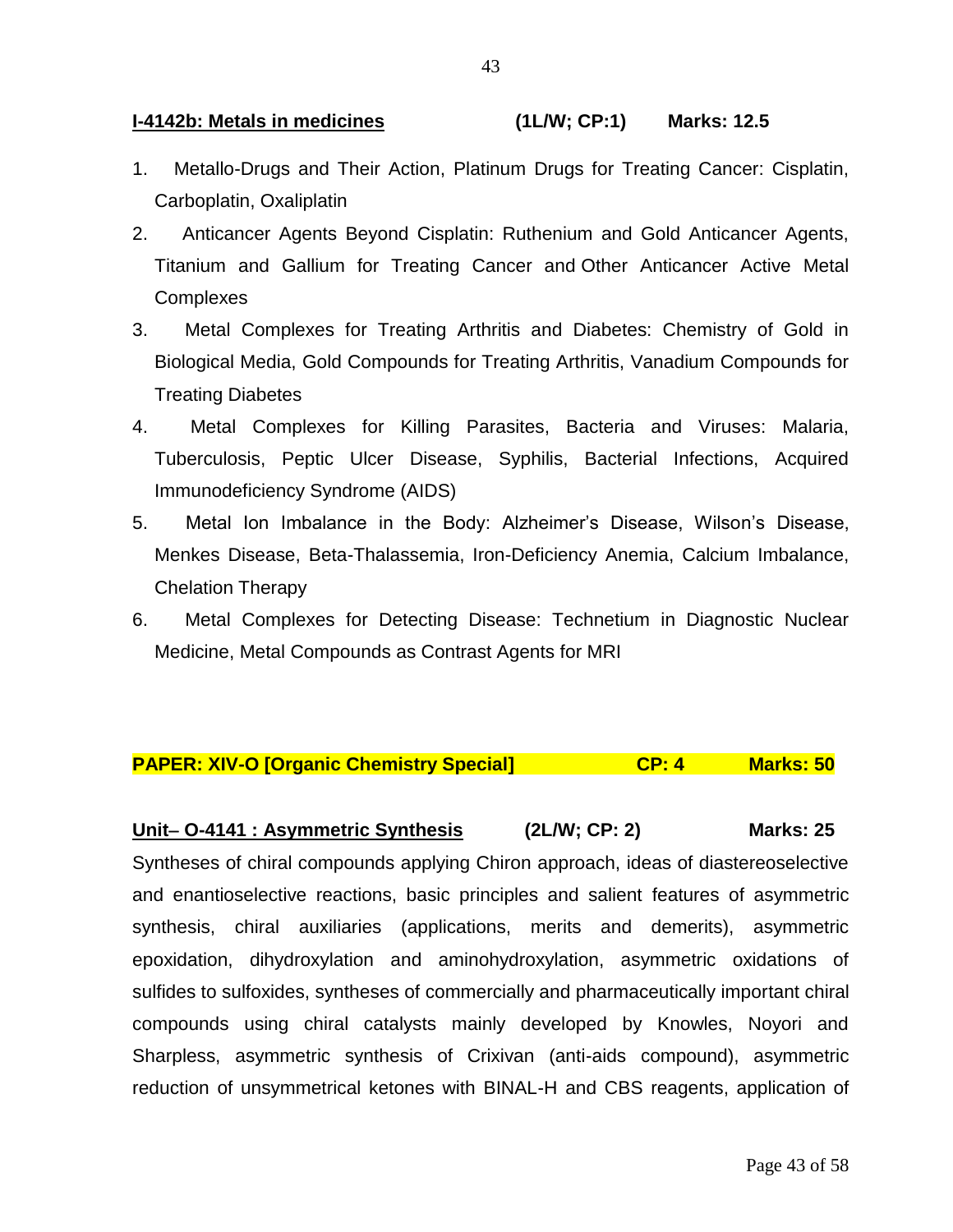chiral oxazaborolidine in the asymmetric Diels-Alder reaction (specially, for the synthesis of the common precursor of prostaglandins), asymmetric transformations using chiral phase transfer catalyst, asymmetric C-C bond formation using chiral Nheterocyclic carbene, asymmetric epoxidation of unfunctionalized olefins, principle and applications of asymmetric organocatalysis, applications of bio-catalysis.

### **Unit O-4142 : Total Synthesis of Natural Products (2L/W; CP: 2) Marks: 25**

Synthesis of some important terpenoids (Longifolene, dehydroabietic acid and abietic  $acid$ ,  $\beta$ - amyrin, taxol), alkaloids (reserpine, morphine, quinine, strychnine) with emphasis on retrosynthetic analysis.

## **PAPER: XIV-P [Physical Chemistry Special] CP: 4 Marks: 50**

### **Unit P-4141: Non-Equilibrium Thermodynamics (2L/W; CP:2) Marks: 25**

Entropy production in irreversible rate processes. Different types of forces and fluxes, coupling of irreversible rate processes; Curie Prigogine symmetry principle.Phenomenological eqns in linear region. Onsager Reciprocity Relation: Theory of fluctuation, Microscopic reversibility & linear regression. Stationary state and equilibrium States; their differences.Principle of minimum entropy production. Application of linear region of non-equilibrium thermodynamics: Thermoelectric effect (Seebeckemf, Peltier heat & thermoelectric power); Thermomechanical effect (Soret, Dufour, Knudsen &Mechanocaloric effects); Electrokinetic effect (Electro osmosis, electro osmotic pressure, streaming current and streaming potential). Phenomenological eqn. in non-linear region, Prigogine Glansdorf theorem, Oscillation about stationary state, Bistability, Oscillatory reactions.

#### **Unit P-4142: Photochemistry and Spectroscopy (2L/W; CP:2) Marks: 25**

**1.** Interaction of electromagnetic radiation with molecule: Einstein's treatment on two level transitions, Transition moment integral and its relation with molar extinction coefficient. Basis of selection rule from symmetry argument, Franck Condon principle and its violation, Oscillator strength, Nature of transitions (e.g., n-π<sup>\*</sup>, π-π<sup>\*</sup>, d-d,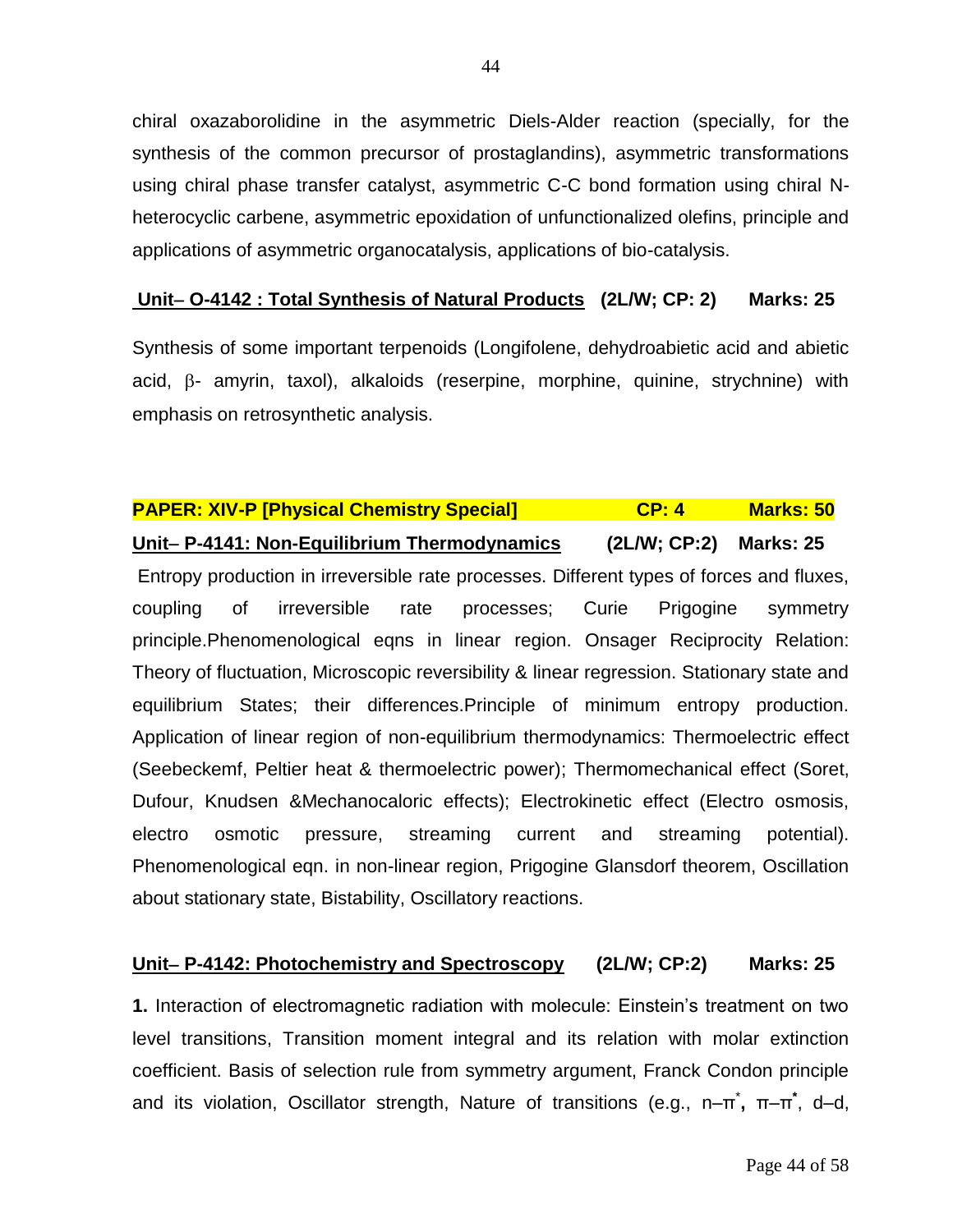charge transfer etc.), vibronic and spin-orbit coupling, solvent effect on absorption spectra.

**2.**Jablonski diagram, Fluorescence and phosphorescence, Kasha's Rule, Solvent effect on emission spectra, Stoke's shift, Quantum yield, Delayed fluorescence, Fluorescence quenching (dynamic and static), Stern - Volmer equation, Energy transfer (Forster's dipole coupling), Electron Transfer phenomenon (Marcus theory, Rehm Weller theory), Proton transfer phenomenon, complex formation (excimer, exciplex).

**3.** Properties of electronically excited molecules: Redox potential, dipole moment, pK values, Fluorescence life–time, Potential energy diagram for donor acceptor system, Fluorescence anisotropy and its use.

**4.** Nonradiative intramolecular electronic transition, internal conversion, inter-system crossing, Crossing of potential energy surface (Franck-Condon factor), Adiabatic and non-adiabatic cross over, Photoacoustic spectroscopy: Principle, technique and applications.

**5.** Mössbauer spectroscopy: Principles, technique, chemical shift, quadruple effect, effects of magnetic field, applications.

**6.**Photoelectron spectroscopy& X-ray fluorescence spectroscopy: Basics and applications.

### **PAPER: XV-A [Analytical Chemistry Special] CP: 4 Marks: 50**

## **Unit– A-4151 : Molecular Fluorescence and Phosphorescence Spectroscopy,**

**Chemiluminescence and XRF (2L/W; CP: 2) Marks: 25** Basic theory, instruments, different photonic and deactivation process (interval conversion, vibration, relaxation, intersystem crossing fluorescence, phosphorescence, external conversion etc.), energy level diagram, Morse curve; fluorimetric reagents, effect of substitution (on aromatics) upon photoluminescence, structural and environmental effects on photoluminescence, quenching and nonquenching extinction of fluorescence and probable mechanism for quenching,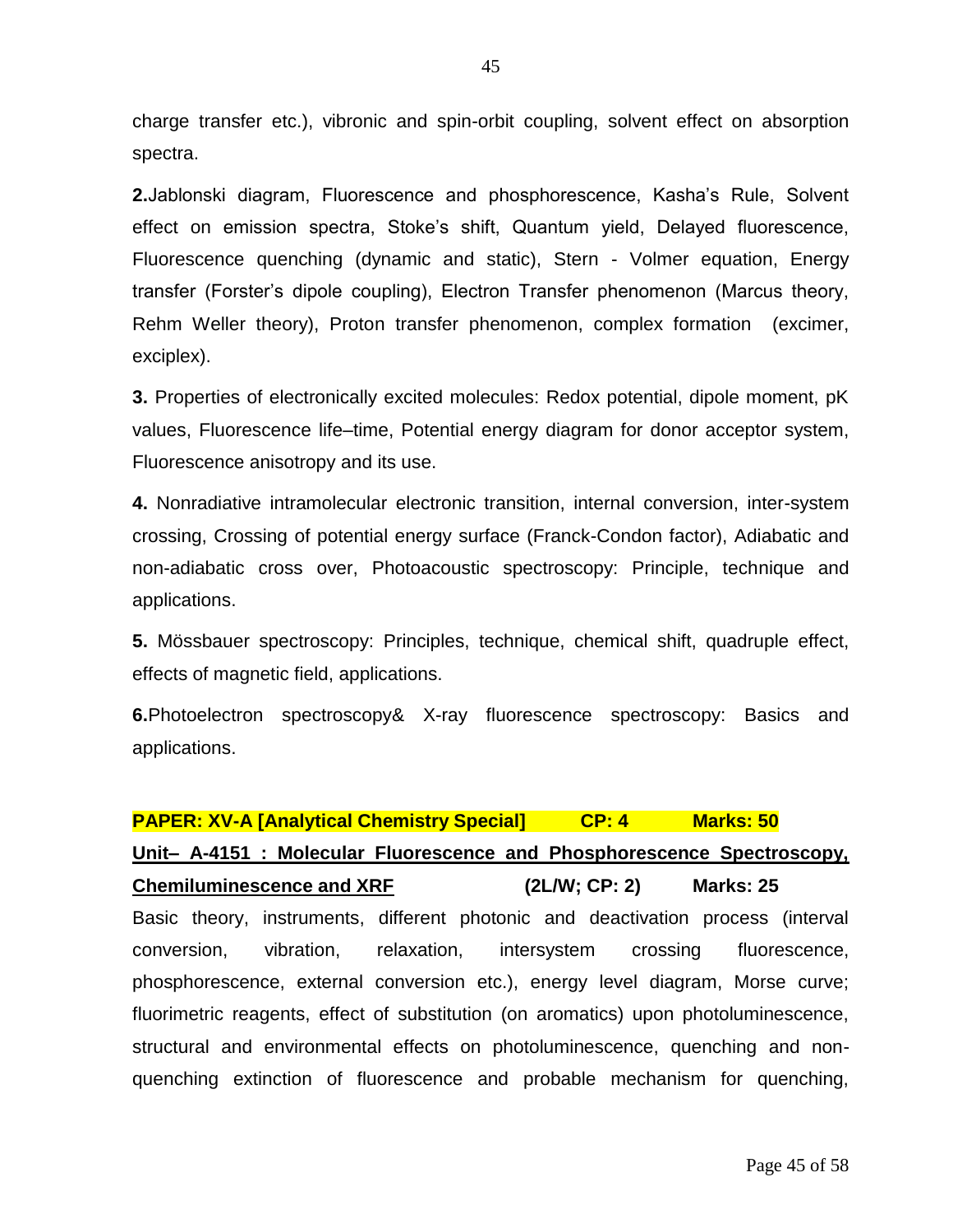characteristics of  $\pi$ - $\pi$  states, spectra, mirror image file, its violation and causes of violation delayed fluorescence, charge transfer process, fluorescence, immunoassay and its advantages, cations and anion sensing fluorescent molecules. Fields of applications, assessment as an ultratrace analysis technique. Principal types of reactions used in fluorimetric analysis. Different Applications. Low temperature phosphorescence, Room temperature phosphorescence (RTP).

*Chemiluminescence:* Theory, measurement of chemiluminescence, mechanisms in analytical applications.

*XRF:* Basic principle, instruments, excitation sources, energy dispersive and wavelength dispersive XRF techniques – their advantages and disadvantages, matrix effects and their suppression, health hazards and safety applications.

## **Unit-A-4152 CP:2 Marks: 25 A-4152a : Radiochemical Methods of Analysis (1L/W) Marks: 12.5**

*Radio-chemical technique:* working principles in radiochemical laboratory. Role of carrier, isotopic exchange reaction and applications. Principles, applications and problems of neutron activation analysis. Radio-active reagents in the analysis of trace element.

*Radio Analytical Chemistry:* Interaction of radiation with matter. Principles of construction of a Geiger Muller Counter, proportional counter, scintillation counter, Scaler's counter, pulse–height analyzer, photomultiplier tubes. Low level counting devices.Radiation chemistry: introduction, interaction of radiation with nucleic acid in aqueous solution. Radiation dosimetry- Physical dosimetry, Chemical dosimetry (Ferrous sulphate and Cerric sulphate dosimetry), Glass dosimetry

## **A-4152b :Thermal method of analysis: Instrumental approach (1L/W) Marks: 12.5**

Brief Introduction to different types of thermal analysis: Thermogravimetric analysis (TGA), Differential thermogravimetric analysis (DTG), Differential thermal analysis (DTA).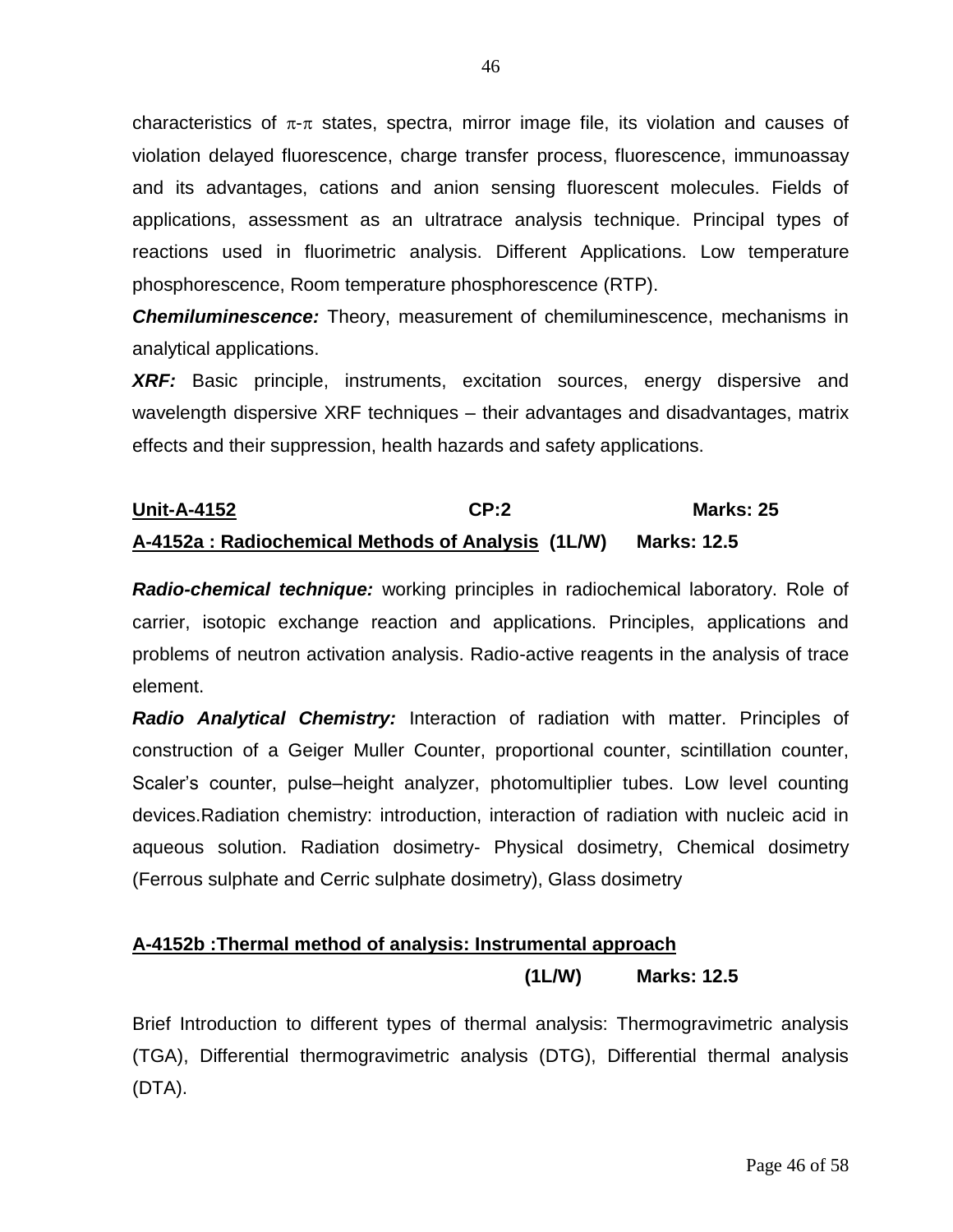Differential Scanning Calorimetry (DSC): a brief outline and a comparative discussion of DSC with DTA.

Instrumentation TG, DTA and DSC- Basic principles,evolution of the instruments. Systematic flow diagram, methodology of design and electronic devices related to the instrument.Computer interface and troubleshooting of the equipment.Hyphenation of the instrument and evolve gas analysis.

Factors affecting the results of thermal analysis.

Applications of different thermal methods of analysis. Understanding of desolvation/deaquation, phase transition. Automatic thermogravimetric analysis – single, binary, ternary systems. Quantitative DTA, peak area and its equations.

Different types of thermometric titrations and their applications.

| <b>PAPER: XV-I [Inorganic Chemistry Special]</b> |             | CP: 4 | <b>Marks: 50</b>   |
|--------------------------------------------------|-------------|-------|--------------------|
| Unit-I-4151:                                     | CP:2        |       | <b>Marks: 25</b>   |
| I-4151a: NMR Spectroscopy                        | (1LM; CP:1) |       | <b>Marks: 12.5</b> |

**NMR:** Identification of compounds like  $H_3PO_3$ ,  $H_3PO_2$ ,  $HPF_2$ ,  $P_4S_3$  etc. Factors affecting line width, evaluation of thermodynamic parameter with NMR, determination of reaction order, rate constant etc. from NMR. NMR spectra of paramagnetic ions. Effect of nature of bonds on spin-spin coupling. Contact shifts. Applications involving the magnitude of coupling constant-  $J_{13C-H}$ ,  $J_{Pt-P}$ ,  $J_{P-F}$  etc. NMR spectra of  $B_3H_8$ ,  $HP_2O_5^3$ , TiF<sub>4</sub>.2B (B as donor molecule); Simplification of complex spectra: shift reagents, double resonance, NOE, spin tickling. Pulse and FT NMR: Bloch equations, time domain vs. frequency domain, FID, CW vs. FT NMR, laboratory frame of reference, rotating frame of reference, relaxation time measurements.

**I-4151b : EPR, NQR and Mössbauer Techniques (1L/W; CP:1) Marks: 12.5** 

*EPR:* Anisotropy of g-value, factors affecting the magnitude of g-value, Anisotropy in the hyperfine coupling constants, zero-field splitting and Kramers' degeneracy, Application.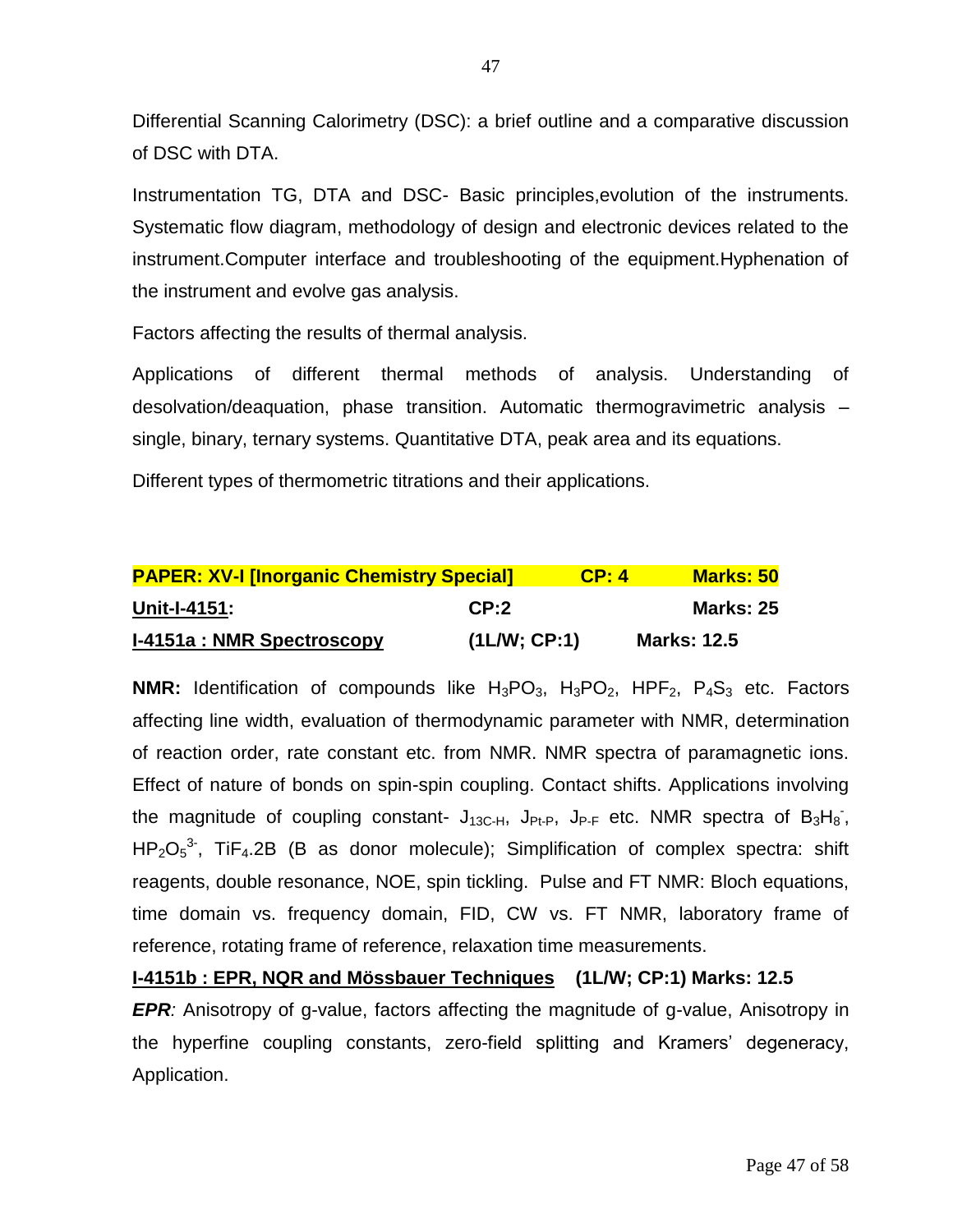**NQR:** Basic theory, effect of magnetic field in the spectra, relationship between 'q' and molecular structure. Structural information from NQR spectra, Applications.

**Mössbauer:** Gamma ray emission and absorption by nuclei, Mössbauer effect, examples. Isomer shift, quadrupole splitting, magnetic interaction, information of spin and oxidation states, structure and bonding, spin transition from spectra of different Mossbauer active nuclei in variety of environments Use of Mössbauer spectra in chemical analysis.

# **UnitI-4152: MOLECULAR AND SUPRAMOLECULAR PHOTOCHEMISTRY**

**(2L/W, CP:2) Marks: 25**

1. **Introduction:** What is photochemistry; Excited states as new chemical species: different energy, lifetime, geometry, dipole moment, redox and acid/base properties, and reactivity. Deactivation processes of electronic excited states: rate constants, efficiencies, quantum yields. Lifetimes of an electronic excited state: definition and relation to deactivation rate constants.

2**. Radiative and radiationless processes:** molecular wave functions and Born-Oppenheimer approximation. Probability and selection rules for radiative transition of absorption, spontaneous and stimulated emission, and for radiationless transitions. Frank-Condon principle, Jablonski diagram: approximation and information that can be obtained from it. Correlation between absorption/emission spectra and the corresponding Jablonski diagram. Potential energy curves and surfaces for ground and electronic excited states of simple molecules.

3. **Bimolecular quenching processes** involving electronically excited states: Stern-Volmer equation, excimers and exciplexes. Catalyzed deactivation, photoinduced energy- and electron-transfer. Examples of quenching experiments by measurements of excited state lifetimes and emission quantum yields: static and dynamic quenching.

3.1 **Electronic energy transfer**: Coulombic and exchange mechanisms; spin selection rules and distance dependence. Applications of sensitization and quenching processes.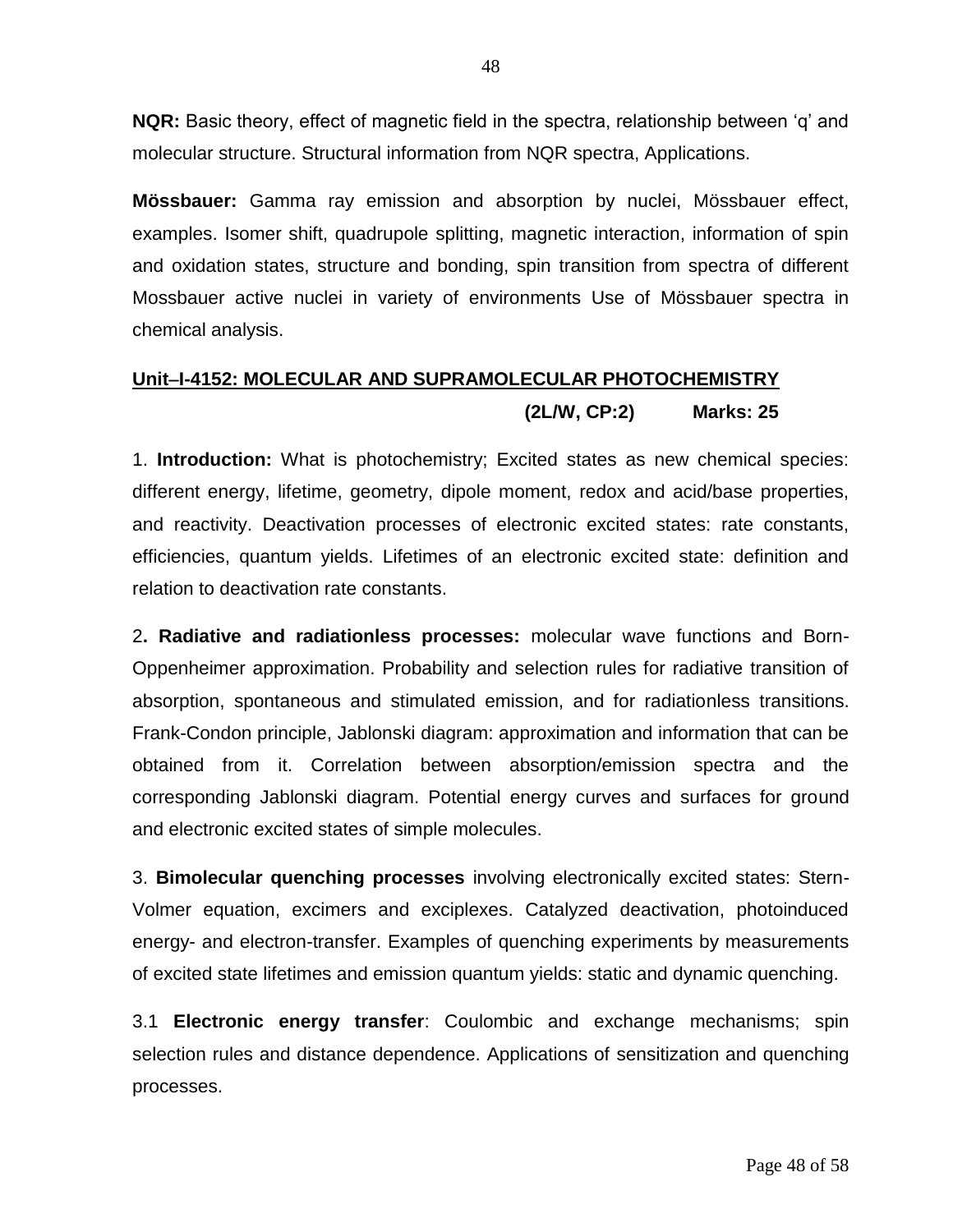3.2 **Photoinduced electron transfer:** redox potential of electronic excited states. Examples of photocatalysis, conversion of light into chemical energy and vice versa (chemiluminescence and ectrochemiluminescence).

4. **Laser:** Principles of lasers. Examples of the most commonly used lasers. Applications in photochemistry. Basic concepts of time-resolved measurements for identifying transient species (laser-flash photolysis)

5. **Brief account on supramolecular photochemistry and analysis of some complex systems** (such as Dendrimers and Molecular Machines): from design to application. Molecular wires and switches for photoinduced electron and energy transfer: systems based on metal complexes. Light-harvesting antennae. Molecular recognition of cations, anions and molecules with different receptors. Overview, from history to state of the art, on the applications of the photochemistry in nanotechnology (LED and OLED, solar energy conversion, photocatalysis, bio-applications, new materials).

**PAPER: XV-O [Organic Chemistry Special] CP: 4 Marks: 50 Unit O-4151 : Carbohydrate Chemistry (2L/W; CP:2) Marks: 25** Synthesis of deoxy- and aminodeoxy sugars; Synthesis of oligosaccharides (Protection and deprotection of carbohydrate systems, Glycosidation techniques) and oligosaccharide synthesis (including one example of combinatorial oligosaccharide/ polysaccharide synthesis); Carbohydrate-Chiral pool synthesis (simple molecules).

## **Unit O-4152 : Medicinal Chemistry (2L/W; CP:2) Marks: 25**

- **1.** Pharmakodynamics and pharmakokinetics and Drug design and synthesis of drugs, synthesis and chemistry of vitamins.
- **2.** *Vitamins:* Definition of vitamins and coenzymes, classification of vitamins, mechanism of function with synthesis of vitamin A, D, E, B1, B2, B5, B6, C, H (Biotin) and Folic acid etc.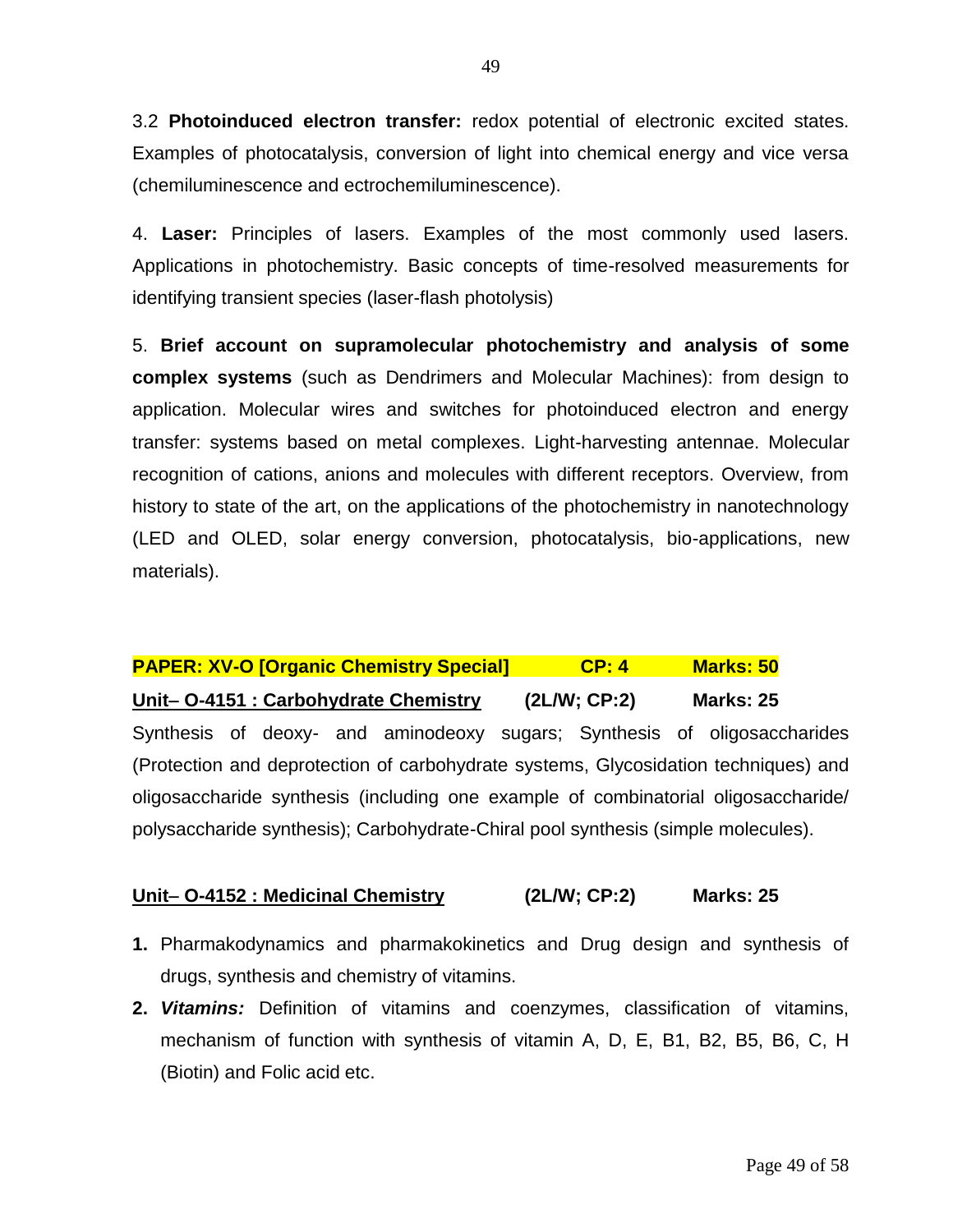**3.** *Drugs:* Introduction, Classification of drugs, brief discussion of drug targets, Drugs based on enzyme inhibition: Sulfa drugs, penicillin antibiotics and fluorouracil (Mechanism of drug action). Drug targets on nucleic acids (Alkylating agents and intercalating agents). Definition of antagonist, agonist, prodrugs, pharmacokinetics and pharmacodynamics, concept of structure-activity relationship (SAR) and quantitative structure-activity relationship (QSAR).

## **PAPER: XV-P [Physical Chemistry Special] CP: 4 Marks: 50**

**Unit P-4151: Advanced Statistical Mechanics-II (2L/W; CP:2) Marks: 25 Non-equilibrium Statistical Mechanics:** Random processes; Time-correlation functions; Brownian motion; Langevin equation for random motion; Time dependence of fluctuation; Fluctuation-dissipation theorem; Fokker- Planck equation.

**Introduction to Simulation Methods :** The Idea of Molecular Dynamics Simulation; Concepts of Initialization, The Force Calculation, Algorithm for Integrating Equations of Motion; An Application (Monatomic liquids); Introduction to The Monte Carlo Method; A basic Monte Carlo Algorithm.

#### **Unit P-4152: Biophysical Chemistry (2L/W; CP:2) Marks: 25**

Hydrophobic effect and self organizing systems, Structure and functions of proteins and nucleic acids and their stability.Structure and functions of cell membranes.Ion transport through cell membrance and nerve conduction.Multiple equilibria; stacking and co-operative interactions in biological systems. Muscle contraction.

Techniques for study of structure & function of proteins and nucleic acids.Structure and function of cell membranes.Ion transport through cell membrane and nerve condition.Multiple equilibria, staking and cooperative interactions in biological systems. Muscle contraction.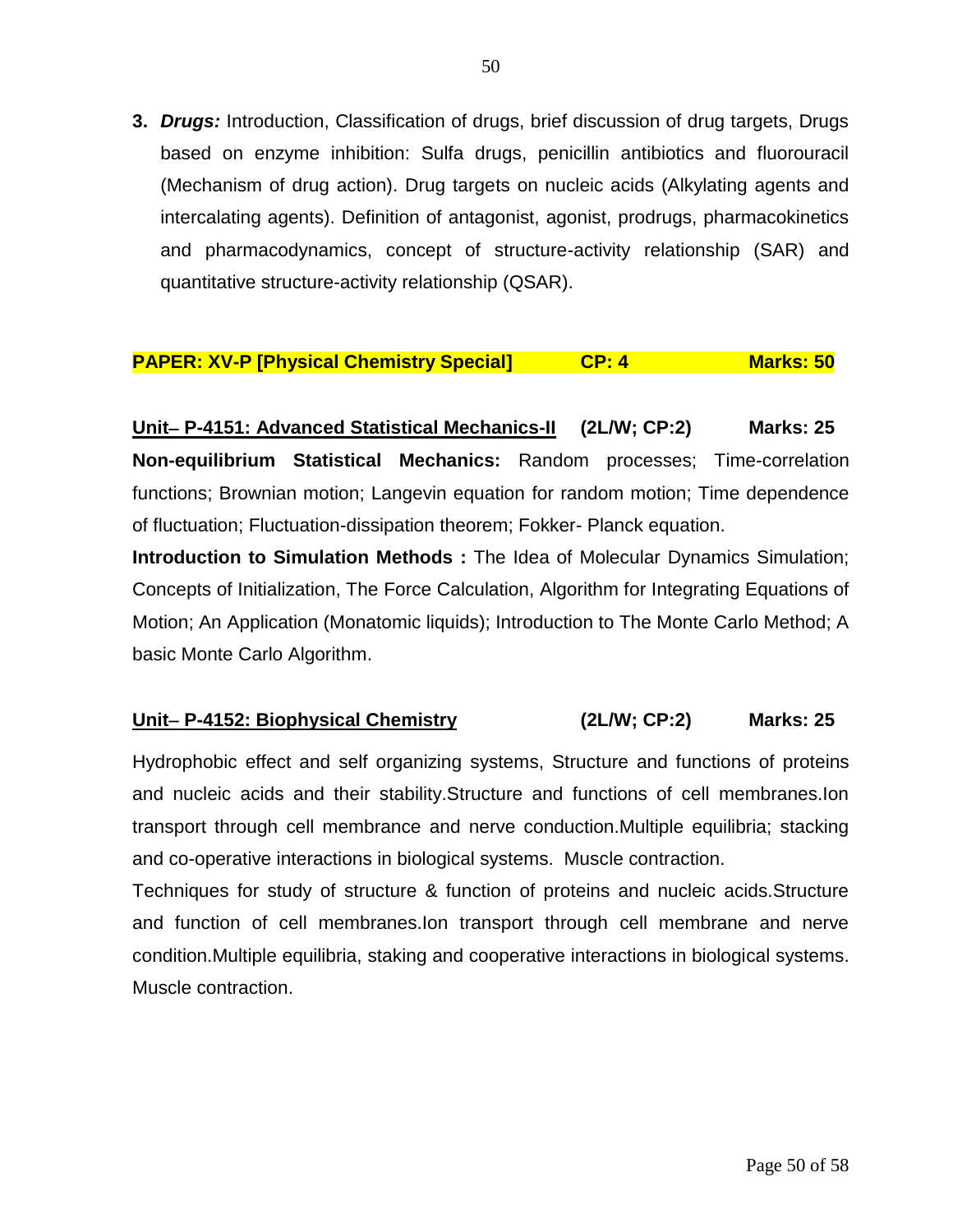| <b>PAPER: XVI-A [Analytical Chemistry Special]</b>                 |       | <b>CP:4</b> | <b>Marks: 50</b> |
|--------------------------------------------------------------------|-------|-------------|------------------|
| Unit-A-4161:                                                       | CP: 2 |             | Marks: 25        |
| A-4161a: Advanced Microscopic Techniques: (1L/W; CP:1) Marks: 12.5 |       |             |                  |

1. Electron-materials interactions, Sources: Tungsten filament, Solid state crystal (Cerium hexaboride or Lanthanum hexaboride), Field emission gun (FEG), FESEM, EBSD-Camera resolution, HRTEM, HAADF, STEM, Role of an elastic and non-elastic electrons for digitization of images, Bright and Dark field images, Electron energy loss spectroscopy (EELS), Continuum X-ray analysis are essential parts for the analysis of different crystallite nature, atomic planes and compositional/purity of samples/phases.

2. AFM/EFM analysis for different samples: Grain size, degree of deformation, phase type and particle size distribution (PSD), calculation of different roughness parameters and its utility in different sensor quality.

3. 3D Surface Profilometer- Non-Contact Profilometers for thickness/roughness parameters from the surface topography of deposited materials/sensors.

## **A-4161b : Nanomaterials (1L/W; CP:1) Marks: 12.5**

1. Different synthetic routes: Physical, Chemical, Mechanical and electrochemical methods of nanomaterial design, Control of growth kinetics/seeding kinetics, morphology and structure, Classifications of nanosystems: 0D, 1D, 2D, 3D Nanomaterials, Size dependent properties of nanomaterials - Quantum Confinement Effects, Electronic properties and their optical behavior changes, Surface Plasmon Resonance (SPR), Direct and Indirect Transitions: Optical phenomena in nanoscale **Materials** 

2. Hybrid organic-inorganic nanomaterials (functionalized nanomaterials) and its wide application towards different sensor, SAMS (self-assembly of monolayers) films, Coreshell nanosystems, Bimetallic sensor probes, Janus particle, Different types of nanoclusters, Metcars and other energy harvesting materials and their applications in different areas.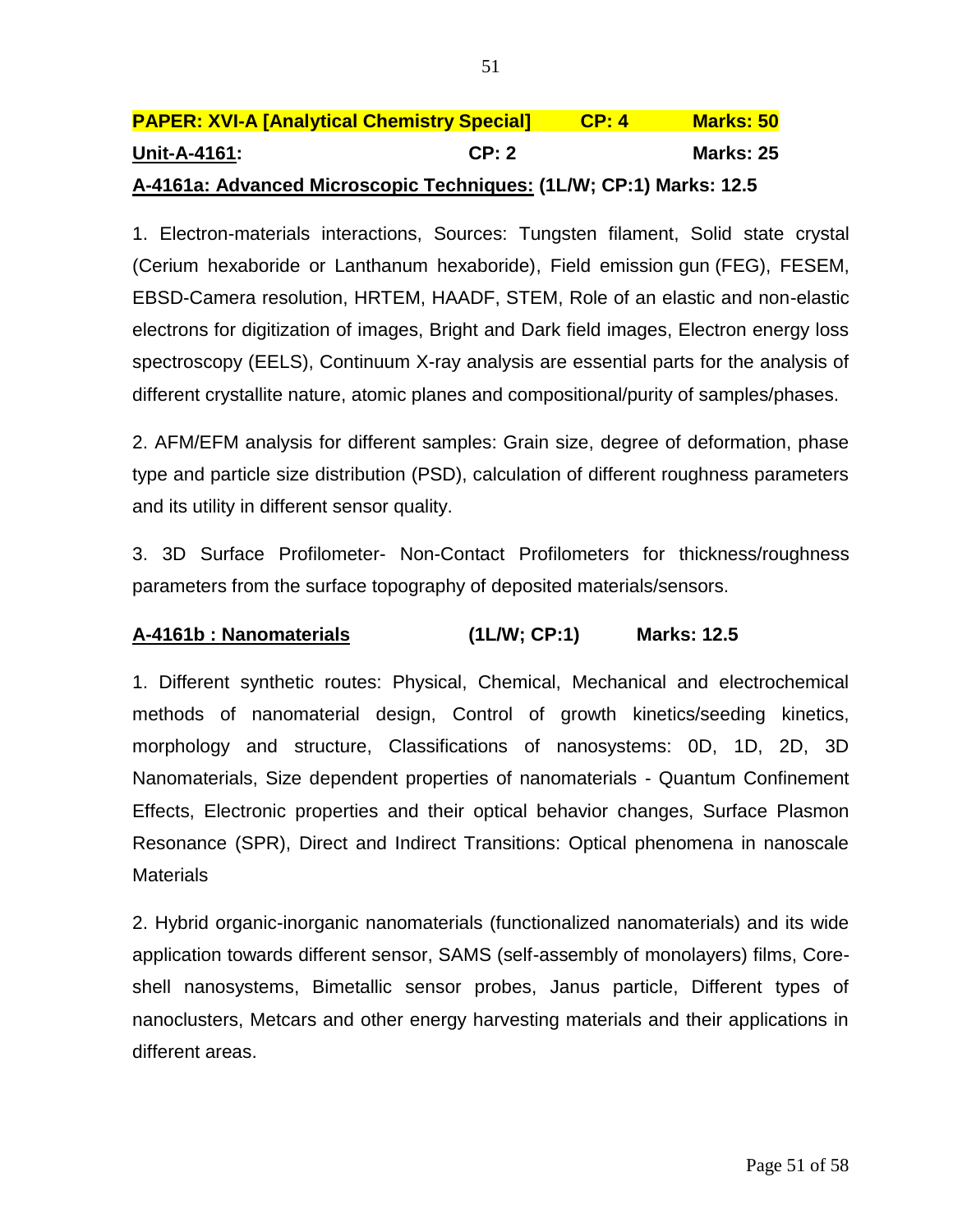3. Nanolithographic techniques, Microelectromechanical systems: fabrication, design and Applications: MEMS and NEMS devices, Electrochemical sensors and biosensors.

4. Application to Environment: waste reduction and water treatment strategies. Nanotoxicology: toxicological properties of nanoparticles (NPs).

## **Unit– A-4162 : Kinetic Methods of Analysis (2L/W; CP:2) Marks: 25**

Introduction: Concept of terms like degree of advancement of a chemical reaction, stoichiometry, rate laws, mechanism, etc. Derivation of some complex rate laws and their interpretation. Comparison of kinetic and non-kinetic methods of analysis: Where and why kinetic methods of analysis becomes the last resort of conventional analyses? Measurements of reaction rates – slow and fast reactions.

Catalysed reactions: Kinetic methods for homogeneous catalysed solution reactions and determination of catalysts. Complementary and non-complementary redox reactions; Kinetic methods for uncatalysed reactions. Kinetic methods for in-situ determination of closely related mixtures. Enzyme catalysis: Theory and application, determination of enzymes, substrates, activators and inhibitors

Examples chosen from real life; viz. estimation of iodide in common salt, mercury in environment, fluoride in water or toothpaste, double bonds in polymers, alcohol in blood, enzymes like lactate dehydrogenase, isocitrate dehydrogenase, etc. Error analysis in kinetic determination.

## **PAPER: XVI-I [Inorganic Chemistry Special] CP: 4 Marks: 50 Unit I-4161: Organometallic Chemistry and Catalysis (2L/W;CP:2) Marks: 25**

- 1. Brief discussion on types of metal-carbon bonded complexes; selected examples of M-C  $\sigma$ - and  $\pi$ -bonded complexes; general strategies for their synthesis.
- 2. Reactions Involving CO ligand, Insertions Involving Alkenes, Other Insertions, α, β, γ and δ Elimination, De insertion and Nucleophilic and electrophilic attack on COordinated ligand, instability (decomposition pathway) and stabilization.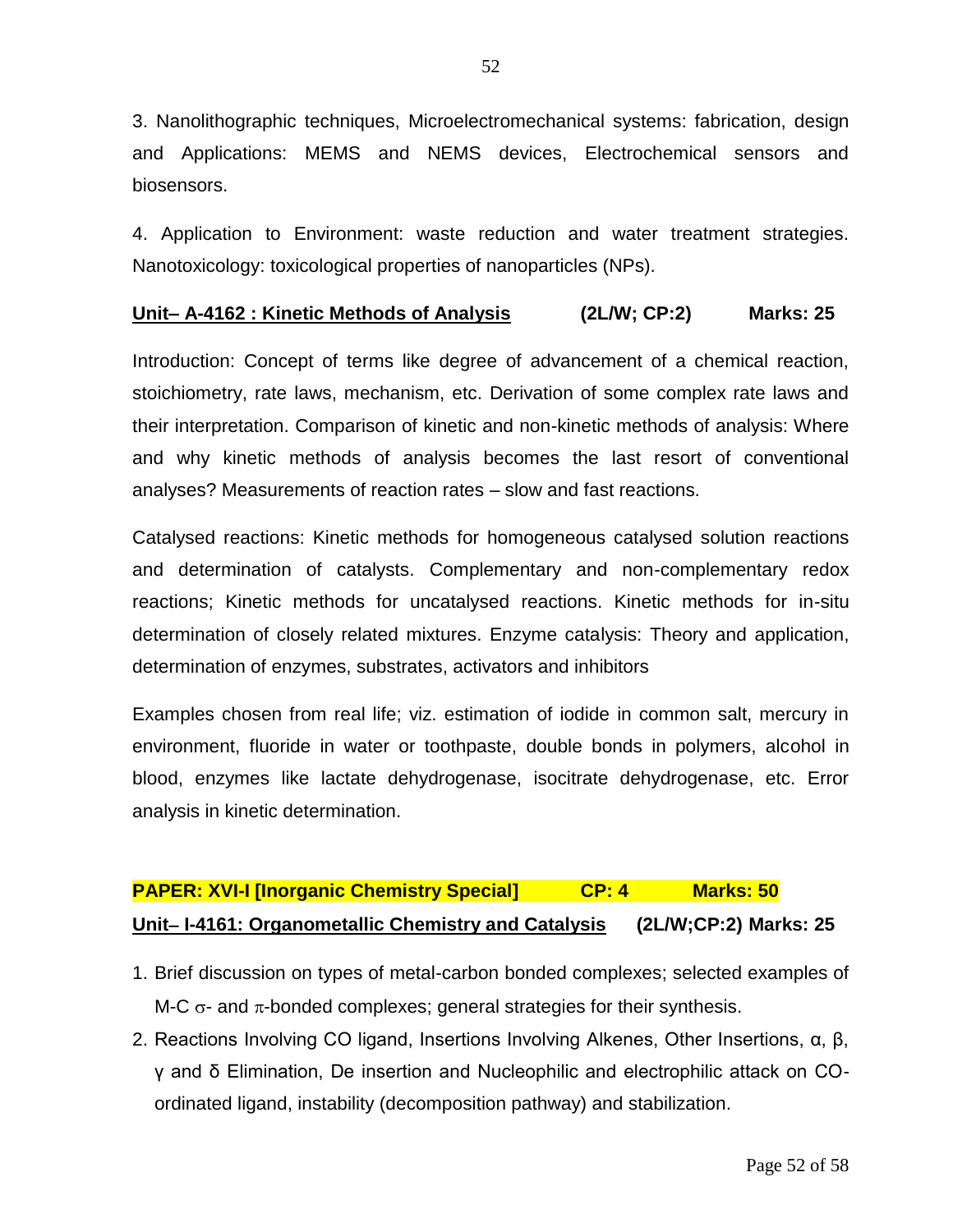- 3. Basic aspects of molecular catalysis: Pre-catalyst (or catalyst-precursor), catalyst loading, optimization of experimental parameters, catalytic cycle, conversion and yield; Catalytic efficiency: turnover number (TON) and turnover frequency (TOF).
- 4. Organometallic chemistry and catalysis (with emphasis on nature of catalyst, mechanism of catalysis and involvement of organometallic species in the catalytic cycle): C-C and C-N coupling reactions; hydrogenation (including transferhydrogenation) of olefins; hydroformylation reaction; hydroamination reaction.
- 5. Transition metal carbene complexes: Fischer carbenes and Schrock carbenes; Nheterocyclic carbenes (NHCs); synthesis, structure and reactivity; Grubbs catalyst  $(1<sup>st</sup>$  generation and  $2<sup>nd</sup>$  generation): Synthesis, structure, applications in olefin metathesis, mechanism.
- 6. Utilization of arene complexes in catalysis; potential of arene complexes in medicinal chemistry.

| <b>Unit-I-4162</b>               | CP: 2       | <b>Marks: 25</b>   |
|----------------------------------|-------------|--------------------|
| <b>I-4162a: Electrochemistry</b> | (1LM; CP:1) | <b>Marks: 12.5</b> |

*Cyclic voltammetry, DPV and coulometry:* Linear Sweep Voltammetry (LSV) and Cyclic Voltammetry (CV), CV: a logical extension of LSV, Basic principles, three electrode system, Randles-Sëvcik equation, reversible, quasi-reversible, irreversible cyclic voltammograms; Differential Pulse Voltammetry (DPV); electrosynthesis, electrocatalysis, electropolymerisation, spectroelectrochemistry, Surface modifications, EC, ECE etc. pathways, protic-electroprotic equilibria. Redox isomers, spatially isolated orbitals, chronoamperometry, chronopotentiometry, Photoelectrochemical Solar Cell (PEC), primary coulomtery and secondary coulomtery, coulomteric titration

## **I-4162b: Inorganic Nanomaterials (1L/W; CP:1) Marks: 12.5**

1. Different synthetic routes: Physical, Chemical, Mechanical and electrochemical methods of nanomaterial design, Control of growth kinetics/seeding kinetics, morphology and structure, Classifications of nanosystems: 0D, 1D, 2D, 3D Nanomaterials, Size dependent properties of nanomaterials - Quantum Confinement Effects, Electronic properties and their optical behavior changes, Surface Plasmon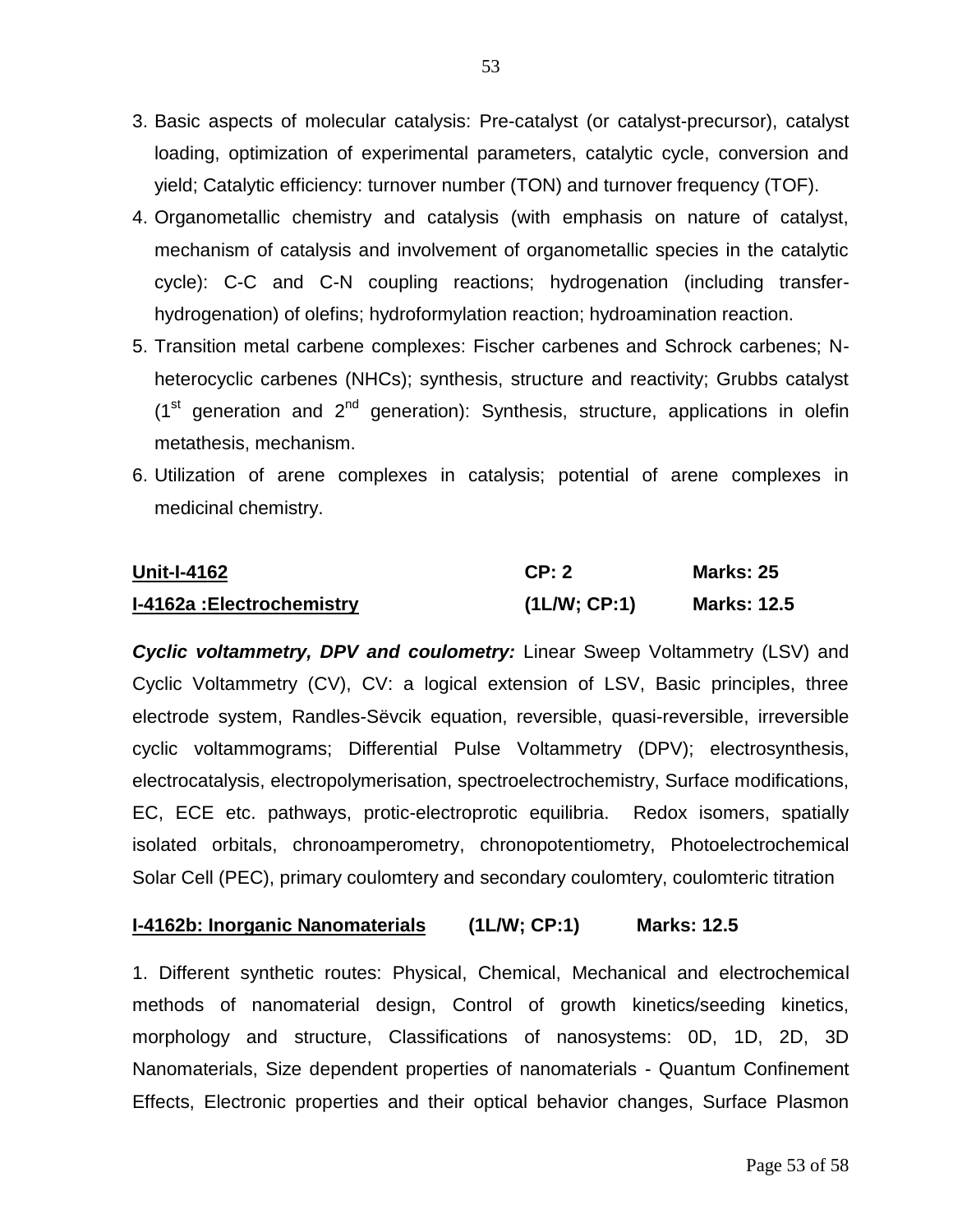Resonance (SPR), Direct and Indirect Transitions: Optical phenomena in nanoscale **Materials** 

2. Hybrid organic-inorganic nanomaterials (functionalized nanomaterials) and its wide application towards different sensor, SAMS (self-assembly of monolayers) films, Coreshell nanosystems, Bimetallic sensor probes, Janus particle, Different types of nanoclusters, Metcars and other energy harvesting materials and their applications in different areas.

3. Characterization Techniques: Differences between Light Microscope (LM) and Electron Microscope (EM), X-ray diffraction, SEM-EDX, TEM/HRTEM, DLS and electrical/thermal conductivity of nanomaterials.

4. Nanolithographic techniques, Microelectromechanical systems: fabrication, design and Applications: MEMS and NEMS devices, Electrochemical sensors and biosensors.

| <b>PAPER: XVI-O [Organic Chemistry Special]</b>                     | CP: 4 | <b>Marks: 50</b> |
|---------------------------------------------------------------------|-------|------------------|
| <u>Unit-O-4161: Amino Acids, Peptides and Proteins (2L/W; CP:2)</u> |       | <b>Marks: 25</b> |

**Protein Structure:** Amino acids (common and rare), peptides (synthetic methods including protecting groups, coupling reagents), non-protein peptides (structure of glutathione, oxytocin, vasopressin, bradykinin, enkephalins and insulin), method of elucidation of primary structure and amino acid composition of protein, secondary structures (molecular helices, pleated sheets, turns and motifs), Ramachandran diagram, prediction of secondary structural elements by circular dichroism, FTIR and Chou-Fasman method, prediction of tertiary structure by NMR, collagen triple helix: formation and stability.

Determination of molecular weight of proteins by gel filtration, electrophoresis and mass spectrometry methods. Protein denaturation and folding, thermodynamics and kinetics of protein-folding, proline *cis*-*trans* isomerization, molecular chaperons.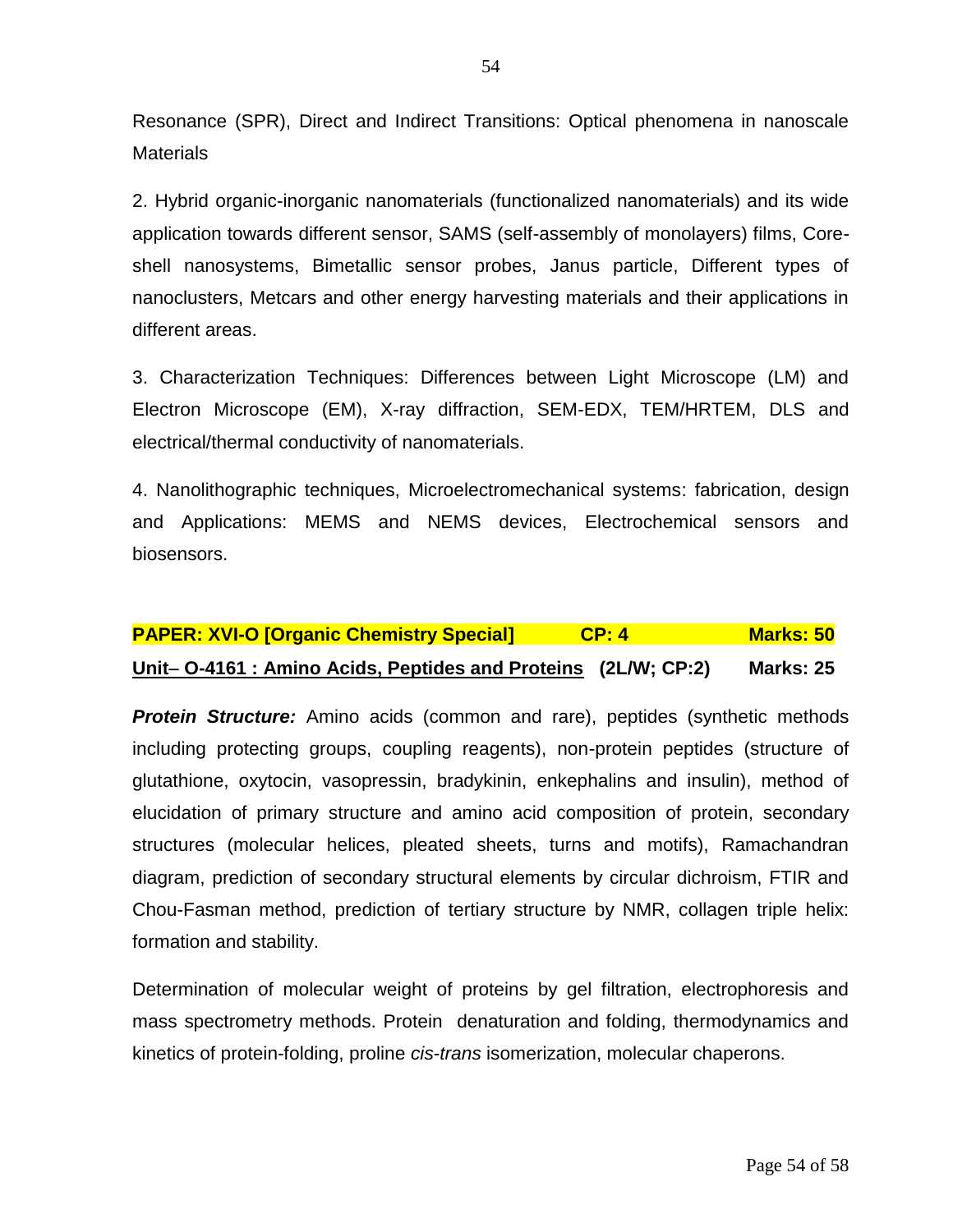*Protein purification:* Methods of purification of proteins applying different chromatographic and gel electrophoresis techniques.

## **Unit O-4162 : Biomimetic Chemistry, Peptidomimics, Nucleic Acid-mimics, Membrane-mimics (2L/W; CP:2) Marks: 25**

*Biomimetic Chemistry:* Basic definitions of Biomimetics, Application of Supramolecular chemistry in Biomimetic design, Relation to the designing of Drug and synthetic materials, Involvement of Organic chemistry in Biomimetics; Classifications of different biomimetic fields: Peptidomimetics, Membrane-mimetics, Nucleic Acid – mimics.

**Peptidomimetics:** Steps in peptidomimetics; Ala-scan; Backbone modification (synthesis and importance): Peptoid, Azapeptide, depsipeptide, keto-methylene etc.,  $\alpha$ ,  $\beta$  and  $\gamma$ -turn-mimics; Side-chain modification (synthesis and importance); basic principles of Peptidomimetics-Drug designing.

*Membrane-mimetics:* Architecture of membrane lipids, Chemical synthesis of different membrane lipids with the variation at the Head group, Linker, glycerolbackbone and hydrophobic part. Apolar/polar ratio, Organic synthesis of functionally variable amphiphilic systems related to: DNA/gene/drug delivery systems, Soft biomaterials design; Lyotropic phases and their biophysical detection techniques (not very detailed analysis) of lipids and surfactant assemblies: NMR, Fluorescence, UV-Vis spectroscopy, Small Angle X-ray diffraction, DSC-thermal analysis, TEM, SEM, AFM –microscopy, Appication of membrane mimetic in pharmaceutical applications.

*Nucleic Acid mimics:* Concept on H-bonding network between base-pairs: Hoogstein and Watson-crick, Tripple helix, Sugar backbone modification, Base-modification, Peptide Nucleic Acid.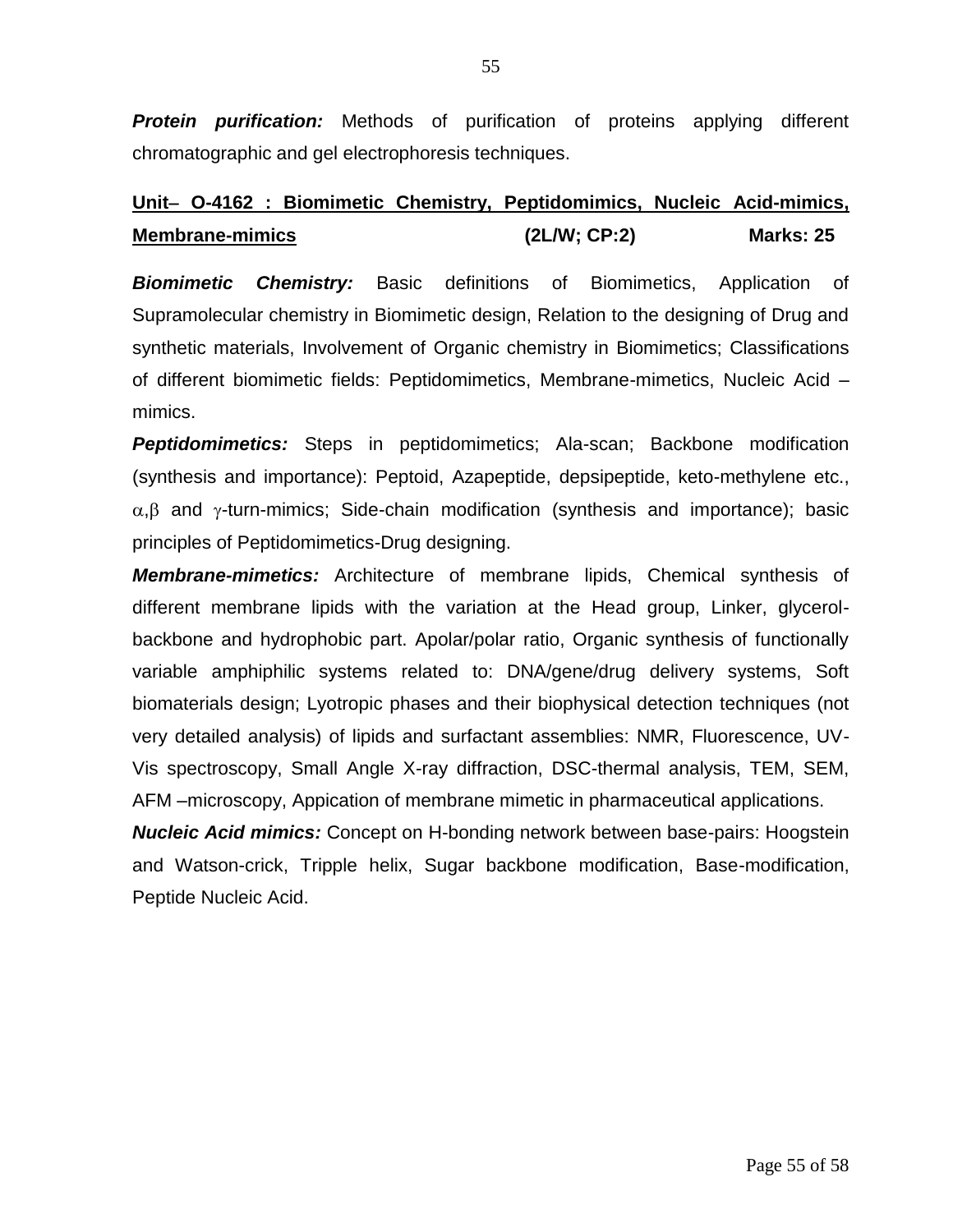## **PAPER: XVI-P [Physical Chemistry Special] CP: 4 Marks: 50**

## **UnitP-4161: Group Theory and its Chemical Application**

## **(2L/W; CP:2) Marks: 25**

- **1.** Quantum mechanics and group representation theory, Direct product representation. Vanishing of quantum mechanical integral, Transition probability, Selection Rules.
- **2.** Projection operation, symmetry adapted linear combination of atomic orbitals, Construction of π-MO for different systems; LCAO-MO approximations Hückel theory for conjugated systems. Hybrid orbitals.
- **3.** Symmetry and chemical reactions; Woodward –Hoffmann Rule.
- **4.** Application of group theory to molecular vibrations, Normal modes, Vibrational transitions, IR and Raman Spectra and Selection rule.
- **5.** Application of group theory to Ligand and crystal field theory.

## **Unit P-4162: Solid State Chemistry (2L/W; CP:2) Marks: 25**

**Fourier synthesis of a crystal structure:** Diffraction of waves by crystals; Fourier analysis; Reciprocal lattice vectors; Diffraction condition; Laue equations; Ewald construction; Brillouin zone; Reciprocal lattice to cubic lattices; Fourier analysis of the basis; Structure factor; Systematic absences; Atomic scattering factor.

**Free electron theory of metals:** Free electron gas in 1D and 3D; Fermi-Dirac distribution function; Fermi surface; Electron velocity at the Fermi surface; Density of states; Heat capacity; Electrical conductivity; Matthiessen's rule; Thermal conductivity; Wiedemann-Franz law; Hall Effect.

**Energy bands:** Nearly free electron model; Bloch functions and theorem; Kronig-Penney model; Wave equation of electron in a periodic potential.

**Junction Properties:** Metal-metal, metal-semiconductor and semiconductorsemiconductor junctions; p-n junction; Photovoltaic effect and solar cells.

**Crystal defects:** Defect sites; Schottky and Frenkel defects (derivation); Colour centres; ionic conductivity.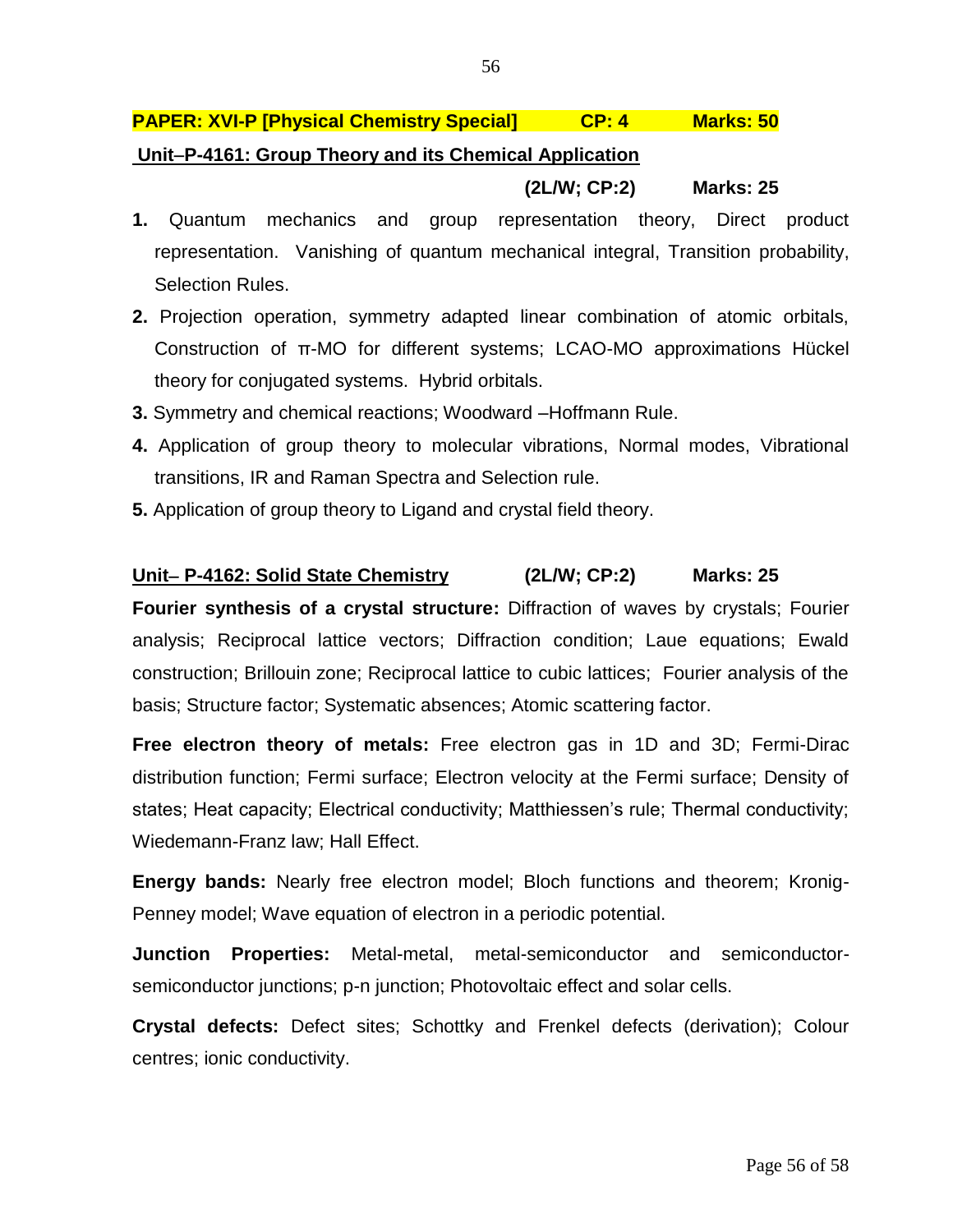**Magnetic Properties:** Diamagnetism and Paramagnetism; Ferromagnetism and Antiferromagnetism; Ferrimagnetism; Curie-Weiss law; Two-sublattice model; Domain structures.

**Properties of insulators:** Piezoelectricity; Pyroelectricity; Ferroelectricity; Paraelectricity – Introductory discussion with representative examples and applications.

**Superconductivity:** Historical background; Meissner effect; Type I and Type II superconductors; Thermodynamics of superconducting transitions; BCS theory of superconductivity (salient points only); Josephson effect; Introduction to High  $T_c$ superconducting oxide materials.

## **Practical Papers**

## **(8L [2days]/W; CP: 4)**

| <b>PAPER: L-VII-A [Analytical Chemistry Special]</b>                  | CP: 4 | <b>Marks: 50</b> |
|-----------------------------------------------------------------------|-------|------------------|
| Literature Review and presentation.                                   |       |                  |
| <b>PAPER: L-VII-I [Inorganic Chemistry Special]</b>                   | CP: 4 | <b>Marks: 50</b> |
| Literature Review and presentation                                    |       |                  |
| <b>PAPER: L-VII-O [Organic Chemistry Special]</b>                     | CP: 4 | <b>Marks: 50</b> |
| Project work                                                          |       |                  |
| <b>PAPER: L-VII-P [Physical Chemistry Special]</b>                    | CP:4  | <b>Marks: 50</b> |
| A project work related to some research program, seminar & viva voce. |       |                  |
|                                                                       |       |                  |
| <b>PAPER: L-VIII-A [Analytical Chemistry Special]</b>                 | CP: 4 | <b>Marks: 50</b> |
| <b>Project and Seminar</b>                                            |       |                  |
| <b>PAPER: L-VIII-I [Inorganic Chemistry Special]</b>                  | CP: 4 | <b>Marks: 50</b> |